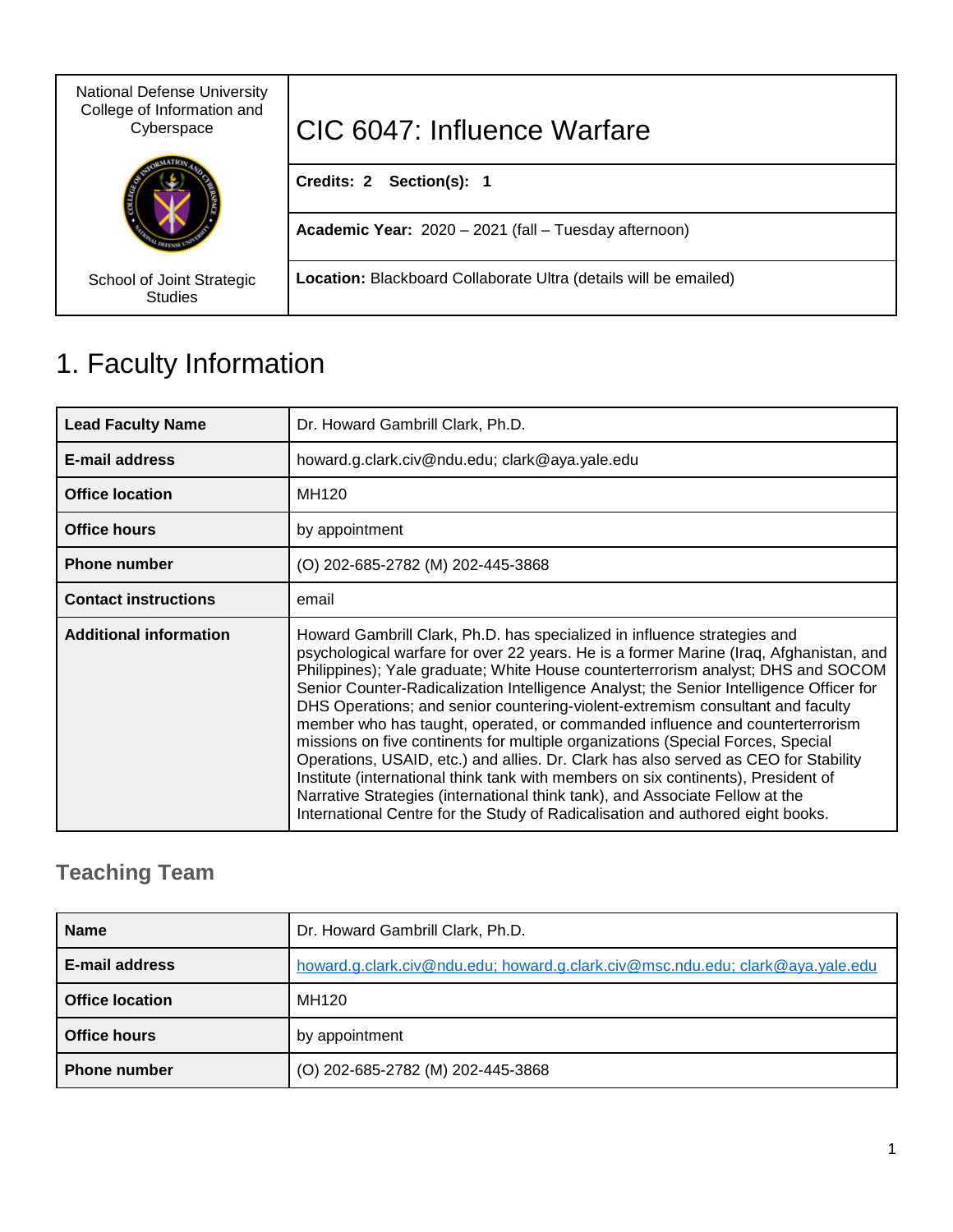# 2. Course Description

Upon successful completion, the student will be able to plan and implement influence strategies in a way that is practical, actionable, and intrepid. This will help with every warfighting function in all the instruments of state power. It will also allow the student to do more with less—to optimize effects with what the student's future units or agencies already have at their disposal.

During the course, each student will produce a strategic plan that has the potential to indirectly and enduringly affect the behavior of a foreign audience.

The course will use a build approach in which disciplines (from the fine arts such as storytelling traditions, humanities such as history and literature, social sciences such as psychology and anthropology to include paleoanthropology, and natural sciences such as neurobiology) will build towards a holistic look at influence.

We will first investigate narrative, which is the base for any strategy or influence plan. Then we will study how narratives may be weaponized and how they may help strategic flexibility (important against diffuse threats). We will then discuss several approaches to influence warfare from the honest and open means of building long-term trust to clandestine approaches to subversion. We will then investigate the many instruments of the operational art to implement influence campaigns. Finally, we will look to influence warfare in specific domains such as great power competition, tribal society, violent extremist campaigns, and guerrilla and total warfare.

Although readings include scholarship, this is not an influence appreciation course. Instead it is to help support the development of leaders to achieve effects in any field of security, economic development, and diplomacy. Ultimately this is a strategy/policy course with a foundation in groundbreaking scholarship (especially the past two decades of findings in neurobiology, paleoanthropology, and anthropology).

So that the student understands the subject—an often misunderstood subject—a description of the discipline writ large follows.

Influence is widely misunderstood and often confused with persuasion, diplomacy, threats, and attempted coercion and compliance.

Influence, for the strategist and statesperson is purposefully producing a desired outcome without apparent materialization of hard power by indirect or seemingly intangible methods. This may incorporate subtle approaches and even clandestine campaigns to hide the means and intent.

At the end of the course the student-professional will be able to effect greater change with fewer resources.

Academically, influence plays a major role in debates on strategy and helps us to understand how to plan and implement effective strategy. Specifically (and each lesson discusses one or more of the following themes to differing degrees):

- Foundational narratives
	- Cognitive / social constructs, national mythologies, imagined communities
	- Shared understanding of cosmology, metaphysics, traditions, values
	- Shared neural architecture: "…complexity allows the human brain to generate all the attributes that define the human condition: the entirety of our culture, history making, and civilization…" —Neurobiologist Miguel Nicolelis
	- Fragility and need to defend
	- Defines much of power and warfare (powers convincing people to follow them and abandon others)
	- Understand what's behind others' strategies
	- Direct versus indirect approaches to strategy
		- Indirect often driven by subtly, subterfuge, and/or deception
		- Direct includes will to fight (transcendence, unity, shame, etc.), surprise, and terror/fear
- Finite versus 'limitless' resources and means
	- "…methods which will be neither diplomatic nor military." —William Stephenson
	- Open branding  $\rightarrow$  building deep seated earned trust over time
- Strategic flexibility
	- Influential commander's intent and strategic vision / narrative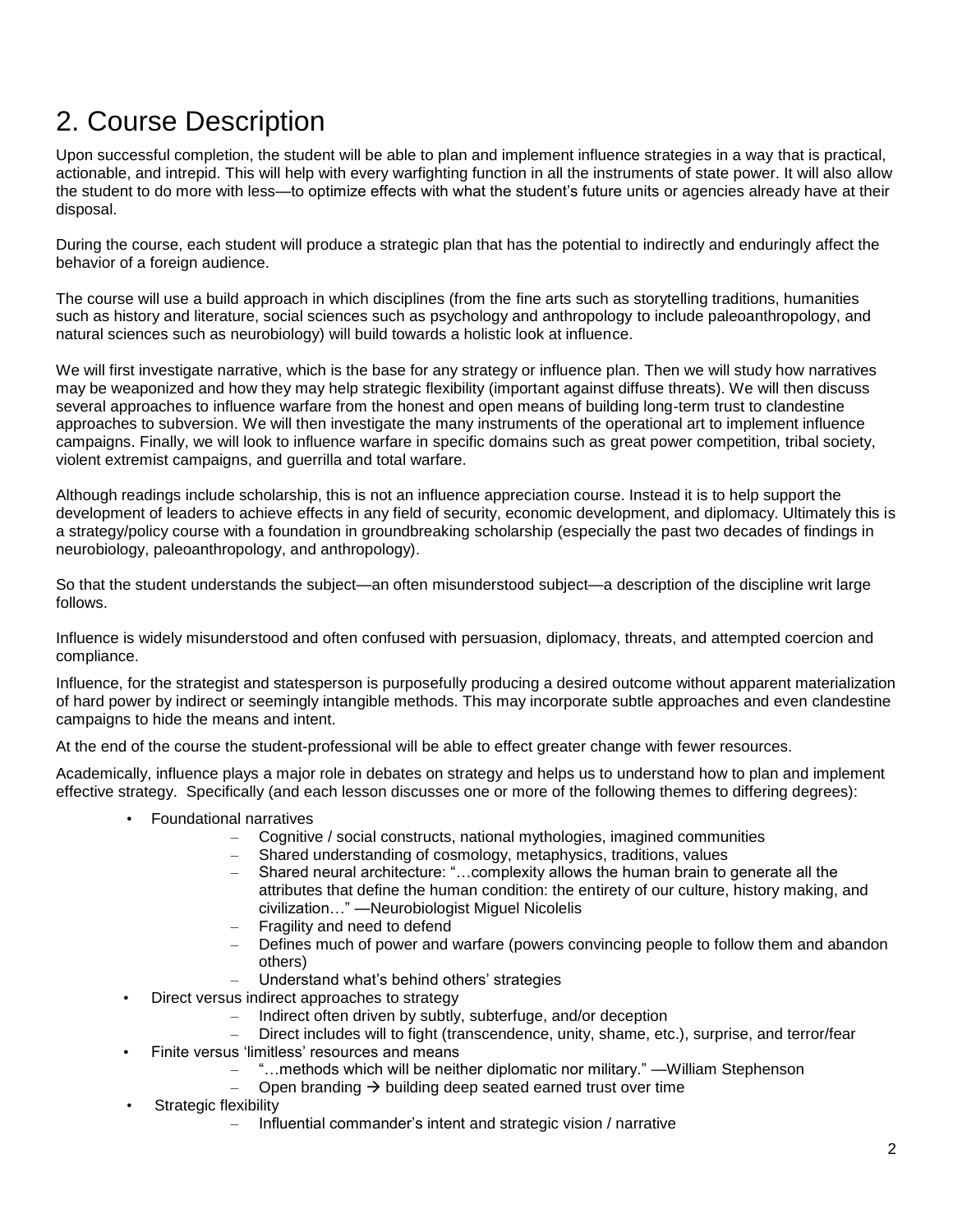- Inspire bravura operational art
- Influential intelligence
	- Persuade and influence policy to improve strategy (sometimes dramatically)
	- Demand/use meaningful population data (beyond passing opinions & inappropriate methodology)

Influence warfare predates militaries and states. Leaders competed to adopt masterful narratives and protect the selfevident nature of said stories to try to win over willing populations—to unify masses and deploy them martially. 'Winning' civilization creation myths, whether based in history or not, along with shared narratives of threats, would allow leaders to unite large communities to function and go to war. The leaders that could deliver a more compelling 'why,' could perhaps win people to their ideas of governance and legitimacy.

Today winning over or disillusioning populations through information strategies is still an overshadowing vanguard of international politics and warfare. By the armistice of the First World War observers noted "…information warfare was a powerful weapon—it could raise armies, incite violent mobs, and destabilize whole nations." And more recently the Russian Chief of the General Staff wrote in 2013, "The role of non-military means of achieving political and strategic goals…in many case have exceeded the power of force of weapons in their effectiveness…"

This is not new. Influence warfare and its centrality to strategy is not a new concept. It was never enough for someone to be physically strong or savvier at throwing a spear to mobilize a citizenry.

Tools of statecraft for strategic influence may well include any or all overlapping elements of political warfare and international politics to include security, economic, diplomatic, information, intelligence, religious, ideological, cultural, psychological, education, religious, agricultural, and development means.

However, scholars and strategists often focus on strategic communications, information campaigns, and clandestine strategies along with careful deception of intent and means—an underlining feature of strategic influence being indirect and without the apparent exertion of force.

It assumes that 'anything goes' within the bounds of the laws of physics and within acceptable lines with regards to the morals and ethics of the protagonist state. This course does not endorse and warns strongly against any immoral, amoral, unethical, or illegal practices. But it provides an overview of sometimes unethical behavior so as to better defend oneself against nefarious influence campaigns.

# 3. Learning Outcomes

Upon completion of this course, students will be able to:

 **Course Learning Outcome**. Evaluate the international security environment with an emphasis on the impact of strategic influence of adversaries, competitors, and allies.

Joint Learning Outcomes: JLO 1.3, 1.5, JLO 1.6, JLO 2.5, JLO 3.3, JLO 3.4, JLO 4.5 Special Areas of Emphasis: SAE 1, SAE 2, SAE 3 Desired Leader Attributes: DLA 1, DLA 2, DLA 6

 **Course Learning Outcome**. Apply trans-regional, multi-domain, multinational, policy, and strategy approaches to operations to influence populations and governments.

Joint Learning Outcomes: JLO 3.3, JLO 3.4 Special Areas of Emphasis: SAE 1, SAE 2, SAE 3 Desired Leader Attributes: DLA 1, DLA 2, DLA 3, DLA 4, DLA 5, DLA 6

 **Course Learning Outcome**. Analyze the critical aspects of the human terrain and the information environment to influence strategies.

Joint Learning Outcomes: JLO 3.3, Special Areas of Emphasis: SAE 1, SAE 2, SAE 3 Desired Leader Attributes: DLA 1, DLA 3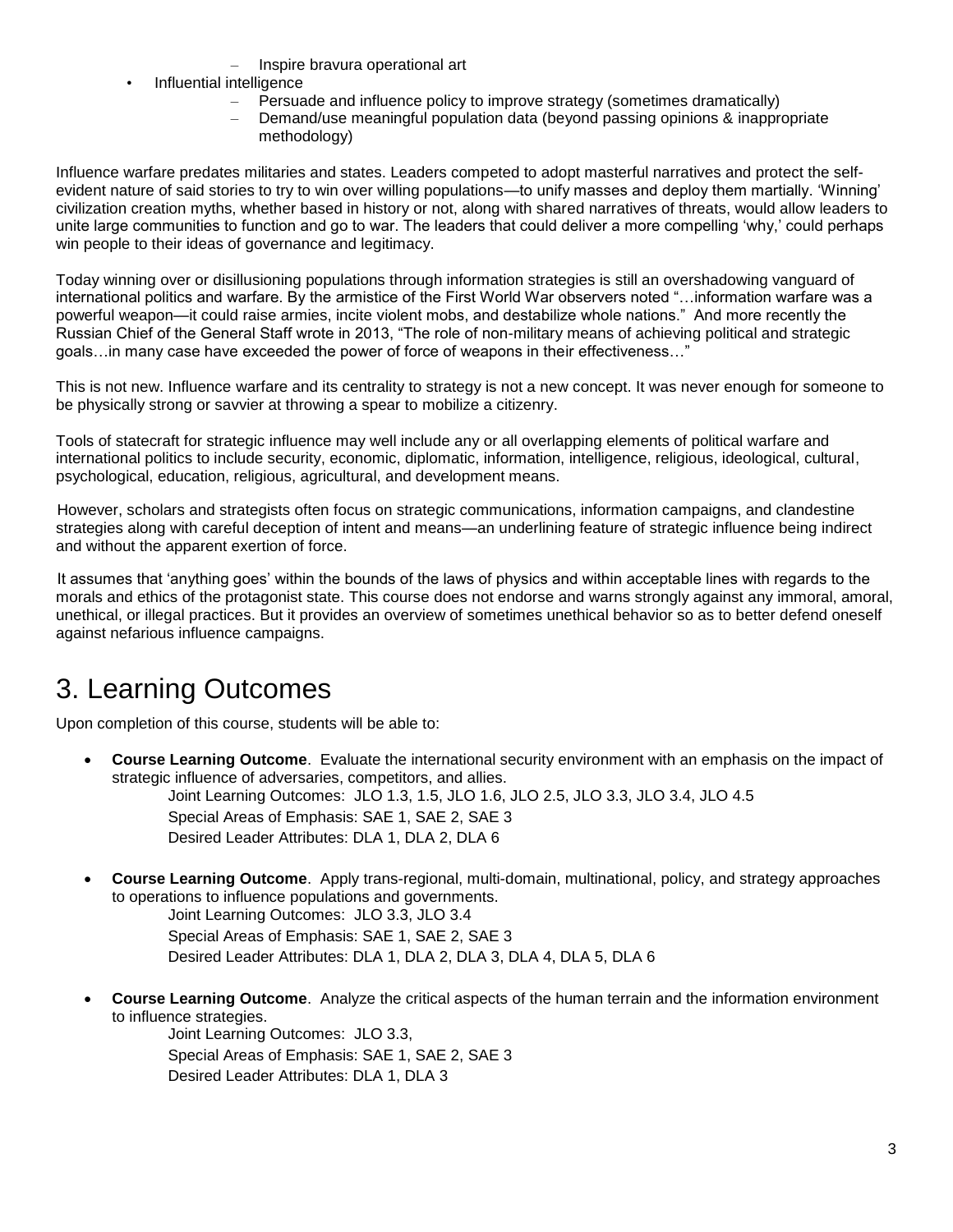**Course Learning Outcome**. Create an influence strategic plan applying principles of strategic leadership, including creative and critical thinking, decision-making, and ethical conduct. Joint Learning Outcomes: JLO 1.1, JLO 1.3, JLO 1.4, JLO 1.5, JLO 1.7, JLO 4.2, JLO 4.5 Special Areas of Emphasis: SAE 1, SAE 2, SAE 3 Desired Leader Attributes: DLA 1, DLA 2, DLA 3, DLA 5, DLA 6

This is an unclassified course.

# 4. Course Evaluation

## **Final Grade Breakdown**

The final course grade will be calculated using the following categories:

| <b>Course Component</b>     | Percentage of Total |
|-----------------------------|---------------------|
| <b>Seminar Contribution</b> | 40%                 |
| <b>Strategy Memorandum</b>  | 30%                 |
| Presentation                | 30%                 |

## **Assessment Component 1 (Seminar Contribution)**

Students should:

Prepare for seminar participation by reading all of the required readings and conducting independent research into relevant topics (especially on terms or ideas that are new to the student). Students should reference the learning objectives and issues for consideration in each lesson to guide their preparation for class and reflection upon their readings and research.

Furthermore, the lesson descriptions are enormous for this course. These descriptions often cover the key points of the readings and will prepare the student well for seminar.

Routinely contribute relevant, thoughtful, logical, evidenced, and reasoned comments, observations, perspectives, questions, experiences, examples etc. to class discussions and debates. When applicable, students should strive to cite the source of their evidence-based comments. Two-to-three thoughts or questions that show critical analysis and creative thinking—along with thoughtful active listening to peers—are expected per lesson for a good score. Students will be given feedback and recommendations periodically.

Actively participate in class exercises and debates. Listen attentively to others' comments and respect differing points of view for a positive learning environment.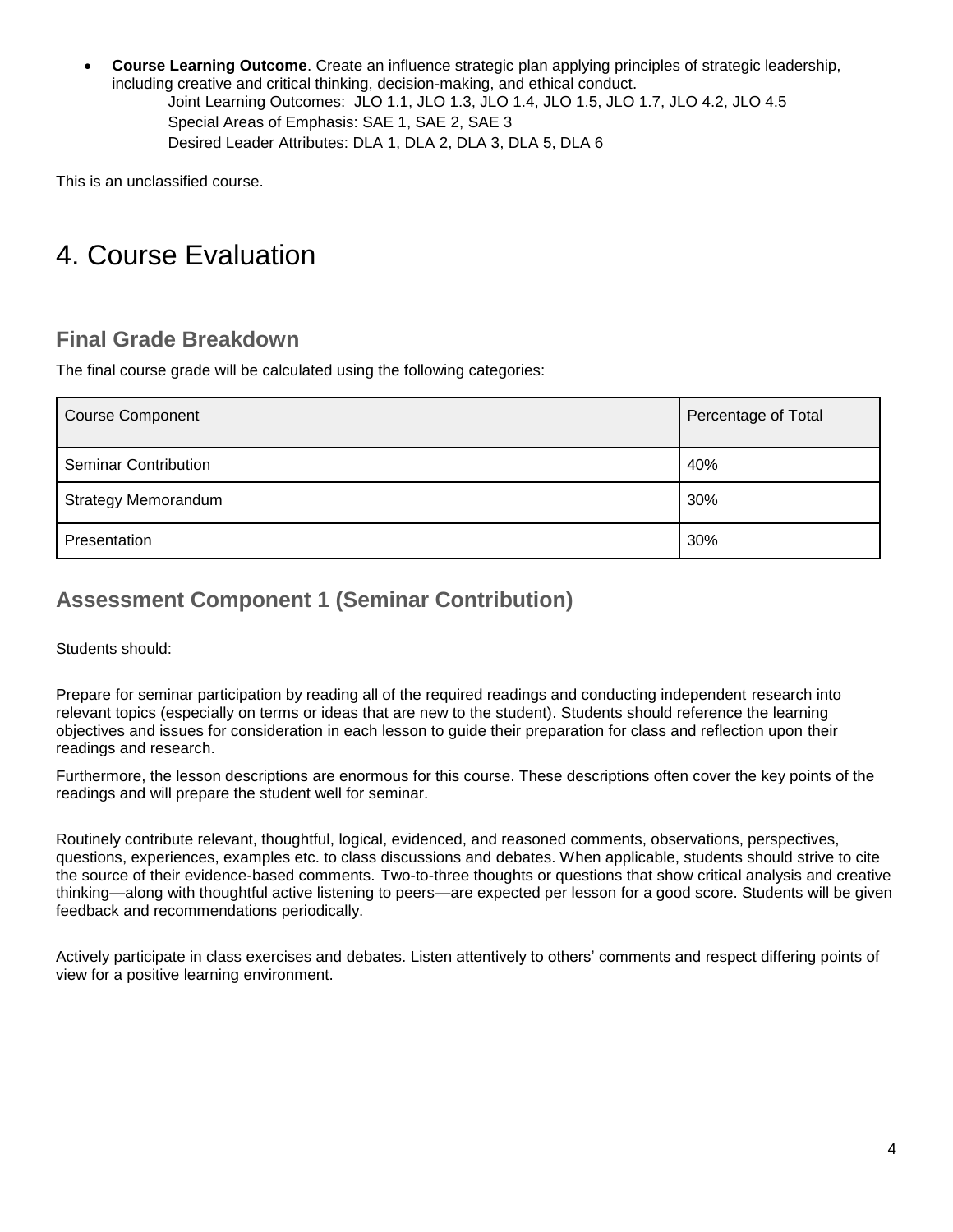## **Assessment Component 2 (Strategy Memorandum)**

The strategy memorandum should be about 1000 words in length (includes footnotes and endnotes). The style of the paper will that of a memorandum to the head of state. Examples of format will be available, but the style is simple and incorporates bullet points and concise, precise language for a statesperson who has little time. Extreme prioritization and short clear sentences will be necessary.

Memos will be due the beginning of the final class. The memo will comprise three parts:

- 1) Diagnosis of Issue (on global or regional influence challenge, opportunity, or threat)
	- Defines and explains nature of issue (15%)
	- Simplifies overwhelming complexity (15%)
	- Identifies certain aspects as critical (15%)
- 2) Guiding Vision
	- Overall approach to cope with and overcome obstacles identified in diagnosis (25%)
- 3) Set of Coherent Actions
	- Two or three courses of action that accomplish / carry out guiding vision (15%)
	- Risks, costs, timeline, and measures of effect (15%)

## **Assessment Component 3 (Presentation)**

The final presentation may be the same topic as that of the paper or a different topic. If the same topic, students must focus on one or two main themes of the paper and prepare for questions (from the professor as well as class).

Presentations will be no longer than five minutes (cut-off point is five minutes and zero seconds) followed by ten minutes of questions and answers by the professor and class—as the professor directs.

Depending on the topic and approach chosen, along with the professor's feedback throughout the length of the course, a student may elect to focus more on the diagnosis of the issue, guiding vision, or one or two courses of action.

#### **The grading rubrics below are for individual classroom contribution:**

| <b>CIC Classroom Contribution Rubric</b>                                                                                                                                                                                                                                                                                                                                                       |                                                                                                                                                                                                                       |                                                                                                   |  |  |  |
|------------------------------------------------------------------------------------------------------------------------------------------------------------------------------------------------------------------------------------------------------------------------------------------------------------------------------------------------------------------------------------------------|-----------------------------------------------------------------------------------------------------------------------------------------------------------------------------------------------------------------------|---------------------------------------------------------------------------------------------------|--|--|--|
| <b>Fails to Meet Standards (C)</b><br><b>Exceeds Standards (A)</b><br><b>Meets Standards (B)</b>                                                                                                                                                                                                                                                                                               |                                                                                                                                                                                                                       |                                                                                                   |  |  |  |
| Demonstrates by discussion and contributions<br>that critical thought has been given to the<br>readings for each session. Regularly and<br>consistently contributes comments,<br>observations, and evaluations that<br>demonstrate a high degree of reflection on the<br>subject, applies relevant experiences to the<br>subject that adds richer context and relevance<br>to the discussions. | Demonstrates knowledge of<br>readings for each session in<br>contributions to class<br>discussions. Contributes<br>comments, observations,<br>and evaluations that often<br>demonstrate reflection on the<br>subject. | Shows that readings have not<br>been read; rarely makes<br>contributions in class<br>discussions. |  |  |  |

#### **The grading rubric below is for the oral presentation:**

| <b>Oral Communication Skills Rubric</b> |                                                                                |                                                                                                           |                                                                                             |  |  |
|-----------------------------------------|--------------------------------------------------------------------------------|-----------------------------------------------------------------------------------------------------------|---------------------------------------------------------------------------------------------|--|--|
| <b>Performance Area</b>                 | <b>Fails to Meet Standards (C)</b>                                             |                                                                                                           |                                                                                             |  |  |
| Organization                            | Presenter follows logical                                                      | Presenter follows logical                                                                                 | Presenter does not follow                                                                   |  |  |
|                                         | sequence and provides                                                          | sequence, but fails to                                                                                    | logical sequence (jumps around                                                              |  |  |
|                                         | explanations/elaboration.                                                      | elaborate.                                                                                                | in presentation).                                                                           |  |  |
| <b>Eye Contact</b>                      | Presenter seldom returns to<br>notes, maintaining eye<br>contact with audience | Presenter maintains eye<br>contact with audience most<br>of the time, but frequently<br>returns to notes. | Presenter reads most or all of<br>report, making little to no eye<br>contact with audience. |  |  |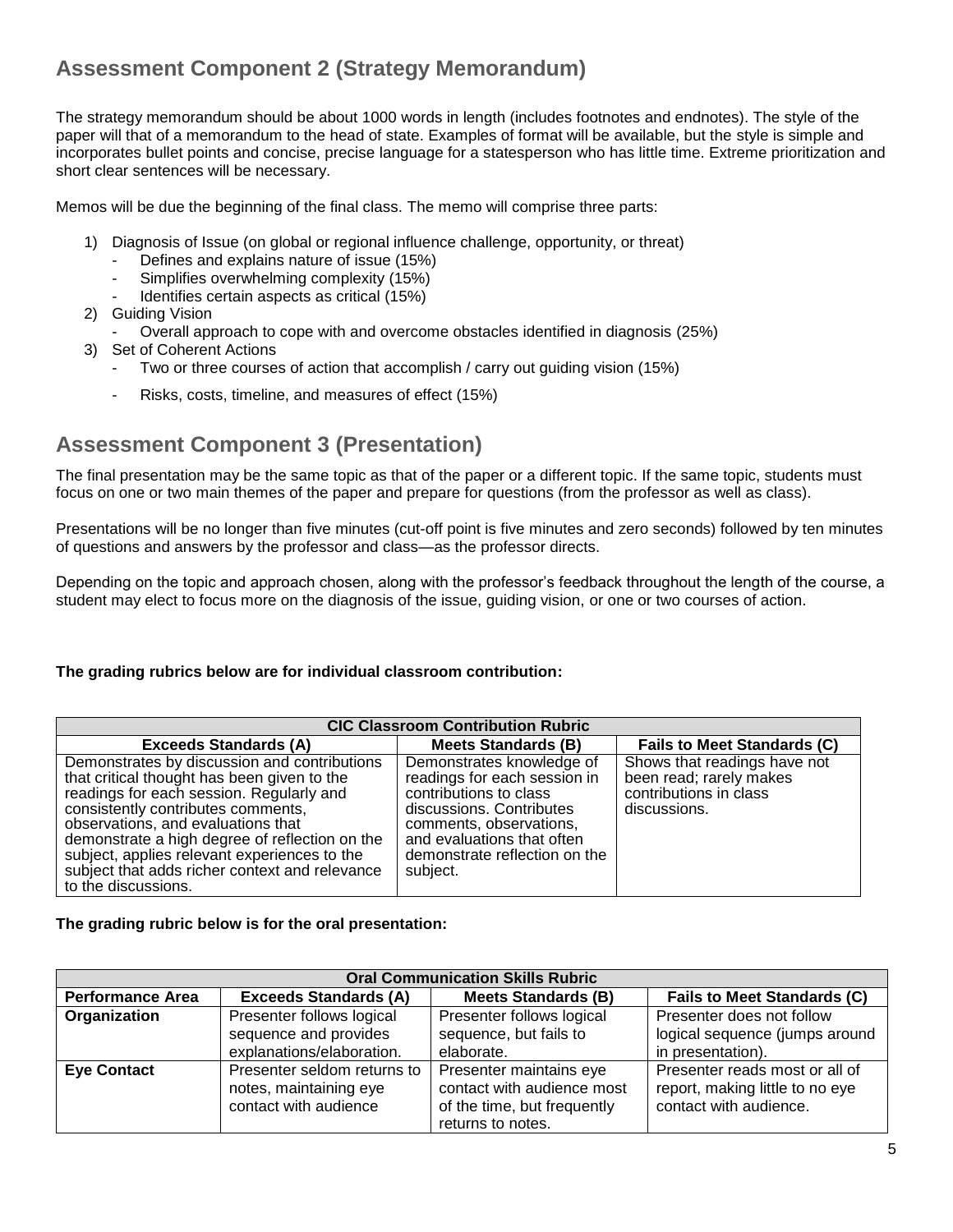|                                                                                                                                            | throughout the<br>presentation.                                                                                                                                               |                                                                                                                                                                                                    |                                                                                                                                                                                                      |
|--------------------------------------------------------------------------------------------------------------------------------------------|-------------------------------------------------------------------------------------------------------------------------------------------------------------------------------|----------------------------------------------------------------------------------------------------------------------------------------------------------------------------------------------------|------------------------------------------------------------------------------------------------------------------------------------------------------------------------------------------------------|
| <b>Delivery</b>                                                                                                                            | Presenter speaks clearly<br>and loud enough for all in<br>audience to hear, makes no<br>grammatical errors, and<br>pronounces all terms<br>correctly and precisely.           | Presenter's voice is<br>relatively clear, but too low<br>to be heard by those in the<br>back of the room. Presenter<br>makes several major<br>grammatical errors, and<br>mispronounces some terms. | Presenter mumbles,<br>mispronounces terms, and<br>makes serious and persistent<br>grammatical errors throughout<br>presentation. Presenter speaks<br>too quietly to be heard by many<br>in audience. |
| <b>Conclusion:</b>                                                                                                                         | Effectively summarizes the<br>presentation and provides a<br>sense of closure.                                                                                                | Provides an adequate<br>summary &/or<br>recommendation that is<br>reasonable given the<br>information/analysis<br>presented.                                                                       | Weak or no conclusion provided<br>(it is too vague to be of any<br>practical value) or the<br>recommendation is weakly<br>related to the analysis.                                                   |
| <b>Responsiveness:</b><br>a) Q&A                                                                                                           | Addresses all questions in<br>a manner that<br>demonstrates a thorough<br>command of the topic(s) of<br>the presentation.                                                     | Presenter demonstrates an<br>ability to address most<br>questions in a thoughtful and<br>effective manner.                                                                                         | Presenter cannot address basic<br>questions about the topic or<br>addresses them in a superficial<br>manner.                                                                                         |
| b) time                                                                                                                                    | Speaker uses the allotted<br>time effectively. Finishes<br>on time.                                                                                                           | Speaker finishes on time but<br>has to rush through last<br>points to finish on time.                                                                                                              | Speaker does not finish on time<br>or finishes well before allotted<br>time.                                                                                                                         |
| <b>Multimedia Support</b><br>and<br><b>Visual Aids:</b><br>Charts,<br>animation, graphs,<br>handouts,<br>posters, videos,<br>slides, sound | Presentation includes a<br>balanced use of appropriate<br>multimedia that enhances<br>the overall presentation<br>(easy to read, attractive,<br>informative, and error free). | Presentation includes limited<br>multi-media that enhance<br>the overall presentation.<br>Easy to read and<br>informative, but not<br>outstanding.                                                 | Presentation includes little or no<br>multimedia or uses it in<br>distracting or ineffective manner<br>(difficult to read, has errors &/or<br>typos, etc.).                                          |

### **The grading rubric below is for written assignment:**

|                         | <b>Exceptional (A)</b>  | Acceptable (B)         | <b>Unsatisfactory (C)</b> | Fail (F)            |
|-------------------------|-------------------------|------------------------|---------------------------|---------------------|
| <b>Focus</b>            | Paper topic or main     | Paper topic or main    | Paper topic or main       | The paper has no    |
|                         | idea is clearly stated  | idea is clearly stated | idea is present but may   | clear topic or main |
| Clear Topic/Main        | and establishes a       | and is relevant and    | be unclear, too narrow    | idea.               |
| Idea                    | clear, insightful,      | consistently linked    | or too broad. Aspects     |                     |
|                         | possibly original point | throughout the paper.  | of the paper stray from   |                     |
| Context, Audience       | of view that provides   |                        | the central topic, or     | Fails to consider   |
| and Purpose             | focus for all elements  | The paper              | add length without        | context, audience   |
|                         | of the work.            | demonstrates           | relevance.                | and purpose of the  |
| <b>Meets Assignment</b> |                         | awareness of the       |                           | assignment.         |
|                         | The paper               | context, audience      | Minimal attention is      |                     |
|                         | demonstrates            | and purpose of the     | given to context,         |                     |
|                         | thorough                | assignment.            | audience and purpose      | Substantive         |
|                         | understanding of the    |                        | of the assignment.        | portions of the     |
|                         | context, audience       | The paper completes    |                           | assignment are      |
|                         | and purpose of the      | the task specified by  | Parts of the              | underdeveloped,     |
|                         | assignment.             | the assignment and     | assignment are            | missing, or not     |
|                         |                         | includes all of the    | underdeveloped,           | linked to the       |
|                         | The paper exceeds       | assignment's           | missing, or not linked    | assignment.         |
|                         | the goals and criteria  | required components.   | to the assignment.        |                     |
|                         | of the assignment.      |                        |                           |                     |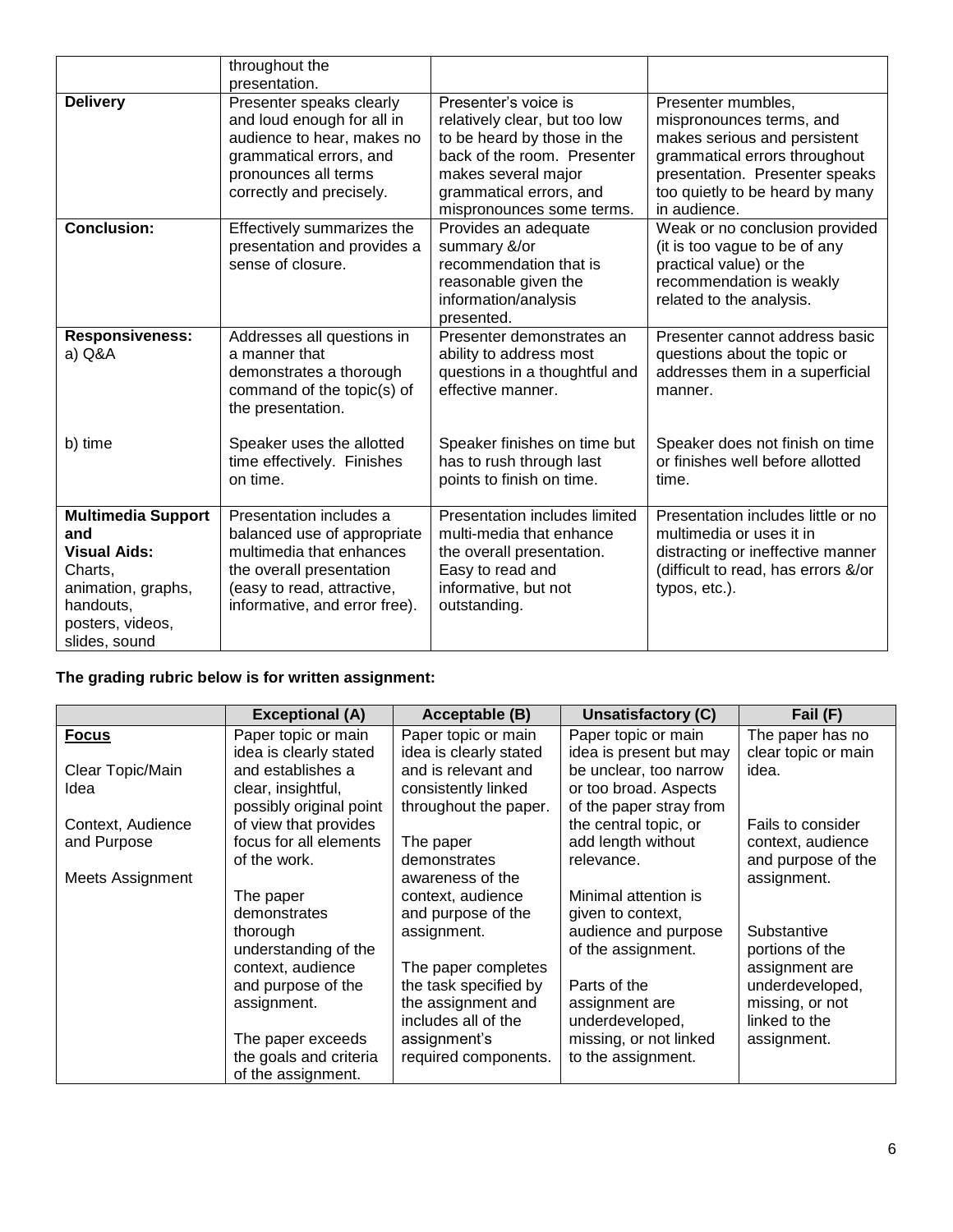| <b>Evidence/Analysis/</b> | Paper is supported                       | Paper is supported     | Paper topic is only      | Paper is not             |
|---------------------------|------------------------------------------|------------------------|--------------------------|--------------------------|
| <b>Synthesis</b>          | by high quality and                      | by relevant and        | partially supported by   | adequately               |
|                           | relevant sources and                     | appropriate sources    | relevant sources.        | supported; and           |
| Sources and               | comprehensive                            | and effective          | Quality and quantity of  | research is              |
| Reasoning                 | research. Reasoning                      | research. Reasoning    | research/reference are   | inadequate; minimal      |
|                           | is clear, insightful and                 | is valid and well-     | superficial. Reasoning   | use or inclusion of      |
| Analysis                  | compelling with                          | conceived.             | lacks sufficient rigor.  | valid sources;           |
|                           | substantiating                           |                        |                          | evidence and             |
| Alternative               | evidence.                                | Sound analysis         | Inconsistent analysis    | reasoning are weak,      |
| Perspectives              |                                          | and/or presentation    | and/or presentation of   | inaccurate and/or        |
|                           | Exceptional analysis,                    | of evidence that       | evidence. Ineffective    | irrelevant.              |
| Conclusion                | interpretation, and                      | adequately integrates  | integration of source    |                          |
|                           | presentation of                          | sources with writer    | materials with writer    | Minimal analysis         |
|                           | evidence that                            | ideas. Minimal/minor   | ideas. Contains          | reflected in the         |
|                           | distinguishes                            | errors of fact or      | significant              | paper. Contains          |
|                           | between the writer's                     | unsupported            | overgeneralizations,     | egregious                |
|                           | own ideas and                            | generalizations.       | inaccuracies, or         | overgeneralizations,     |
|                           | source materials.                        |                        | misrepresentation of     | inaccuracies,            |
|                           | Free of errors of fact                   | Alternative            | source materials.        | misrepresentation        |
|                           | or unsupported                           | perspectives are       |                          | of source materials,     |
|                           | generalizations.                         | partially represented. |                          | or errors of fact.       |
|                           |                                          |                        | Alternative              |                          |
|                           | Alternative                              | Conclusions            | perspectives are not     | Alternative              |
|                           | perspectives are                         | effectively synthesize | acknowledged.            | perspectives are not     |
|                           | comprehensively                          | the main ideas of the  |                          | acknowledged.            |
|                           | addressed                                | paper.                 |                          |                          |
|                           |                                          |                        | Conclusions do not       | No real conclusion       |
|                           | Conclusions                              |                        | show synthesis or        | or, if present, it fails |
|                           | synthesize                               |                        | cohesion of paper        | to relate to the         |
|                           | comprehensively the<br>main ideas of the |                        | topic.                   | paper's main idea.       |
|                           |                                          |                        |                          |                          |
|                           | paper.                                   |                        |                          |                          |
| <b>Organization</b>       | Paper is inherently                      | Paper flow is mostly   | Paper flow is mostly     | Logical flow of ideas    |
|                           | logical in structure;                    | continuous; individual | disjointed; individual   | is interrupted,          |
| Logical Flow of Ideas     | reader can easily                        | sections are           | sections are hard for    | broken, or non-          |
|                           | follow the reasoning                     | coherent.              | the reader to follow     | existent.                |
| Transitions               | from introduction to                     |                        | with gaps in the flow.   |                          |
|                           | conclusion.                              | Adequate transitions   |                          | Writer's thoughts        |
| Paragraph                 |                                          | guide the reader       | Paper is sometimes       | are difficult to follow  |
| <b>Structure</b>          | <b>Skillful transitions</b>              | within and between     | difficult to follow      | throughout;              |
|                           | effortlessly link ideas                  | paragraphs.            | because of confusing     | transitions are not      |
| Digressions and           | within and between                       |                        | arrangement of           | used, abrupt,            |
| Irrelevancies             | paragraphs.                              | For the most part,     | supporting ideas         | confusing, or            |
|                           |                                          | paragraph structure    | and/or ineffective       | unclear.                 |
|                           | Consistently strong                      | is solid throughout.   | transitions.             |                          |
|                           | paragraph                                |                        |                          | Paragraph structure      |
|                           | construction                             |                        | Paragraph structure      | is nonexistent.          |
|                           | referencing topic                        | Digressions and        | occasionally weak-       |                          |
|                           | sentences.                               | irrelevancies          | multiple ideas covered   | Digressions and          |
|                           |                                          | occasionally distract  | in lengthy passages or   | irrelevancies            |
|                           | Paper is free of                         | from the reasoning     | frequent one or two-     | consistently distract    |
|                           | digressions and                          | and flow of the paper. | sentence paragraphs.     | the reader from the      |
|                           | irrelevancies.                           |                        |                          | reasoning and flow       |
|                           |                                          |                        | Digressions or           | of the paper.            |
|                           |                                          |                        | irrelevancies frequently |                          |
|                           |                                          |                        | distract reader from the |                          |
|                           |                                          |                        | reasoning and flow of    |                          |
|                           |                                          |                        | the paper.               |                          |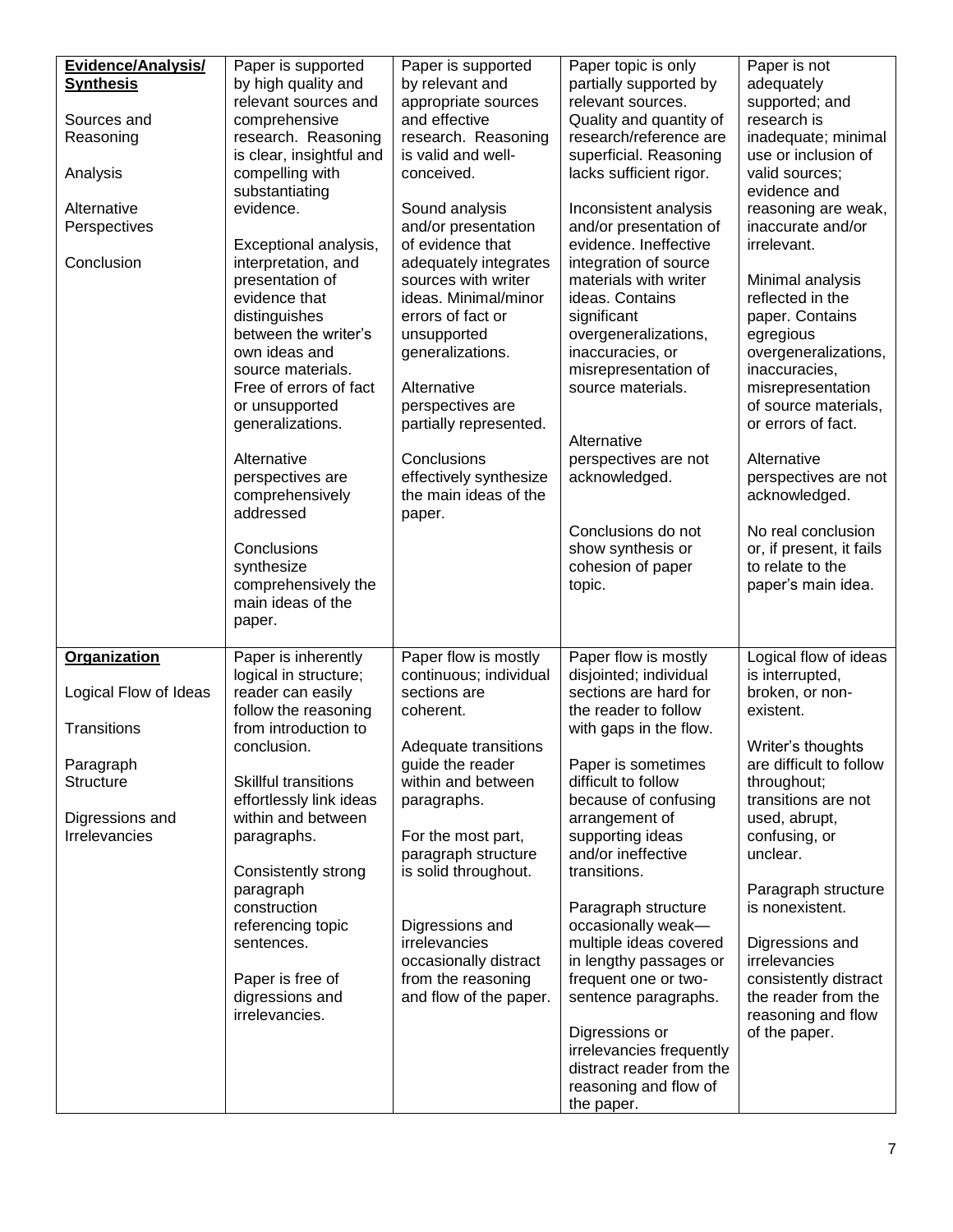| <b>Mechanics</b>       | Displays excellent           | Demonstrates sound       | Demonstrates a           | Demonstrates          |
|------------------------|------------------------------|--------------------------|--------------------------|-----------------------|
|                        | command of standard          | command of standard      | rudimentary command      | minimal command       |
| Command of English     | written English.             | written English.         | of standard written      | of standard written   |
|                        |                              |                          | English.                 | English.              |
| <b>Writing Quality</b> | Well-crafted                 | Contains few errors      |                          |                       |
|                        | sentences                    | in syntax, grammar,      | Contains many errors     | Contains extensive    |
| Need for Revision      | throughout. Virtually        | mechanics, word          | in spelling,             | errors in spelling,   |
|                        | error free in syntax,        | choice, or spelling      | punctuation,             | punctuation, word     |
|                        | grammar, mechanics,          | that might distract the  | capitalization,          | choice,               |
|                        | word choice, and             | reader.                  | sentence structure,      | capitalization and/or |
|                        | spelling.                    |                          | and/or word choice       | sentence structure    |
|                        |                              | Presentable to high-     | that interfere with      | that hinder and/or    |
|                        | Presentable to high-         | level officials/officers | communication.           | severely degrade      |
|                        | level officials/officers     | with minor revisions     |                          | communication.        |
|                        | without revisions or         | and edits.               | Presentable to high-     |                       |
|                        | edits.                       |                          | level officials/officers | Not presentable to    |
|                        |                              |                          | only after significant   | any audience as       |
|                        |                              |                          | revisions and edits.     | written.              |
| <b>APA</b>             | Demonstrates                 | Demonstrates strong      | Demonstrates             | Demonstrates poor     |
|                        |                              | commitment to            | inconsistent             | or lack of concern    |
|                        | exceptional<br>commitment to |                          |                          |                       |
|                        |                              | proper recognition of    | commitment to proper     | for proper            |
|                        | proper recognition of        | sources.                 | recognition of sources.  | recognition of        |
|                        | sources.                     |                          |                          | sources.              |
|                        |                              | Most APA style           | Many APA style           |                       |
|                        | APA style elements           | elements are             | elements are             | Most APA style        |
|                        | are presented                | presented correctly      | presented incorrectly    | elements are          |
|                        | correctly with overall       | with minimal             | with obvious distraction | presented             |
|                        | high quality.                | distraction to the       | to the reader.           | incorrectly with      |
|                        |                              | reader.                  |                          | great distraction to  |
|                        |                              |                          |                          | the reader.           |

## **Grading Scale (NDU GRADING SCALE)**

Students will assigned the following letter grade, based on the calculation in the course evaluation section.

| Grade | <b>Score</b> | <b>GPA</b> | <b>Description</b>            |
|-------|--------------|------------|-------------------------------|
|       |              |            |                               |
| A     | $93 - 100$   | 4.00       | <b>Exceptional Quality</b>    |
| A-    | $90 - 92$    | 3.70       | <b>Superior Quality</b>       |
| B+    | $87 - 89$    | 3.30       | <b>High Quality</b>           |
| B     | $83 - 86$    | 3.00       | Expected//Acceptable Quality  |
| B-    | $80 - 82$    | 2.7        | <b>Below Expected Quality</b> |
| C     | 70 - 79      | 2.00       | <b>Unsatisfactory Quality</b> |
| F     | $0 - 69$     | 0.00       | Fail/Unacceptable Quality     |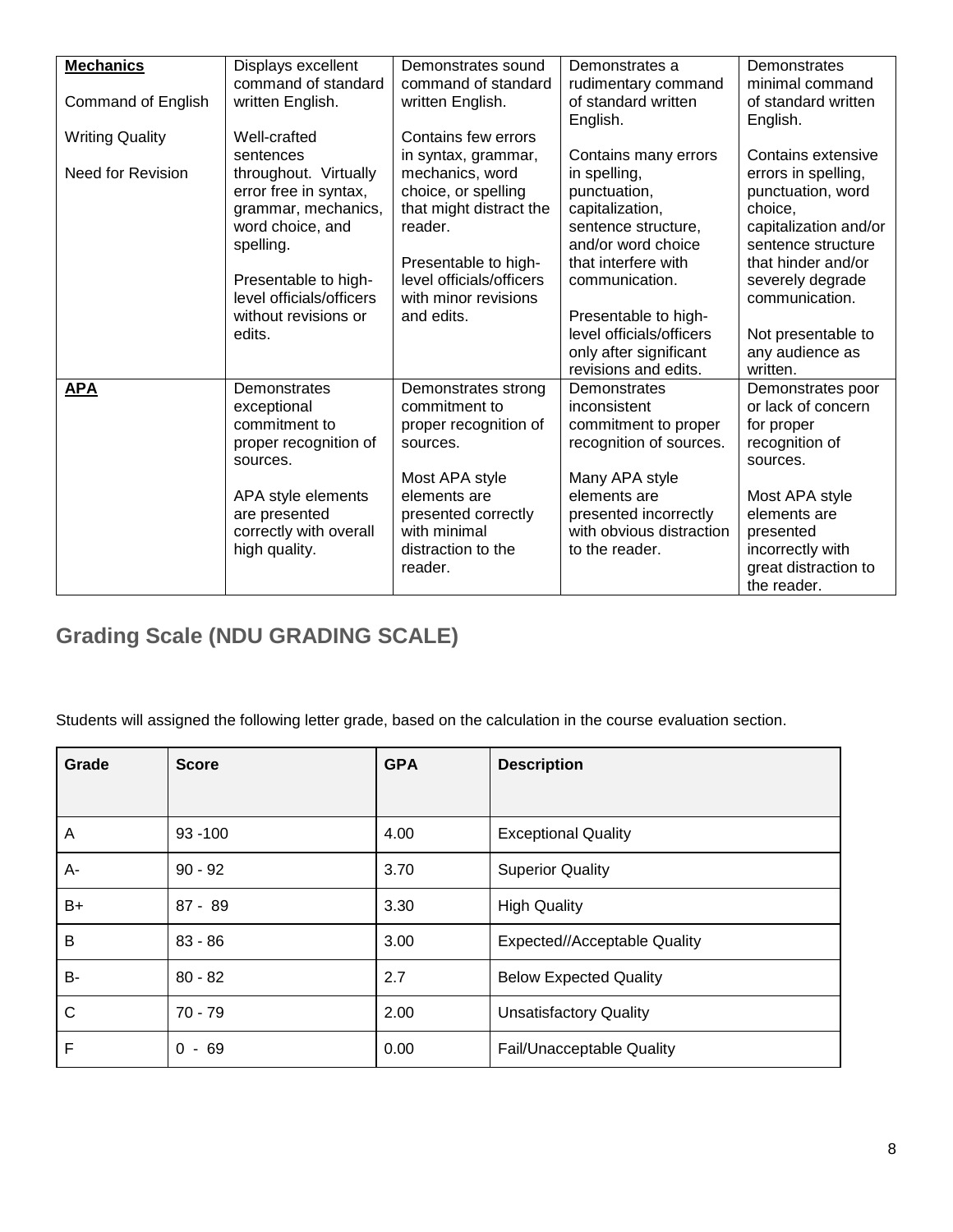# 5. Course Schedule

*Course schedule, topics, guest speakers and assignment dates may be changed at the instructor's discretion. Students are encouraged to check Blackboard regularly for up-to-date course information.*

| <b>Date</b>          | <b>Time</b> | Lesson<br><b>Number</b> | <b>Lesson Title</b>                                               | <b>Assignments Due</b>                 | <b>Faculty Lead</b> |
|----------------------|-------------|-------------------------|-------------------------------------------------------------------|----------------------------------------|---------------------|
| Tuesday<br>Afternoon |             | 1                       | Introduction to Influence<br>Warfare                              |                                        | Dr. Clark           |
| Tuesday<br>Afternoon |             | $\overline{2}$          | <b>Foundational Narratives</b>                                    |                                        | Dr. Clark           |
| Tuesday<br>Afternoon |             | 3                       | Narrative Strategy                                                |                                        | Dr. Clark           |
| Tuesday<br>Afternoon |             | $\overline{4}$          | Influence Strategy                                                |                                        | Dr. Clark           |
| Tuesday<br>Afternoon |             | 5                       | Influence Tradecraft and<br>Elections                             |                                        | Dr. Clark           |
| Tuesday<br>Afternoon |             | 6                       | Influence Tools and Great<br><b>Power Competition</b>             |                                        | Dr. Clark           |
| Tuesday<br>Afternoon |             | $\overline{7}$          | Tribalism-Offline and<br>Online                                   |                                        | Dr. Clark           |
| Tuesday<br>Afternoon |             | 8                       | Violent Extremist and<br><b>Drug Trafficking</b><br>Organizations |                                        | Dr. Clark           |
| Tuesday<br>Afternoon |             | 9                       | Guerrilla and Total War                                           |                                        | Dr. Clark           |
| Tuesday<br>Afternoon |             | 10                      | Social Media and Human<br>Terrain                                 |                                        | Dr. Clark           |
| Tuesday<br>Afternoon |             | 11                      | Influence and Strategic<br>Flexibility                            |                                        | Dr. Clark           |
| Tuesday<br>Afternoon |             | 12                      | Influence Strategy<br>Presentations                               | -Strategy Memorandum<br>-Presentations | Dr. Clark           |

# 6. Lesson Guide

Lesson #1: Introduction to Influence Warfare

#### **Scope**

This class serves as an introduction to the course and surveys each of its constituent areas.

Influence is a central instrument of national power.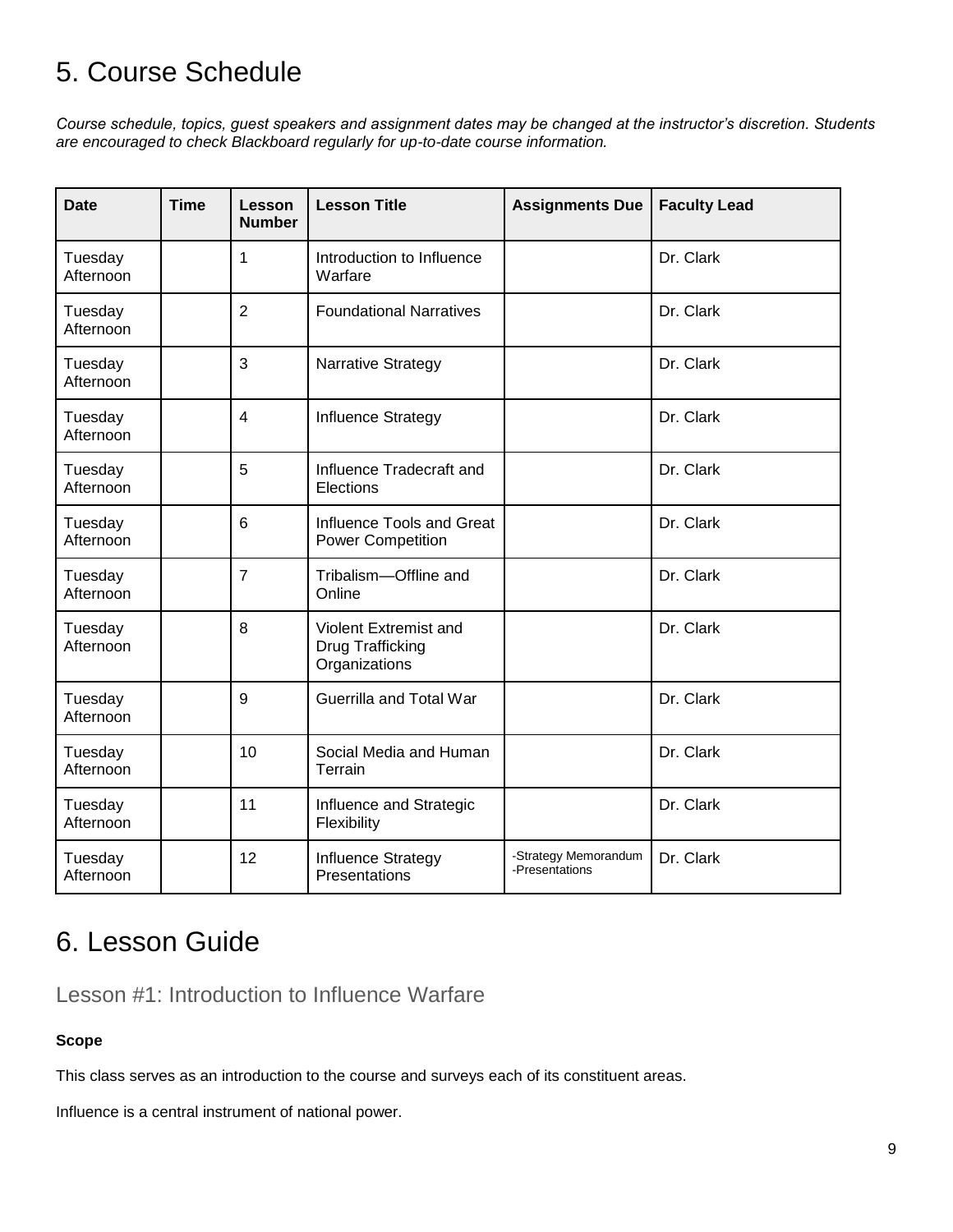Although the character of war may very well be different than past eras with new information platforms, many scholars maintain that the nature of war remains unchanged. And at the heart of wartime and peacetime strategy is influence. As Sun Tzu stated, "War is deception. Best of all is to vanquish a foreign army without a fight." As Kautilya imagined, "The arrow shot by an archer may or may not kill a single man; but skillful intrigue devised by wise men can kill even those who are in the womb." As scholars of Genghis Khan analyze, "Winning by clever deception or cruel trickery was still winning and carried no stain on the bravery of the warriors…Increasingly, paper was the most potent weapon in Genghis Khan's arsenal." And as contemporary scholar Lawrence Freedman states, "…the realm of strategy is one of bargaining and persuasion as well as threats and pressure, psychological as well as physical effects, and words as well as deeds…[Odysseus, Sun Tzu, Liddell Hart, Jomini] would seek victory at a reasonable cost by means of deceits, ruses, feints, maneuvers, speed, and a quicker wit."

Influence can be executed as an almost standalone strategy, continuous supporting action for other strategies, or a central effort for other strategies. Some scholars and strategists maintain that power may include the 1) potential effects of mobilized hard power and 2) ability to master influence.

RAND provides a definition for influence that encompassed statecraft and strategy writ large:

*…the coordinated, integrated, and synchronized application of national diplomatic, informational, military, economic, and other capabilities in peacetime, crisis, conflict, and post-conflict to foster attitudes, behaviors, or decisions by foreign target audiences that further [state] interests and objectives.<sup>1</sup>*

By encompassing everything, the definition is not terribly useful. Affecting attitudes and behaviors, in general, is the goal of direct military actions, economic policies, and diplomacy. RAND's definition defines statecraft and strategy generally.

The dictionary definition—legal and formal—of influence (in both American and British English) is helpful for three reasons.

First, using the legal and formal definition ensures good communication over a clear meaning. It allows students of strategy, commanders, and staff to be understood clearly without having to use dozens of disparate definitions taught at different defense colleges.

Second, the formal definition provides a clear delineation between influence and a multitude of other ways to affect outcomes from diplomatic persuasion to direct economic pressure to coercion to forced cooption. Also in the formal definition itself, we have an actionable and practical outline on how 'to do' influence. Specifically it points up the importance of subtlety and deception as the other side of the influence coin as Angelo Codevilla often describes.

Third, the definition appears to be the one that current regional and world powers use. Russia, China, and Iran, for example seem to understand that indirect approaches and subversive means are preferable to overt shows of force and persuasion so as not to reap the wrath of international outcries. Especially when influence is easily deniable, it is a safer option against potential stigma and sanctions.

Influence, as a noun in both formal and legal usage is:

*The act or power of producing an effect without apparent exertion of force or direct exercise of command; the act or power of causing an effect or change without use of direct force or authority.*<sup>2</sup>

*The power or capacity of causing an effect in indirect or intangible ways.*<sup>3</sup>

*The exertion of action of which the operation is unseen or insensible (or perceptible only in its effects), by one person or thing upon another.<sup>4</sup>*

*The capacity or faculty of producing effects by insensible or invisible means, without the employment of material force, or the exercise of formal authority…not formally or overtly expressed.<sup>5</sup>*

*A thing (or person) that exercises action or power of a non-material or unexpressed kind.<sup>6</sup>*

As a verb, influence, in high English and legalese, means "To affect or alter by indirect or intangible means."<sup>7</sup>

In statecraft, the emphasis is on the indirect and intangible-seeming means—that which is invisible and insensible without force or even the exercise of formal power or position.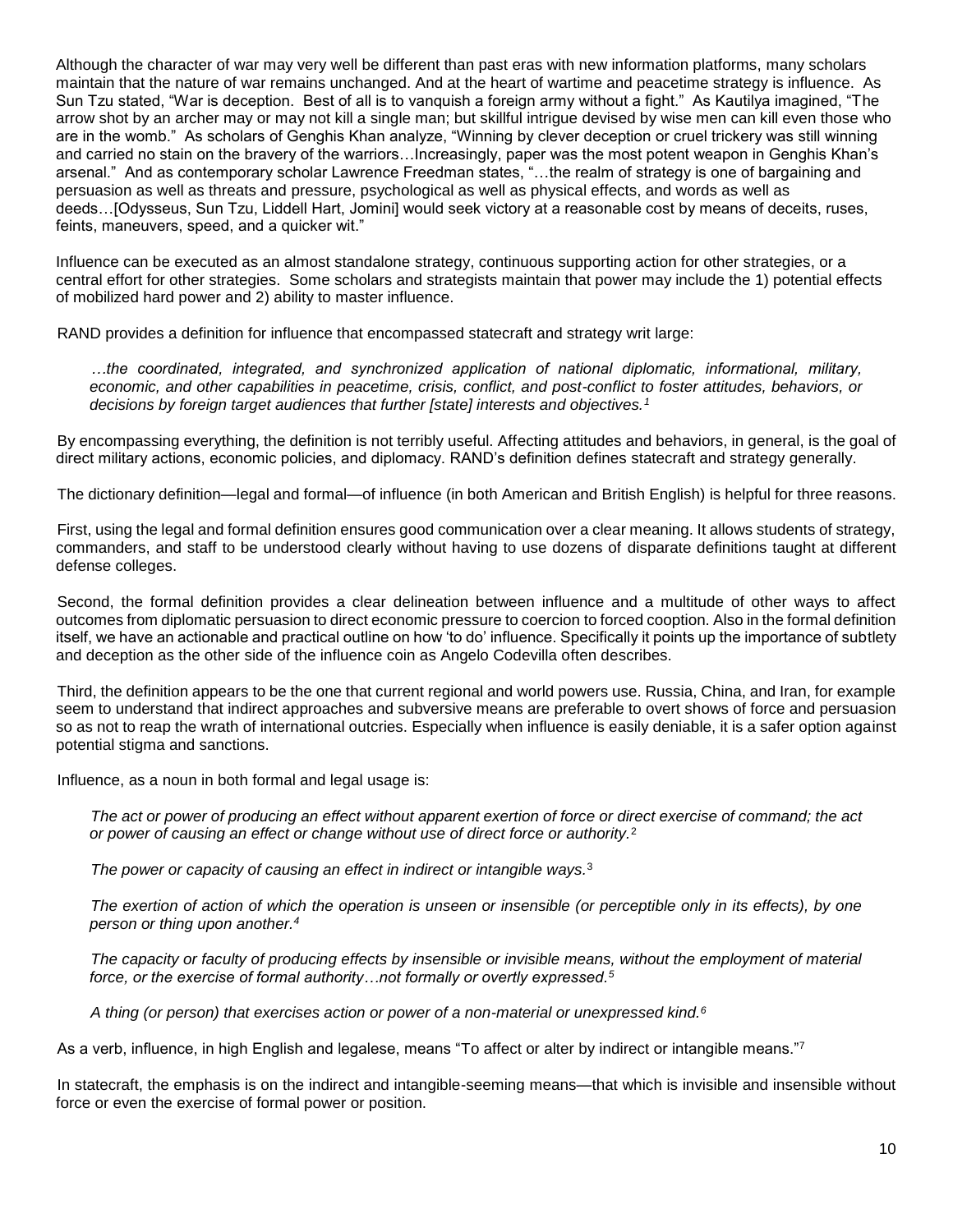When done well, people do not know who the influencer is.

When done well, people will not realize that they have been influenced.

When done very well, people may become the unwitting amplifiers or agents of an influence campaign.

And best of all may be when even future historians are unable to recognize that there was a cogent, concerted, and purposeful influence campaign.

#### **Learning Outcomes**

Students will be able to:

- 1. Understand definitions of influence.
- 2. Evaluate the strategic nature of influence warfare.
- 3. Apply lessons learned towards developing the early skeleton of a recommended strategic influence plan.

#### **Issues for Consideration**

- 1. What is influence?
- 2. How can warfare be defined?
- 3. Why are some influence campaigns more successful than others?
- 4. What is the role of influence in warfare and national security?

#### **Required Readings**

Freedman, Lawrence, *Strategy: A History*, Oxford University Press, 2013, p. xi – xiii, 42 – 53.

Weatherford, Jack, *Genghis Khan and the Making of the Modern World*, Three Rivers Press, New York, 2004, p. 91 – 94,  $113 - 115.$ 

**Post-NDU Resources** (recommended for your professional development after the course—see professor to borrow readings)

Clark Ph.D., Howard Gambrill*, Information Warfare: The Lost Tradecraft*, Narrative Strategies, LLC, Washington, DC, 2017, p. 9 – 18.

Hart, B. H. Liddell, *Strategy*, Faber & Faber Ltd., London, 1954, p. 326 – 329.

Chanakya, Kautilya, *Kautilya's Arthashastra*, translated by R. Shamasastry, CreateSpace Independent Publishing Platform, 2016, p. 540.

Machiavelli, Niccolo, *The Prince*, translated by Luigi Ricci, Oxford University Press, 1935.

Orwell, George, "Review of Mein Kampf," March 1940.

Maan, Ajit, "Narratives are about 'meaning,' not 'truth,'" Foreign Policy, 3 December 2015, [http://foreignpolicy.com/2015/12/03/narratives-are-about-meaning-not-truth/.](http://foreignpolicy.com/2015/12/03/narratives-are-about-meaning-not-truth/)

Maan, Ajit, "Calls to Terrorism and Other Weak Narratives," Narrative and Conflict: Explorations of Theory and Practice, George Mason University, Volume 2, Issue 1, [http://www.ajitkaurmaan.com/uploads/2/6/7/9/26794704/calls\\_to\\_terrorism\\_and\\_other\\_weak\\_narratives.pdf.](http://www.ajitkaurmaan.com/uploads/2/6/7/9/26794704/calls_to_terrorism_and_other_weak_narratives.pdf)

Lesson #2: Foundational Narratives

**Scope**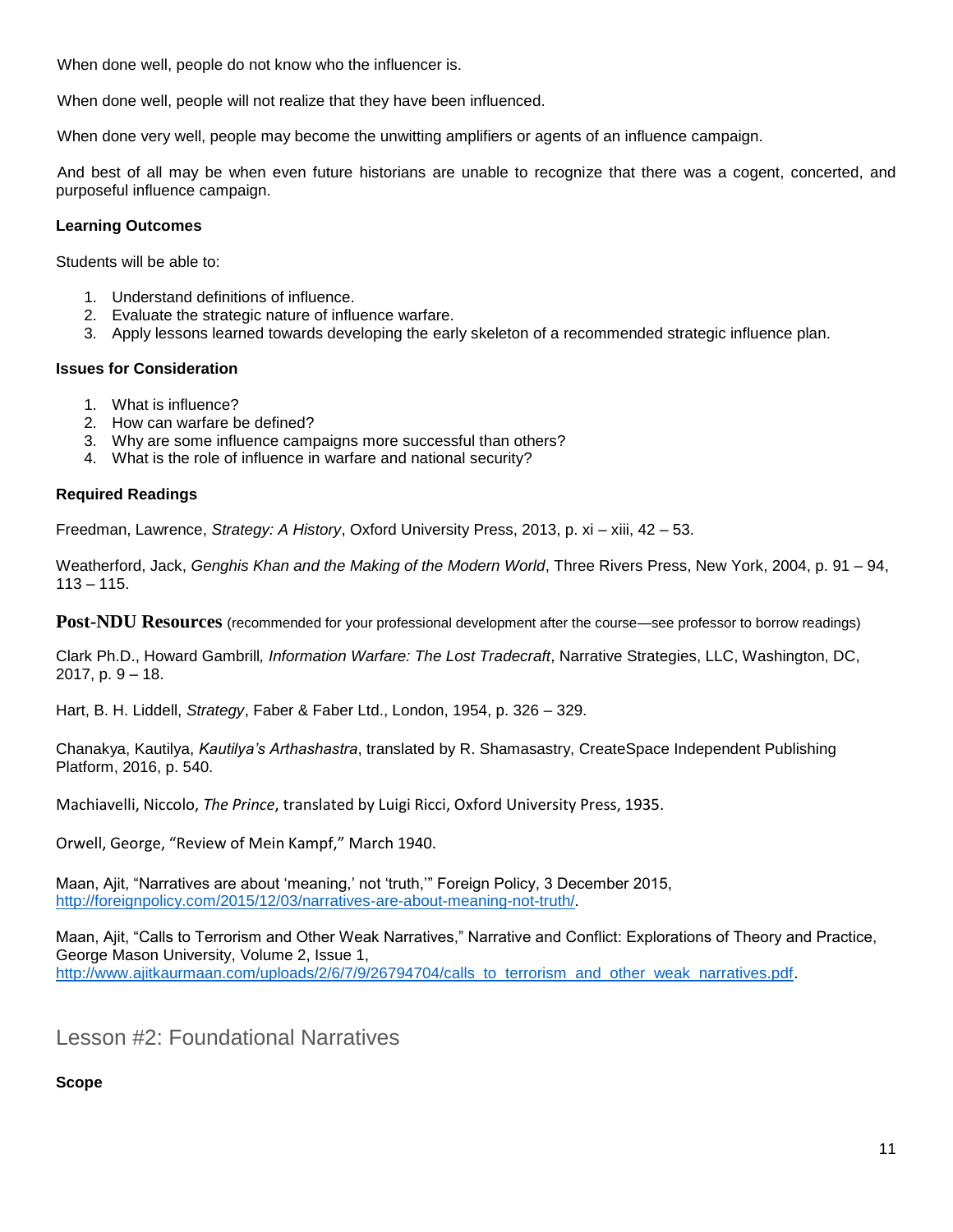Shared abstract realities enable today's states, international systems and bodies as well as trade, law, diplomacy, and security. These principles exist only in the imagination. Nature, by itself, provides no physical precedent for statecraft.<sup>8</sup> Instead, statecraft is one of our "mental abstractions...which are used to define and describe material reality."<sup>9</sup> Neurobiologist Miguel Nicolelis goes on to claim that:

*Thanks to the neurobiological properties of our brains, we are capable of creating a coherent description of material reality—all that is out there around us. The only description we can have of "what is out there" is the one continuously sculpted by the complex circuits that connect the close to eighty-six billion neurons that form a typical human brain.<sup>10</sup>*

Nicolelis, echoing other neuroscientists of his generation, goes on to conclude on imagined realities:

*All this complexity allows the human brain to generate all the attributes that define the human condition: the entirety of our culture, history making, and civilization…or even to create a huge variety of artificial media that allows us to establish enduring social groups over vast spans of time and space…<sup>11</sup>*

Some neurobiologists suggest our subconscious comprises, "95 percent goes on beyond our awareness and exerts a huge influence on our lives—beginning with making our lives possible."<sup>12</sup> And this complex, yet to be well understood, process allows us to survive in the world. Without an active subconscious doing most of the work making sense of the world, the overwhelming sensory bombardment we face each second would simply freeze us in neutral for life, unable to decide or take action.<sup>13</sup>

Even equality, liberty, freedom, and human rights are invented or realized by abstract narrative. To boot, many government narratives even brand themselves on the idea that an order exists not of this world—communities claimed a Holy Roman Empire in Europe through the Middle Ages, and current U.S. coins call upon a higher power of trust.<sup>14</sup> Sometimes these imagined orders looking to a world beyond this world will be further rooted in an ancient written language that is able to unite swaths of territory throughout the world:

*…Christendom, the Islamic Ummah, and even the Middle Kingdom—which, though we think of it today as Chinese, imagined itself not as Chinese, but as central—were imaginable largely through the medium of a sacred language and written script.*<sup>15</sup>

*All the great classical communities conceived of themselves as cosmically central, through the medium of a sacred language linked to a superterrestrial order of power. Accordingly, the stretch of written Latin, Pali, Arabic, or Chinese was, in theory, unlimited. (In fact, the deader the written language—the farther it was from speech the better: in principle everyone has access to a pure world of signs.)*<sup>16</sup>

*…written Arabic functioned like Chinese characters to create a community out of signs, not sounds.*<sup>17</sup>

Even in totalitarian states, when leaders have zero issue with murdering millions of their own citizens, governments still place a premium on narrative. These governments require a critical mass of supporters even if they repress, through force, the majority of citizens. Hitler and Stalin would unlikely have survived politically if they lost support of a critical mass that buoyed them through upheavals, rebellions, resistance, and intra and inter-party conflicts. According to historian Hannah Arendt, "Nor can their popularity be attributed to the victory of masterful and lying propaganda over ignorance and stupidity."<sup>18</sup> Totalitarians must engender acceptable shared fictive constructs of some supporters as a prerequisite to achieving and maintaining power.<sup>19</sup>

Even for Hitler, extreme violence, genocide, the holocaust, and invasions began, first, with an accepted fictive narrative that laid the foundation for a shared societal construct on which the armies of violence stood. As Austrian-born economist Ludwig Heinrich Edler von Mises observed:

*Hitler and his clique conquered Germany by brutal violence. By murder and crime. But the doctrines of Nazism had got hold of the German mind long before then. Persuasion, not violence, had converted the immense majority of the nation to the tenets of militant nationalism.*

Hitler was not alone. Authoritarian regimes have most often placed a premium on foundational narratives—going great distances to justify their states' identity. Robert Kagan, neoconservative historian and foreign-policy commentator, posited in reply to the notion that autocrats typically fail to appreciate or leverage foundational narrative, "Traditional society was ruled by powerful and pervasive beliefs about the cosmos, about God and gods, about natural hierarchies and divine authorities, about life and afterlife, that determined every aspect of people's existence."20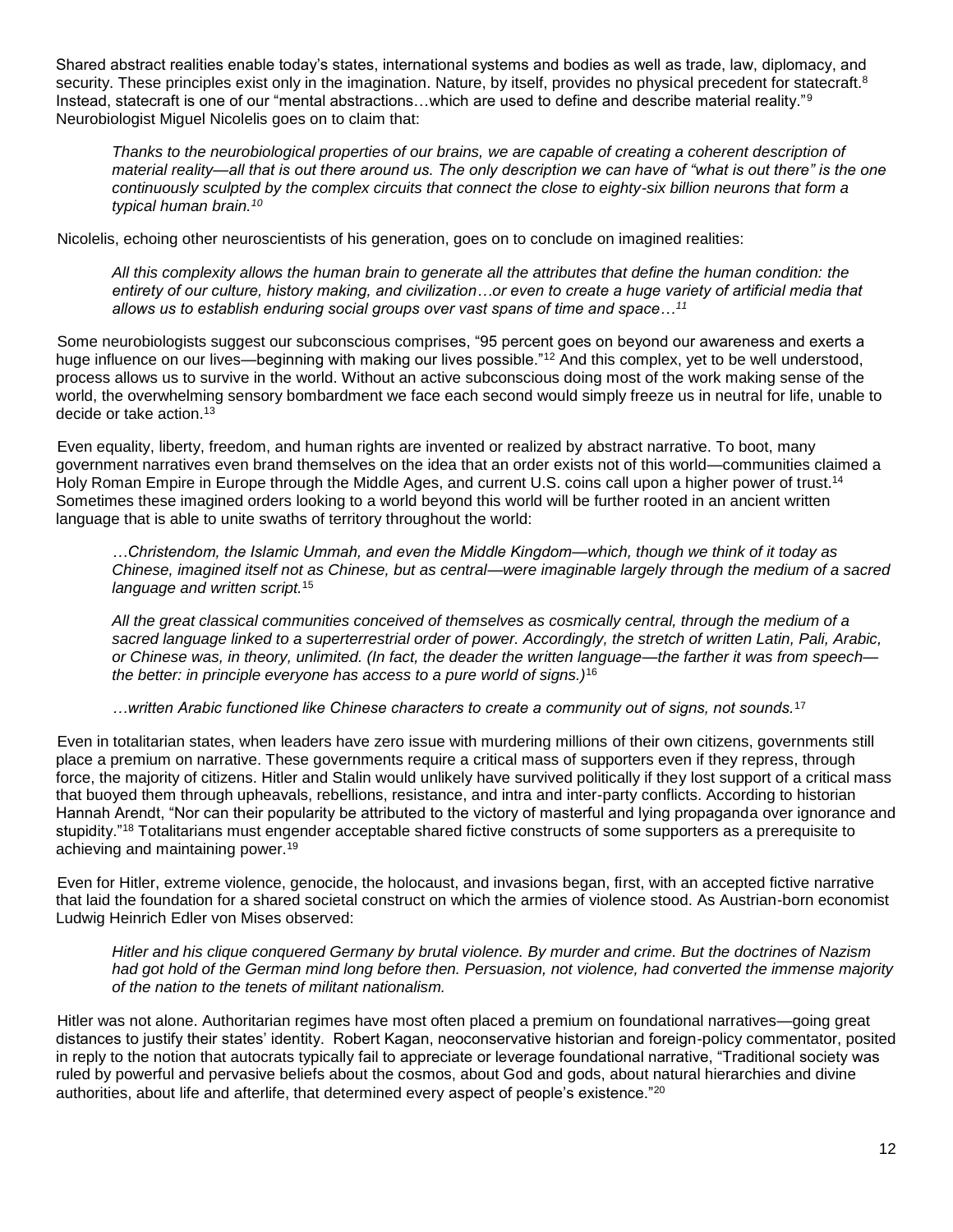Narrative-driven social constructs can be so powerful that people will impose their own ideas on others under the assumption that a certain ideal is 'self-evident' and thus universal. And at times each side uses the same ideal (or at least the same title of an ideal) from differing perspectives. And at times, civilizations have held deep-rooted narratives that their ideology must conquer the world and all 'ignorant' people living in 'darkness.'

While biological order in nature may indeed be relatively stable, "…an imagined order is always in danger of collapse, because it depends upon myths, and myths vanish once people stop believing in them. In order to safeguard an imagined order, continuous, diligent, and conscious efforts are imperative."<sup>21</sup>

Those that lead are always vulnerable to ruptures in societal cohesion if citizens stop believing in the shared imagined order. A rupture may result from underlying values of norms and laws weakening over time, or a revolution or invasion may offer a different notion of legitimacy. In such cases the very idea of legitimacy is under attack by a rival social construct. Examples may include: the Westphalian system of states non-European countries were forced to or elected to adopt; the spread of Islam in its first centuries collapsed previously held societal narratives; and some communist revolutionaries in China, Vietnam, and Cuba were able to not only martially defeat enemies but also, at least in part perhaps, countered (and attempted to collapse) the popular foundational ideas previously held in those countries. Today many violent extremists pose an existential threat, in the minds of some governments, to the concepts that underline governance and law—these groups wish to end the Westphalian system and disregard human rights and individualism. Even as these radicals fail, they still try to eat away at liberal principles. As Henry Kissinger asserts, "Those under assault are challenged to defend…the basic assumptions of their way of life, their moral right to exist and to act in a manner that, until the challenge, had been treated as beyond question."

Strategic leaders in all fields then must take meticulous care to build and protect narratives that are the basis for all tools of statecraft. From the youngest of ages, unnatural cultural instincts are learned. And education systems, rituals, rites, celebrations, holidays, symbols, laws, norms, community pressure, and security forces protect invented realities and the assumption of their immutable and manifestly unassailable nature.

#### **Learning Outcomes**

Students will be able to:

- 1. Understand the centrality of foundations narratives to state and sub-state systems.
- 2. Evaluate effective and ineffective foundational narratives as the basis for civilizations and warfare.
- 3. Apply lessons learned towards developing recommended approaches to strengthening and weakening foundational narratives.

#### **Issues for Consideration**

- 1. Why are foundational narratives still important to understand the strategic process?
- 2. Why are foundational narratives vital to understand warfare and international politics today?
- 3. What are the roles of foundational narratives in information, influence, and psychological warfare?

#### **Required Readings**

Harari, Yuval Nohah*, Sapiens: A Brief History of Humankind*, Harper Collins Publishers, originally 2011 and translated into English 2014, chapters 6 and 9.

Nicolelis, Miguel A. L., "The Human Brain, the True Creator of Everything, Cannot Be Simulated by Any Turing Machine," chapter in *Think Tank: Forty Neuroscientists Explore the Biological Roots of Human Experience*, edited by David J. Linden, Yale University Press, 2018.

**Post-NDU Resources** (recommended for your professional development after the course—see professor to borrow readings)

Ayan, Steve, "The Brain's Autopilot Mechanism Steers Consciousness: Freud's notion of a dark, libidinous unconscious is obsolete. A new theory holds that the brain produces a continuous stream of unconscious predictions," Scientific American, 19 December 2018, [https://www.scientificamerican.com/article/the-brains-autopilot-mechanism-steers](https://www.scientificamerican.com/article/the-brains-autopilot-mechanism-steers-consciousness/)[consciousness/.](https://www.scientificamerican.com/article/the-brains-autopilot-mechanism-steers-consciousness/)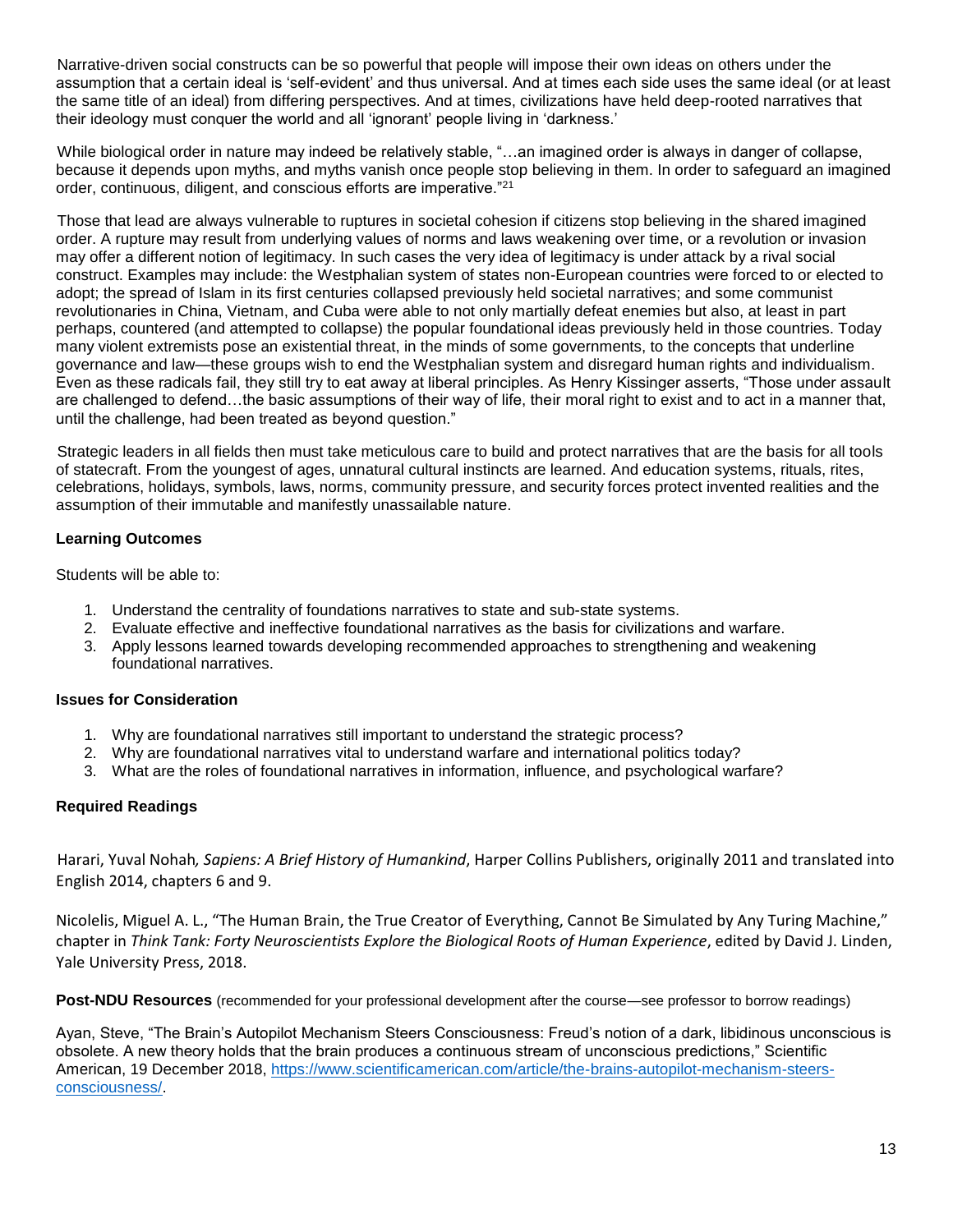Anderson, Benedict, *Imagined Communities: Reflections on the Origin and Spread of Nationalism*, Verso, New York (revised edition by Verso 2016, 2006), 1983, chapters  $2 - 3$ .

Lepore, Jill, *These Truths: A History of the United States*, W. W. Norton & Company, New York, 2018, Part One: The Idea.

Mlodinow, Leonard, *Subliminal: How Your Unconscious Mind Rules Your Behavior*, Pantheon Books, New York, 2012, Part I: The Two-Tiered Brain, chapters  $1 - 2$ .

Kissinger, Henry, *World Order*, Penguin Press, New York, 2014, p. 361 – 374.

Seth, Anil, "Your brain hallucinates your conscious reality," TED Talks, 18 July 2017, [https://www.youtube.com/watch?v=lyu7v7nWzfo.](https://www.youtube.com/watch?v=lyu7v7nWzfo)

Lotto, Beau, "The Neuroscience of Creativity, Perception, and Confirmation Bias," Big Think, <https://www.youtube.com/watch?v=vR2P5vW-nVc>, 28 June 2017.

Cacioppo, John, "The lethality of loneliness," TEDxDesMoines, TEDx Talks, 9 September 2013, [https://www.youtube.com/watch?v=\\_0hxl03JoA0.](https://www.youtube.com/watch?v=_0hxl03JoA0)

Holt-Lunstad, Julianne and Timothy B. Smith, Mark Baker, Tyler Harris, David Stephenson, "Loneliness and Social Isolation as Risk Factors for Mortality: A Meta-Analytic Review," Perspectives on Psychological Science, Association for Psychological Science, 11 March 2015.

Rankin MD, Lissa, "The #1 Public Health Issue Doctors Aren't Talking About," TEDxFargo, TEDx Talks, 28 September 2016, [https://www.youtube.com/watch?v=s2hLhWSlOl0.](https://www.youtube.com/watch?v=s2hLhWSlOl0)

Hari, Johann, "Everything you think you know about addiction is wrong," TED, 9 July 2015, [https://www.youtube.com/watch?v=PY9DcIMGxMs.](https://www.youtube.com/watch?v=PY9DcIMGxMs)

Seligman, Martin E. P., Peter Railton, Roy F. Baumesiter, and Chandra Sripada, *Homo Prospectus*, Oxford University Press, 2016.

von Petzinger, Genevieve, Why are these 32 symbols found in caves all over Europe, TED, 18 December 2015, [https://www.youtube.com/watch?v=hJnEQCMA5Sg.](https://www.youtube.com/watch?v=hJnEQCMA5Sg)

Lesson #3: Narrative Strategy

#### **Scope**

Whether to inform, influence, or deceive, the core of most information strategies is a strategic narrative. It is often the central and starting point for strategic communications, information operations, public diplomacy, strategic deception, strategic influence, intelligence, and other disciplines.

Strategic narrative—as well as master narrative and counter narrative—has multiple differing definitions. Very often analysts and strategists consider one or more of the following themes:

1. A story or set of stories

2. An expression of identity—theories linking narrative and identity have been made by psychiatrists,

neuroscientists, literary scholars, historians, philosophers, and social scientists

3. Storytelling that holds or provides meaning for a people especially in a time of crisis—explaining or perhaps normalizing life for some group of people

4. Storytelling that has a purpose normally to influence

Narratives may be written or verbal or refer to communicable actions and/or events. They may be gathered during interviews or surveys or may be naturally occurring (observed).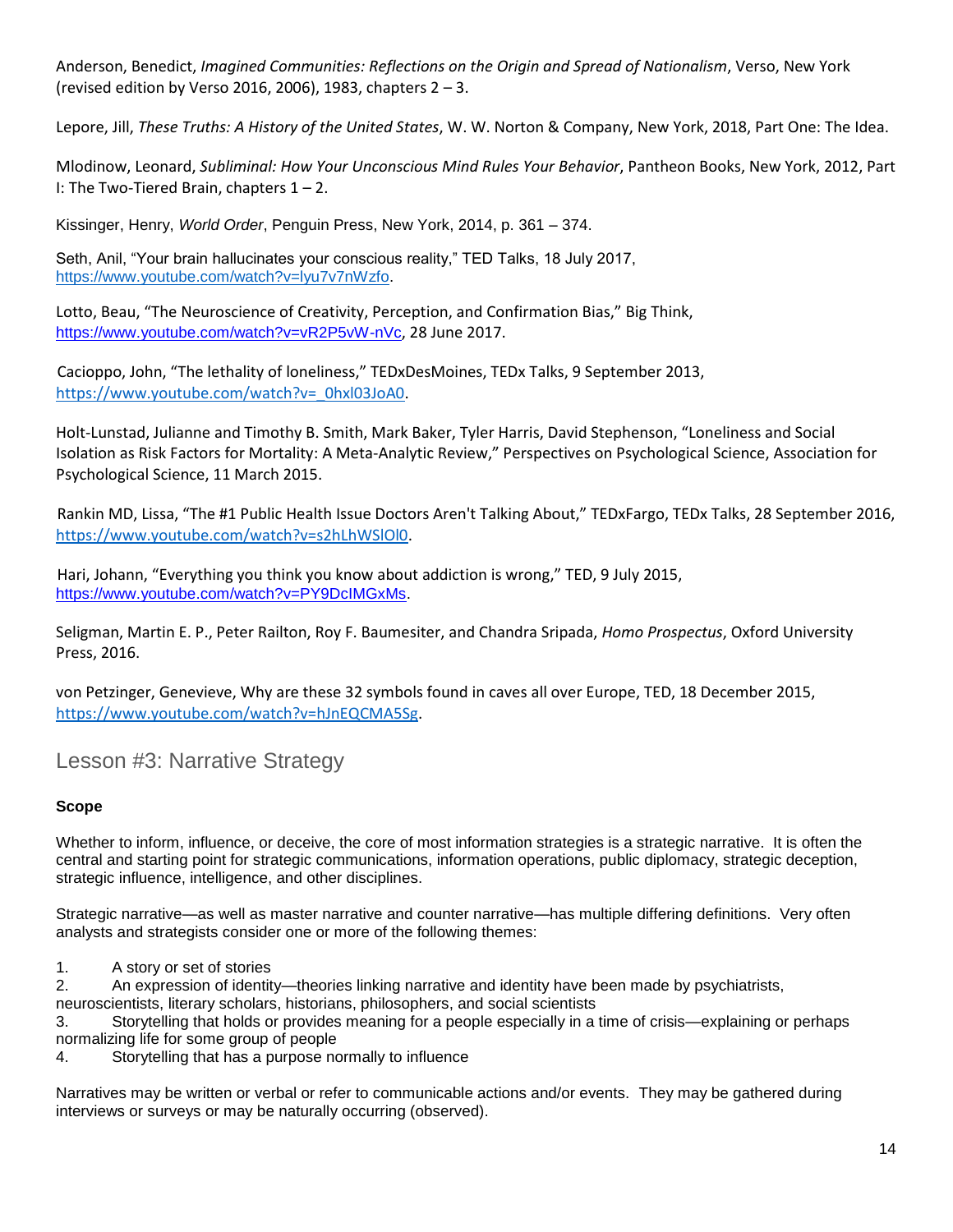The idea of narrative may differ from community to community. Thus some scholars consider narratives unique to any given location.

A narrative may reflect a community. If communities are unique, then so are their narratives' substance, style, and means of transmission. Each narrative is grounded in history, expressing a group's identity, accomplishments, challenges, ambitions, and desires. And through such narratives, communities can recognize their identity amidst outsiders and neighboring communities. During developing events—such as regional warfare, foreign incursion, and environmental disasters for example—narratives allow a community to gauge meaning and understanding. Narratives emerge without necessarily conscious design as communities continue to develop and preserve identity, sometimes inoculating societies from outside ideas and ideologies.

Master narratives may reflect and/or communicate locally deep-seated ideologies, belief systems, history, and language as no outsider can. Only locals are fluent in the visceral and logical, rational and irrational, personalized and ubiquitous messages. And only at the local level, amongst trusted colleagues, friends, relatives, and neighbors will person-to-person transmission of narratives take on intensity, emotion, and color. Through trust, recognized monuments and temples, visual motifs, and repetition will master narratives naturally travel and strengthen. Locals are the experts at local messaging.

Scholars and strategists disagree on what might make a strategic narrative effective in international policy and warfare. There is unlikely a formula. However, some elements that may very well describe or be considered for an effective strategic narrative may include:

- Reflection of Audience
- Seeming Unassailability
- Urgency
- **Change**
- Brevity & Clarity
- **Simplicity**
- **Concreteness**
- **Unexpectedness**
- **Materialization**
- Pace & Lead
- Story vs. Statistics
- Deeds
- Coherence
- Fidelity
- Counter vs. Master
- Wasta (an Arabic word for influence, presence, and effect)
- **Credibility**
- Charisma
- Supreme Confidence
- **Transcendence**
- Platform Mastery

#### **Learning Outcomes**

Students will be able to:

- 1. Understand strategic narrative and its centrality to governance.
- 2. Evaluate effective and ineffective grand strategic narratives.
- 3. Apply lessons learned towards developing a recommended resilient and impactful national master narrative.

#### **Issues for Consideration**

- 1. Why are some messaging campaigns successful while others lack the ability to influence?
- 2. What considerations of narrative development are important to influence a population?
- 3. What are characteristics of historical successful strategic narrative campaigns?

#### **Required Readings**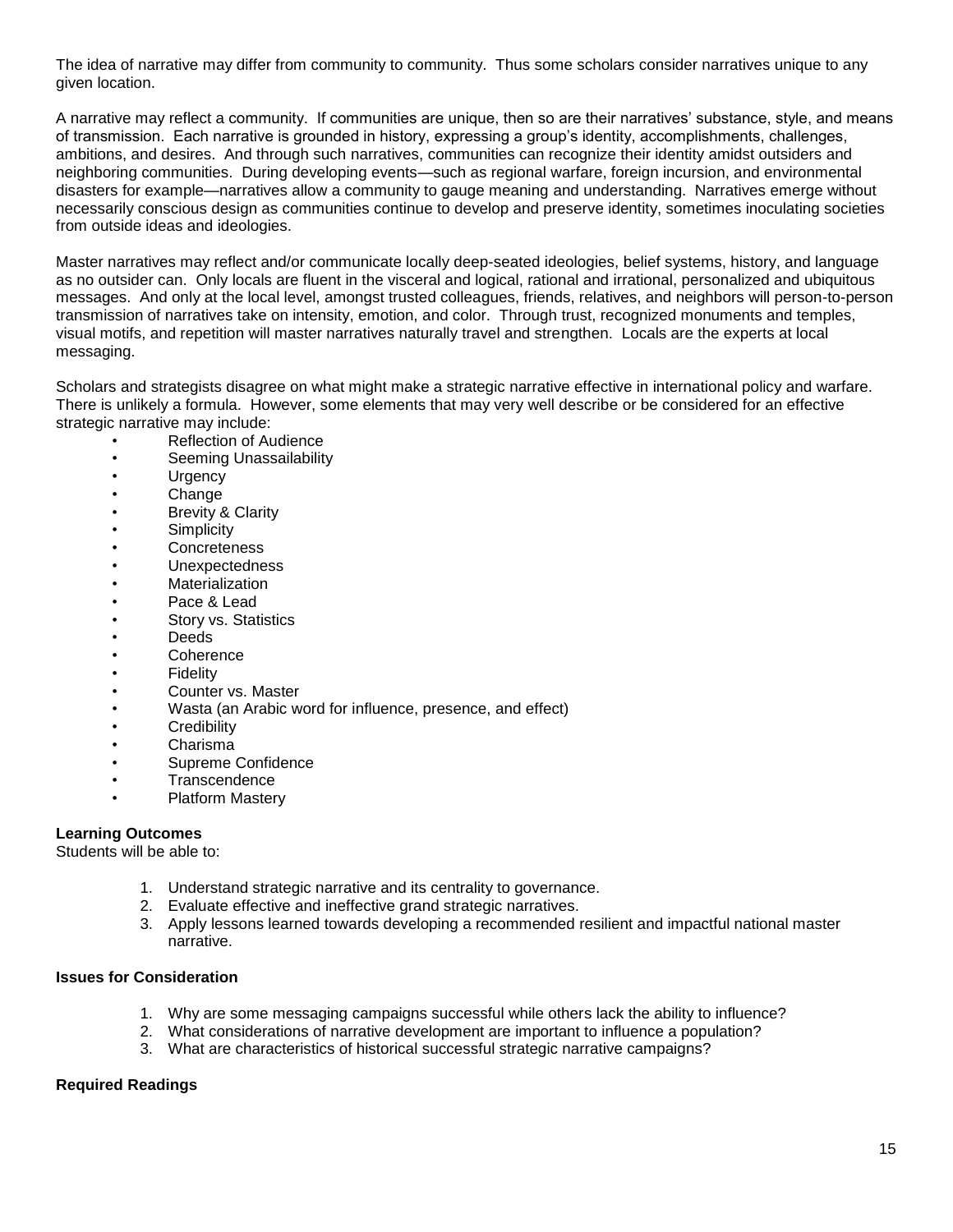Vlahos, Michael, "The Long War: A self-defeating prophecy," Asia Times, 9 September 2006, [http://www.atimes.com/atimes/Front\\_Page/HI09Aa01.html.](http://www.atimes.com/atimes/Front_Page/HI09Aa01.html)

Dobelli, Rolf, *The Art of Thinking Clearly*, translated by Nicky Griffin, HarperCollins, New York, 2013, chapter 87: Why You Prefer Novels to Statistics: Personification, p. 260 – 262.

Mashaloct, Mujib, "Fire, Film, Tweet: The Taliban's New Way of War," The New York Times, 30 October 2016, [http://nyti.ms/2e0BF8c.](http://nyti.ms/2e0BF8c) (Skim)

Mohn, Tanya, "Long Before Twitter, Martin Luther Was a Media Pioneer," The New York Times, 28 October 2016, [http://nyti.ms/2dPtZuv.](http://nyti.ms/2dPtZuv) (Skim)

**Post-NDU Resources** (recommended for your professional development after the course—see professor to borrow readings)

Voss, Christopher, "An FBI Negotiator's Secret to Winning Any Exchange," Inc., 7 January 2019, [https://www.youtube.com/watch?v=llctqNJr2IU.](https://www.youtube.com/watch?v=llctqNJr2IU)

Voss, Chris, "How To Talk ANYONE Into Doing ANYTHING, Salesman Podcast, 15 August 2016, <https://www.youtube.com/watch?v=YNqpQ3zi8iQ>

Clark Ph.D., Howard Gambrill*, Information Warfare: The Lost Tradecraft*, Narrative Strategies, LLC, Washington, DC, 2017, chapter three.

Wright, Lawrence, "The Rebellion Within: An Al Qaeda mastermind questions terrorism," The New Yorker, 2 June 2008, [http://www.newyorker.com/magazine/2008/06/02/the-rebellion-within.](http://www.newyorker.com/magazine/2008/06/02/the-rebellion-within)

Jensen, Sterling and Daveed Gartenstein-Ross, "The Role of Iraqi Tribes After the Islamic State's Ascendance," Military Review, 27 July 2015, [http://www.defenddemocracy.org/media-hit/gartenstein-ross-daveed-the-role-of-iraqi-tribes-after](http://www.defenddemocracy.org/media-hit/gartenstein-ross-daveed-the-role-of-iraqi-tribes-after-the-islamic-states-ascendance/)[the-islamic-states-ascendance/.](http://www.defenddemocracy.org/media-hit/gartenstein-ross-daveed-the-role-of-iraqi-tribes-after-the-islamic-states-ascendance/)

Gartenstein-Ross, Daveed, "The Social Science of Online Radicalization," War on the Rocks, 29 October 2015, [http://www.defenddemocracy.org/media-hit/gartenstein-ross-daveed-the-social-science-of-online-radicalization/#.](http://www.defenddemocracy.org/media-hit/gartenstein-ross-daveed-the-social-science-of-online-radicalization/)

Smirnova, Olga, "Sisu: The Finnish art of inner strength. The concept of sisu has no direct translation, encompassing extreme perseverance and dignity in the face of adversity. But can it be learnt?," BBC, 7 May 2018, [http://www.bbc.com/capital/story/20180502-sisu-the-finnish-art-of-inner-strength.](http://www.bbc.com/capital/story/20180502-sisu-the-finnish-art-of-inner-strength)

Thompson, Derek, "The four-letter code to selling anything," TEDxBinghamtonUniversity, 8 May 2018, [https://www.youtube.com/watch?v=6pY7EjqD3QA.](https://www.youtube.com/watch?v=6pY7EjqD3QA)

CineFix, "10 Best Structured Movies of All Time," 16 August 2016, [https://youtu.be/mgk6e8gWDbk.](https://youtu.be/mgk6e8gWDbk)

CineFix, "Top 5 Plot Points of All Time, 12 April 2017, [https://www.youtube.com/watch?v=pSjOxsEWFM8.](https://www.youtube.com/watch?v=pSjOxsEWFM8)

Fox, Jessica, "Movie Trailer Expert Breaks Down 5 Trailer Styles, Vanity Fair, 14 November 2019, [https://www.youtube.com/watch?v=gGNmrezUC-w.](https://www.youtube.com/watch?v=gGNmrezUC-w)

Lesson #4: Influence Strategy

#### **Scope**

Strategic influence commonly refers to producing a desired political outcome without apparent materialization of hard power by indirect or seemingly intangible methods.

Tools of statecraft for strategic influence may well include any or all overlapping elements of political warfare and international politics to include security, economic, diplomatic, information, intelligence, religious, ideological, cultural, psychological, education, religious, agricultural, and development means.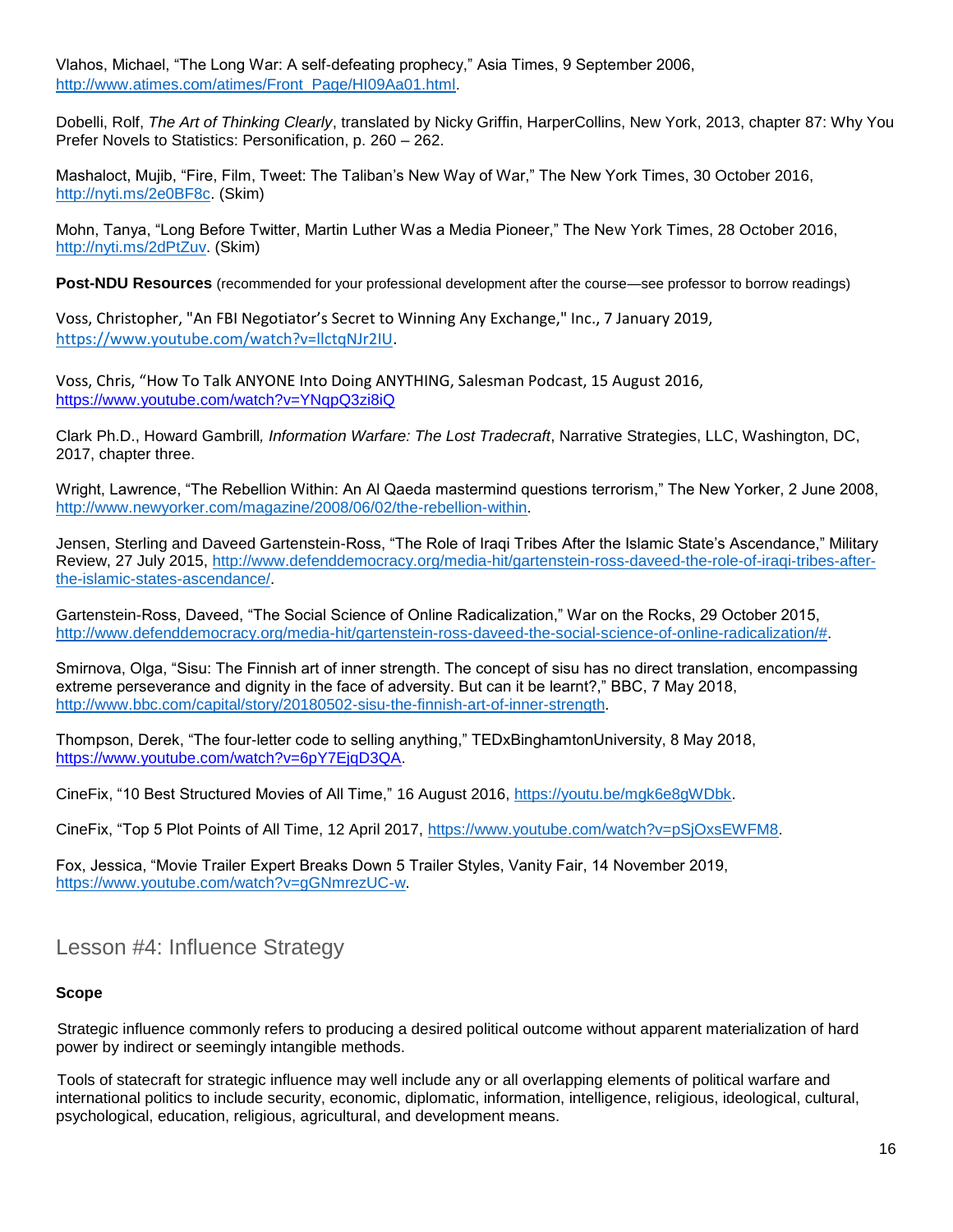However, scholars and strategists often focus on strategic communications, information campaigns, and clandestine strategies (clandestine plans require deception, which in turn relies on information warfare) along with careful deception of intent and means—underlining feature of strategic influence being indirect and without the apparent exertion of force.

It assumes that 'anything goes' within the bounds of the laws of physics and within acceptable lines with regards to the morals and ethics of the protagonist state. Some maintain a willingness to cross ethical lines if the end state is a moral one. This lesson does not endorse any immoral, amoral, unethical, or illegal practices. But it provides an overview of sometimes unethical behavior so as to better defend oneself against nefarious influence campaigns.

This mindset of 'anything goes' to reach an end state—especially if it does not involve the costly deaths of soldiers—is epitomized in Genghis Khan's approach to warfare. As historian Jack Weatherford describes:

*The Mongols did not find honor in fighting; they found honor in winning. They had a single goal in every*  campaign—total victory. Toward this end, it did not matter what tactics were used against the enemy or how the *battles were fought or avoided being fought. Winning by clever deception or cruel trickery was still winning and carried no stain on the bravery of the warriors…*<sup>22</sup>

*For the Mongol warrior, there was no such thing as individual honor in battle if the battle was lost. As Genghis Khan reportedly said, there is no good in anything until it is finished.*<sup>23</sup>

Strategic influence is unconcerned with valor on the battlefield. It is only concerned with 'winning'—meeting its intended outcome. Some conscious quixotic sacrificial defeats such as the Irish 1916 Easter Rising and 480 BC Battle of Thermopylae of 300 Spartans temporarily staving off Persian conquest of Greek city states may have influenced and inspired others to fight after these seeming sacrificial events. However, these events perhaps, that became perhaps historical lore, appear to be the exceptions. In general, strategic influence often resides in the universe that the ends, not the means, have precedence.

Strategic influence means different things to different strategists and scholars. And this lesson will consider several perspectives. But this lesson will primarily focus on one or more of the following in the context of security and strategy:

- The actions are outside what might normally be assumed within the overt military, law enforcement, diplomatic, and economic realms. However, strategic influence likely plays a role or central force of these other realms.

- A protagonist intends to influence actors or events through a concerted plan. Thus this lesson will not analyze how French fashion, Japanese animated literature, or American fast food may unwittingly affect foreign populations—even though they may, and they may even affect the soldiers that fight wars and diplomats that keep peace.

- A government; head of state; commanding officer; chief political, security, or social strategist of some campaign (military, political, or social); or corporation is the protagonist.

- Deception and the clandestine and/or covert nature of the means, intent, intended outcome, and/or players are paramount. Best of all, in some cases, may be when contemporaries and even historians in the future are unable to detect a concerted strategic influence campaign.

- Plans are heavily intelligence driven especially with regards to human intelligence and understanding the human terrain. Intelligence should drive all strategy, but the realm of strategic influence normally emphasizes a surgical and precise understanding of people's intentions, mindsets, leanings, and goals.

- Execution assumes an emphasis on information warfare or information security.

- The effects or means are psychological in nature, in part or as a whole. For example, strategic influence may turn a tactical military victory into strategic success via propaganda. In this context it is a force multiplier for an overt security operation. Or an influence campaign, on its own, may sway opinions and actions.

- It assumes the general target is people and people's minds:

*In effect, the human being should be considered the priority objective in a political war. And conceived as the military target of guerrilla warfare, the human being has his most critical point in mind. Once his mind has been reached, the 'political animal' has been defeated, without necessarily receiving bullets.*24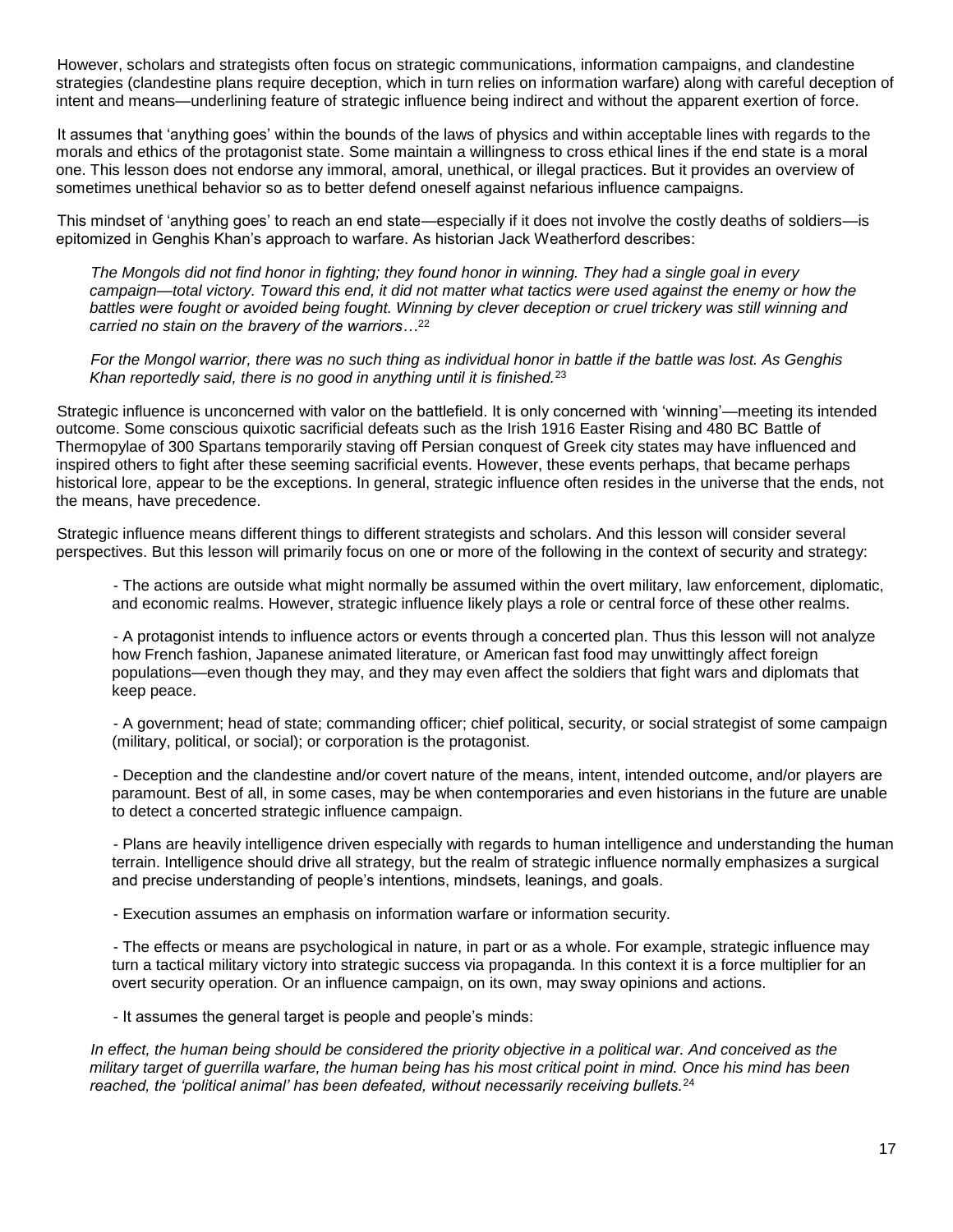*-* Strategic influence may attempt to enable, amplify, or leverage part of a population or a nation's populace writ large against a government or non-state actor. It seeks to sow "dissention in the enemy camp"*<sup>25</sup>* to "upset the existing balance of power"<sup>26</sup> so that perhaps the state attempting strategic influence does not have to move to overt warfare.<sup>27</sup>

#### **Learning Outcomes**

Students will be able to:

- 1. Analyze influence strategies in the context of military and political fields.
- 2. Synthesize and evaluate threats and challenges to the United States and her allies in the realm of influence.

#### **Issues for Consideration**

- 1. What defines strategic influence, and how does it differ from traditional military campaigns?
- 2. How can the United States and her allies defend against unwanted foreign influence?
- 3. What are the tools of statecraft in strategic influence?

#### **Required Readings**

Codevilla, Angelo, "Political Warfare: A set of means for achieving political ends," chapter 10 in Michael Walter's *Strategic Influence: Public Diplomacy, Counterpropaganda, and Political Warfare,* Institute of World Politics Press, Washington, DC, 2008. (Please read introductory and concluding paragraphs closely)

Codevilla, Angelo and Paul Seabury, War: End and Means, Second Edition, Potomac Books, Washington, DC, 2006, p. 24 – 28, 43 – 46, 54 – 55, 151 – 154. (These are subchapter sections indicated by "L" and upside-down "L" shapes with arrows)

**Post-NDU Resources** (recommended for your professional development after the course—see professor to borrow readings)

Clark Ph.D., Howard Gambrill*, Information Warfare: The Lost Tradecraft*, Narrative Strategies, LLC, Washington, DC 2017, p. 92 – 126.

Stanley, Jason, *How Propaganda Works*, Princeton University Press, Princeton & Oxford, 2015, preface.

Sawyer, Ralph D. (translated with historical introductions and extensive commentary by) and Mei-chun Sawyer, *The Seven Military Classics of Ancient China*, Basic Books, New York, 1993.

Sawyer, Ralph D.and Mei-chun Lee Sawyer, The Tao of Deception: Unorthodox Warfare in Historic and Modern China, Basic Books, New York, 2007.

CIA, *Strategical Psychological Warfare*, The Ground General School, 15 February 1949.

Keller, R. J., *Suicide Weapons and Tactics*, 28 May 1945.

## Lesson #5: Influence Tradecraft and Elections

#### **Scope**

In the last lesson, we focused on a number of approaches to influence warfare. Many of them assume a 'small footprint' with a view to operating as silently, invisibly, and distantly as possible and appropriate. Others assume clandestine action. And others require layered deception.

The following ideas comprise one type of tradecraft that has been used in influence warfare:

Consonance theory:

Literally consonance is a harmony among entities. Practically consonance involves finding native networks and narratives that share an influencer's goals.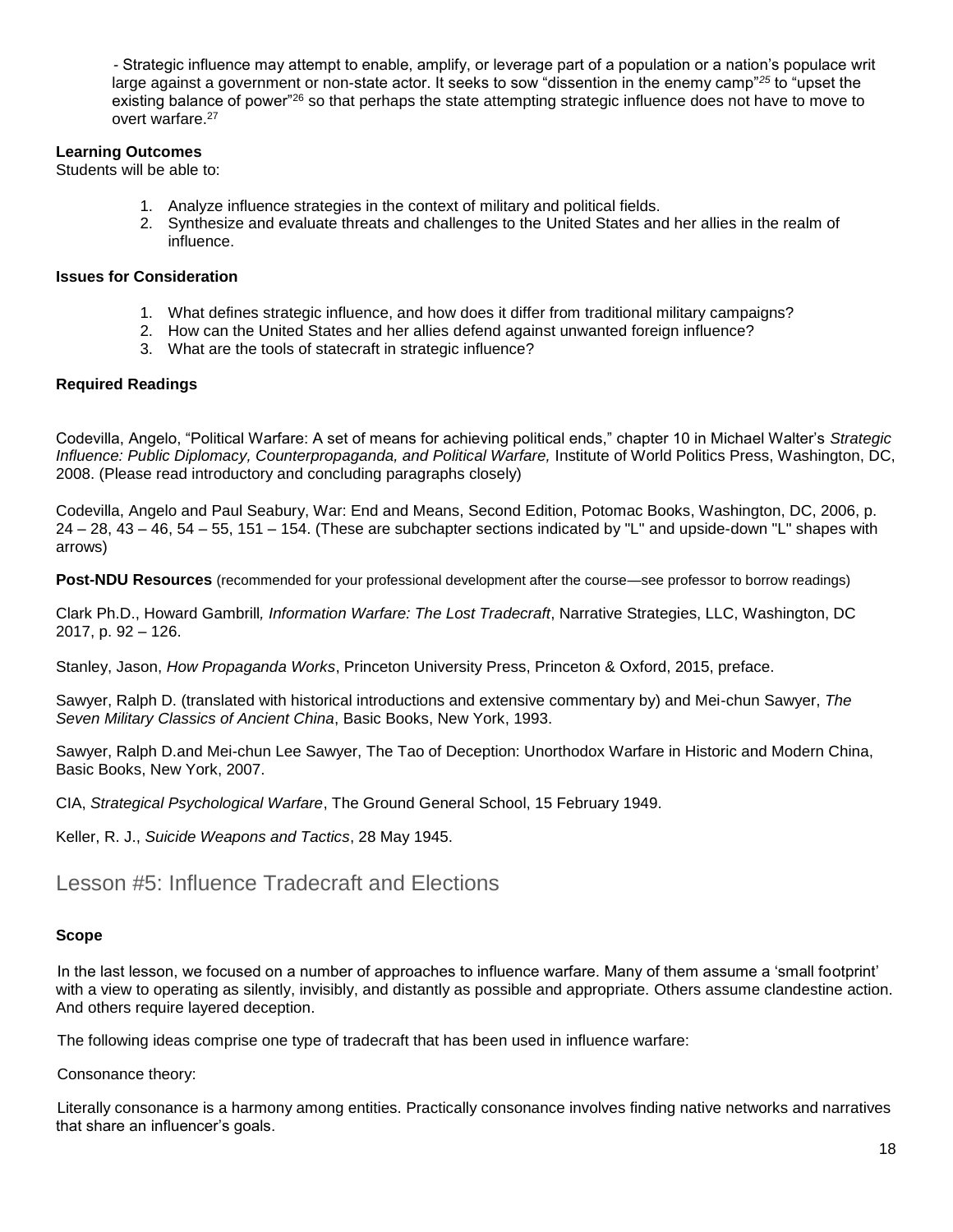Consonance, in the context of strategic influence, is an exercise in extreme pragmatism as a guide for helping policymakers and scholars towards viewing the world as spheres of overlapping control and influence even inside and across political boundaries.

Consonance theory in action is more than understanding the efficacy of a certain power system's ability to fight or influence without fighting. It calls for an understanding of will, motivation, patience, and other unquantifiable qualities.

Consonance theory's unit of measurement is not necessarily states but instead systems that control or have the capability to control people and/or land or at least influence the greater population or event. It necessitates analyzing these units or "systems" without prejudice towards formal titles or Westphalian borders.

In some countries the state almost monopolizes violence within Westphalian boundaries, and the population may be mostly polarized in one direction. In these cases the state may very well be the unit of measurement. In other cases the state may not currently control all areas but may have the potential to.

A multinational cooperative such as NATO, Association of Southeast Asian Nation, or the African Union, may also, in certain places and at certain times, be a system that does or has the easy capability to control or influence certain people. At certain times and locations, such a multi-state governing board may very well be a unit of measurement for control or influence.

In some regions, informal governance systems—sometimes across borders—prevail. These systems control or are able to control a certain area. Examples include rural Pashtun tribes in southern Afghanistan and western Pakistan, Sunni Arab tribes in western Iraq and eastern Syria, Kurdish political groups in northern Iraq, drug trafficking organizations in Mexico and Guatemala, blood-tie groupings in Appalachia, and gangs in some inner cities of megacities.

Sometimes they exist and operate despite or because of state laws. Some constitutions give explicit authorities and responsibilities to informal subnational groups. Other constitutions do not mention subnational influencers assuming the state has relative monopoly of violence within political boundaries. Yet other legal documents of states outwardly declare monopoly of violence over any would-be sub-state organization or other informal would-be influencing entity.

Some state apparatus work with civil-society influencers openly and willingly, some with apathy given to necessary realities of controlling populaces, and some covertly and with disdain wishing to eventually stem their influence.

Ungoverned space is rare. And governance systems that fill a vacuum are not always destabilizing or criminal in nature.

The theory absorbs normative ideas of realism when it applies—states that do almost monopolize violence within its borders— as well as liberalism (that international organizations may be able to influence certain people and places at a given moment to help towards staving off conflict) and constructivism (that ideas may change our very assumptions that drive any international theory or framework). Consonance theory is agnostic on the legal status of units of measurement or underlying current efforts to improve international security. It strips bare power nodes that do or can easily control or influence without the crutch of a world political map. It recognizes power centers that are capable of materializing their desired effect on an area or people, no matter if the power is a state or not.

Resonance theory:

Literally resonance is the reinforcement by the synchronous vibration of another entity. Practically resonance comprises the actions an influencer may take to leverage, empower, enable, or allow a consonant system's actions.

Resonance, in the context of strategic influence defines the 'how' with regards to leveraging said systems that become the witting or unwitting agents of influence.

Resonance suggests a minimalist, perhaps distant, silent, and/or invisible process. A state attempts to amplify or enable a movement's success and said movement's success then furthers the state's goals. It is not the creation of something new. It is only the reinforcement or prolongation of means and ends between two consonant bodies already in action. It is a non-competitive non-zero sum game in which both parties benefit from an influencer's amplification or enabling. It does not necessarily even assume action. Sometimes the best course of action is to do nothing. Observe, report, allow, and ensure not to hinder.

Will:

As Dale Carnegie wrote in his lesson *How to Win Friends and Influence People,* "There is only one way under high heaven to get anybody to do anything and that is by making the other person want to do it. There is no other way."<sup>28</sup>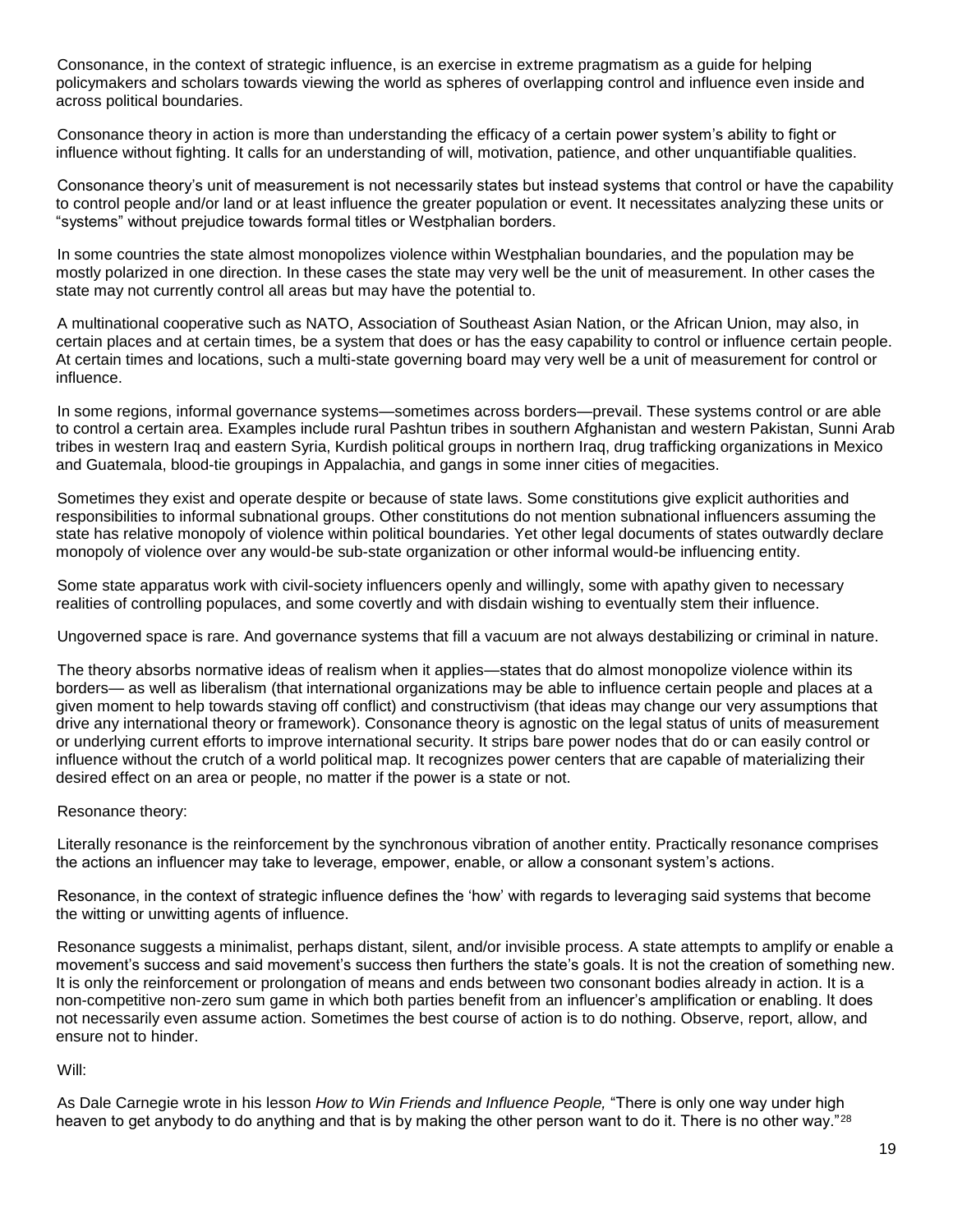Value, then, according to executive coach Di McLanachan, "is thus the essential ingredient if we are thinking about influencing others."<sup>29</sup> In other words, people have to want to be influenced to be influenced—they will find value for themselves from the action of the influencer.

Resonance assumes that will cannot be forced and to try to change the minds of non-consonant civil-society systems is at best a massively ill-advised investment—to include perhaps physical oppressive force—with little or no effect. Any state action should be conducted as silently and as invisibly as possible. What this looks like on the ground is local actors using local sustainable solutions with local materials and local knowledge through a local optic to solve local problems on a local timeline.

Consonant systems and leaders are not puppets or paid spies but instead are seeking their own agendas that happen to be in consonance with those of the state conducting strategic influence. "In most cases it is futile to try steering them against those agendas…Their work can be far more valuable, subtle, and dangerous than that of a mere spy…Good ones cannot be bought."<sup>30</sup>

There is precedent for identifying and employing agents and systems that already have a deep-seated will towards a consonant goal.

Niccolo Machiavelli observed, "[I]f one holds his state on the basis of mercenary arms, he will never be firm or secure; because they are disunited, ambitious." In other words, money is not a substitute for will. Will cannot be forced.

As U.S. Civil War General William Tecumseh Sherman concluded about paid soldiers: "We tried almost every system known to modern nations…that the men who voluntarily enlisted at the outbreak of the war were the best, better than the conscript, and far better than the bought substitute."<sup>31</sup>

And as reporter John Reed noted about the early twentieth century insurrection in Mexico, "…that men fighting individually and of their own free will are braver than long volleying rows in the trenches, lashed to it by officers with the flat of their swords."<sup>32</sup>

During the Cold War, Soviets, according to their own accounts, in their final analysis, preferred so-called 'fellow travelers'—foreign people whose goals were already in consonance with those of the Soviets and who required little or no direction—to 'controlled' paid spies.<sup>33</sup>

Potency:

Oftentimes "The most valuable agents are potent in their own right."<sup>34</sup>

Influence strategies often do not call for shoring up another's power but instead recognizing those already with power. And then subtly allow, enable, or empower these networks or individuals that are already influential.

#### **Learning Outcomes**

Students will be able to:

- 1. Analyze the subtle means of influence.
- 2. Synthesize and evaluate the roles of secrecy and deception in strategic influence.

#### **Issues for Consideration**

- 1. Why are deception, secrecy, and subtlety important to influence?
- 2. Why do influence campaigns without subtlety and layered deception fail?
- 3. How can one study influence campaigns if they are by definition difficult to detect?

#### **Required Readings**

Boyd, E.B., "Lead or Die," FastCompany.com, 28 October 2013, [http://www.fastcompany.com/3019224/leadership](http://www.fastcompany.com/3019224/leadership-afghanistan-marines-treglia-army)[afghanistan-marines-treglia-army.](http://www.fastcompany.com/3019224/leadership-afghanistan-marines-treglia-army)

Pillsbury, Michael, *The Hundred-Year Marathon: China's Secret Strategy to Replace America as the Global Superpower*, St. Martin's Griffin, New York, p. 1 – 16, 34 – 36.

**Post-NDU Resources** (recommended for your professional development after the course—see professor to borrow readings)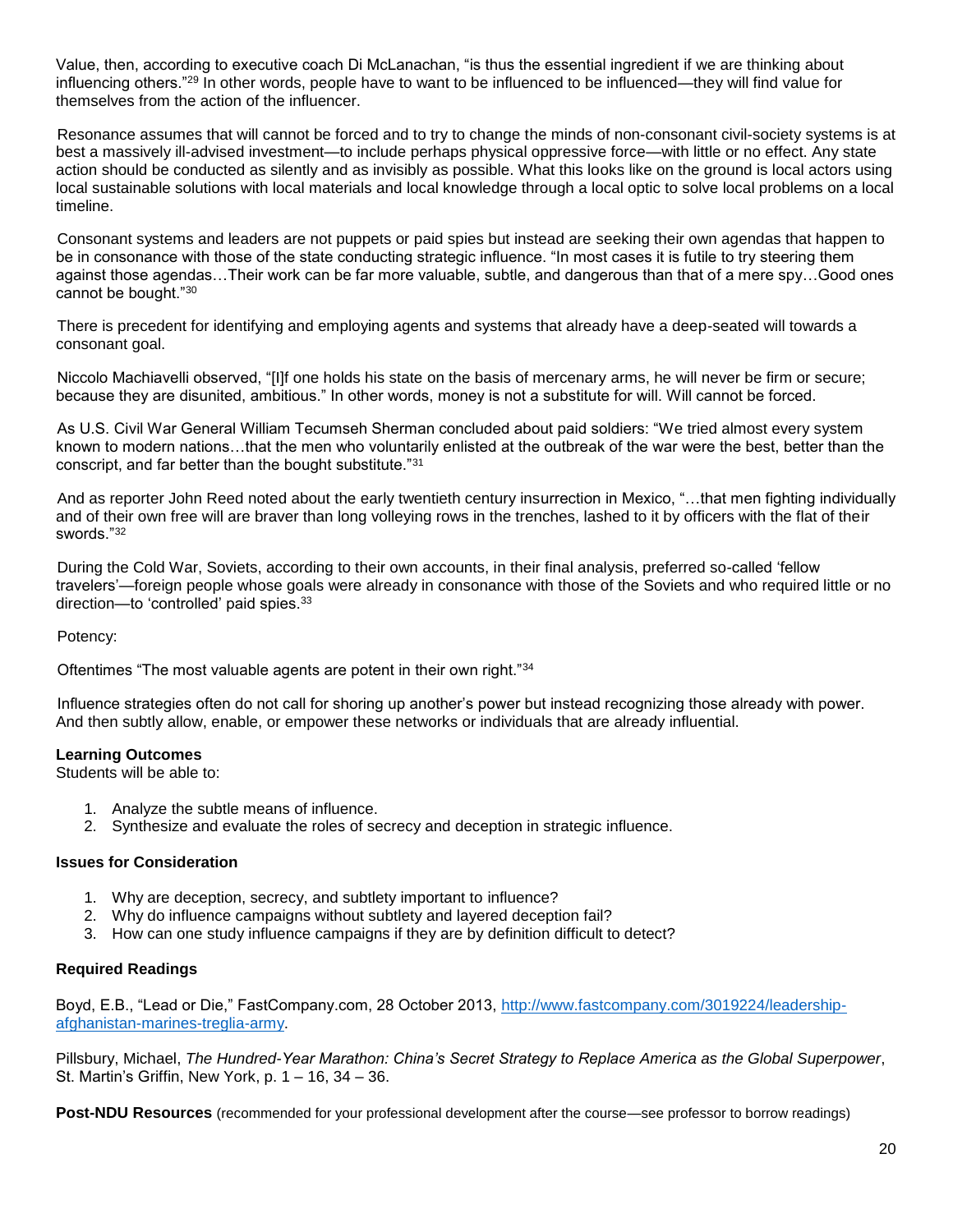Giles, Keir, *Handbook of Russian Information Warfare*, NATO Defense College Research Division, November 2016, [http://www.ndc.nato.int/news/news.php?icode=995.](http://www.ndc.nato.int/news/news.php?icode=995)

Central Intelligence Agency, *Manual for Psychological Operations in Guerrilla Warfare*, edited by A.M. Nagy, undated, preface.

Marighella, Carlos, *Minimanual of the Urban Guerrilla*, CreateSpace Independent Publishing Platform, 1969.

Boot, Max, *Invisible Armies: An Epic History of Guerrilla Warfare from Ancient Times to the Present*, Liveright Publishing Corporation, New York, 2013, p. 436 – 437.

U.S. Department of the Army Headquarters, *TC18-01: Special Forces Unconventional Warfare*, November 2010.

U.S. Department of Defense, *Joint Publication 3-22: Foreign Internal Defense*, 12 July 2012.

Tse-tung, Mao, *On Guerrilla Warfare*, Samuel B Griffith (Translator), Praeger Publishing 1961, BN Publishing 2007, USA.

Gant, Major Jim (U.S. Army), "One Tribe at a Time: A Strategy for Success in Afghanistan," Nine Sisters Imports, Inc., Los Angeles, 2009.

Sawyer, Ralph D. and Mei-Chun Lee Sawyer, *The Tao of Deception: Unorthodox Warfare in Historic and Modern China*, Basic Books, New York, 2007.

## Lesson #6: Influence Tools and Great Power Competition

#### **Scope**

The instruments of influence power include most materials and personnel that you have in your command. Think deeply about what you can do—whether advising or conducting mission abroad—to use that which you already have to conduct influence. In other words accept that "we go to war with only what we already have."

The instruments can be considered those agents of subversion. And influence activities are not easily separated from the actual activities conducted. For example, if you are going to conduct a grey psychological warfare activities, you may need the use of cyber professionals and requisite systems to create websites or disrupt current online communities (the literal instrument then would include all the hardware needed).

Activities of influence include:

Strategic Deception: "It is almost impossible to maintain [secrecy] but often can be better achieved through the use of misleading rumors than through tight security. To provide the enemy with several stories..." (H. Van

). Layered deception of interests, identities, strengths, weaknesses, capabilities, goals, and intentions may be vital to some aspects of national security.

Kompromat: Compromise adversarial leaders by ensuring seeming private meetings with publicly maligned foreigners (even one low-level former government contractor may be enough to later publish exaggerations of untoward relationships and influence).

Dietrologia: Exploit, exacerbate, and evidence deeply held conspiracies and wide rumors.

Glasnost: Surgical anti-malign-influence and anti-disinformation campaign built off of trust with civil societies—may include healthy robust competition between a government and private entities to include news services, educational institutes, and think tanks for checks and balances.

Black/grey/white propaganda: Includes strategies comprising many tactics such as fake news, disinformation, and flooding the information environment. White psychological warfare products/actions are attributable to the real source, such as an official statement. Grey psychological warfare includes purposefully abstruse attribution—may seem to derive from any benign source or have unknown attribution. Black psychological warfare products/actions purposefully appear to disseminate from a fictional or actual source concealing the identity of the true source.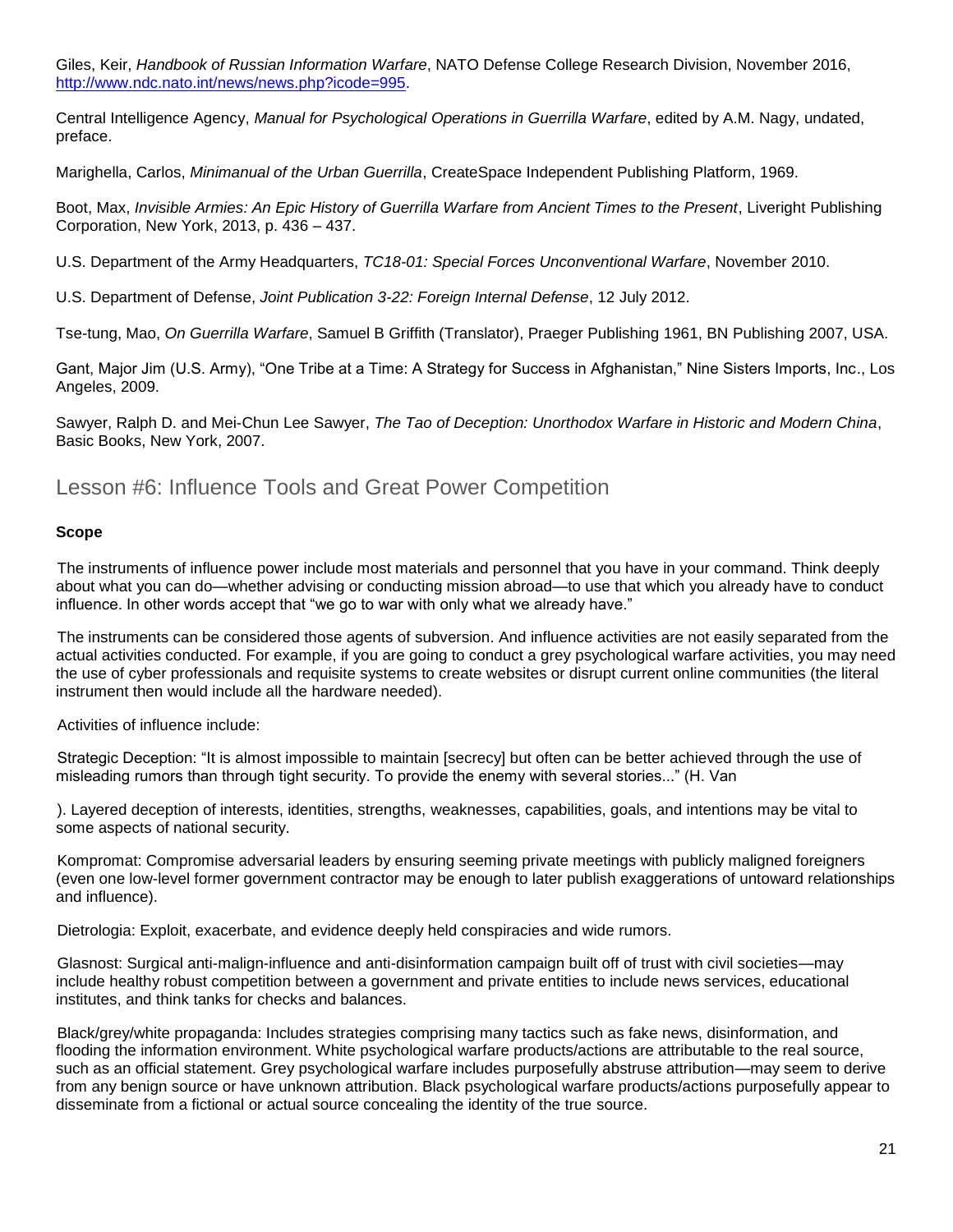This may include subtly amplifying narratives of influencers or building narratives that start with a deep understanding of the targets' foundational narratives, subconscious biases, outlooks, and predictions. And should abide by as many narrative strategy best practices as possible.

Trust building / partnership programs: Trust is earned through action over time. Trust cannot be surged. Education exchanges, cultural exchanges, security-force-assistance, development, stabilization, and inter-military training missions can emphasize, overtly and substantially, developing professional and personal relationships between participants. Through long-term relationships and trust—both sides affecting the outlook of the other (subconscious and conscious) alliances can be built and strengthened.

Visa programs: Quietly work with allies to allow 'fellow-traveler' influencers to gain followers or influence others across borders without that person or others knowing of government actions.

Szalámitaktika: Salami tactics—influence to exacerbate factions within enemy camps or instigate enemies to fight one another.

Institutional sabotage: Indirectly encourage or cause slow foreign bureaucracies. Can also encourage apathy/malaise. Find dissenting or questioning factions within the adversary government or industrial complex. Ensure they have access to tradecraft literature, especially under the guise of "management and business best practices" (ironically), so that they can subtly slow or degrade government and industry apparatus over time.

Agents of subversion include:

Fifth columns: Civil society or government networks in an adversarial state that will work against that state.

Fellow Travelers: Individuals abroad who happen to already be working towards your government's goals. May wish to avoid overt relationship (especially if fellow traveler's influence derives from her independence) and instead subtly, silently, invisibly, and distantly support/amplify.

Third options: Unaffiliated third parties (contractors or mercenaries not paid or hired directly by a government and not formally affiliated with a government) of a state that will act directly on the state's behalf abroad.

Agent provocateurs: Agents infiltrate into or pretend to be with the opposition to discredit that opposition  $\Box$  conduct or spur actions that would lead to arrest or public outrage.

Private investors: Private investment/donation to secondary parties that will eventually support fellow-traveler influencers. Investors should only have informal and perhaps unknown relationships with the protagonist government. And funds should be funneled or "cleaned" through as many intermediaries as possible before landing in the lap of unwitting agents of influence (grants, fellowships, donations, etc.).

When considering instruments, assets, and activities it is vital that we return to the 'spirit of include' and recall the nature of influence which include subtlety, indirectness, and a focus on trend that already exist. The following is a reminder of the mindset behind influence warfare and how it differs from other activities.

Strategic influence requires similar cognitive commitment to that of military warfare. It is not for the 'dabblers.' And the outcomes of strategic influence may very well be as decisive and vast as that of total warfare. That it is usually cheaper than all-out war should not distract strategists from the necessary dedication and planning and potentially world-shifting results as Angelo Codevilla explains:

*Any and all means that produce such changes—coercive diplomacy, economic coercion, propaganda, agents of influence, sabotage, coups de main, and support for insurgents—are acts of war in the same sense that armies crashing across borders or airplanes dropping bombs are acts of war because their results can be as intrusive or conclusive as the results of armies and bombs.*<sup>35</sup>

Strategic influence is not as spectacular as declared warfare between states. But it may be as or even more effective.

Benefits of influence instruments of power:

Strategic influence is often assumed to be cheaper than conventional warfare. If one can attain the same end state as with war, then influence is perhaps an attractive investment of resources.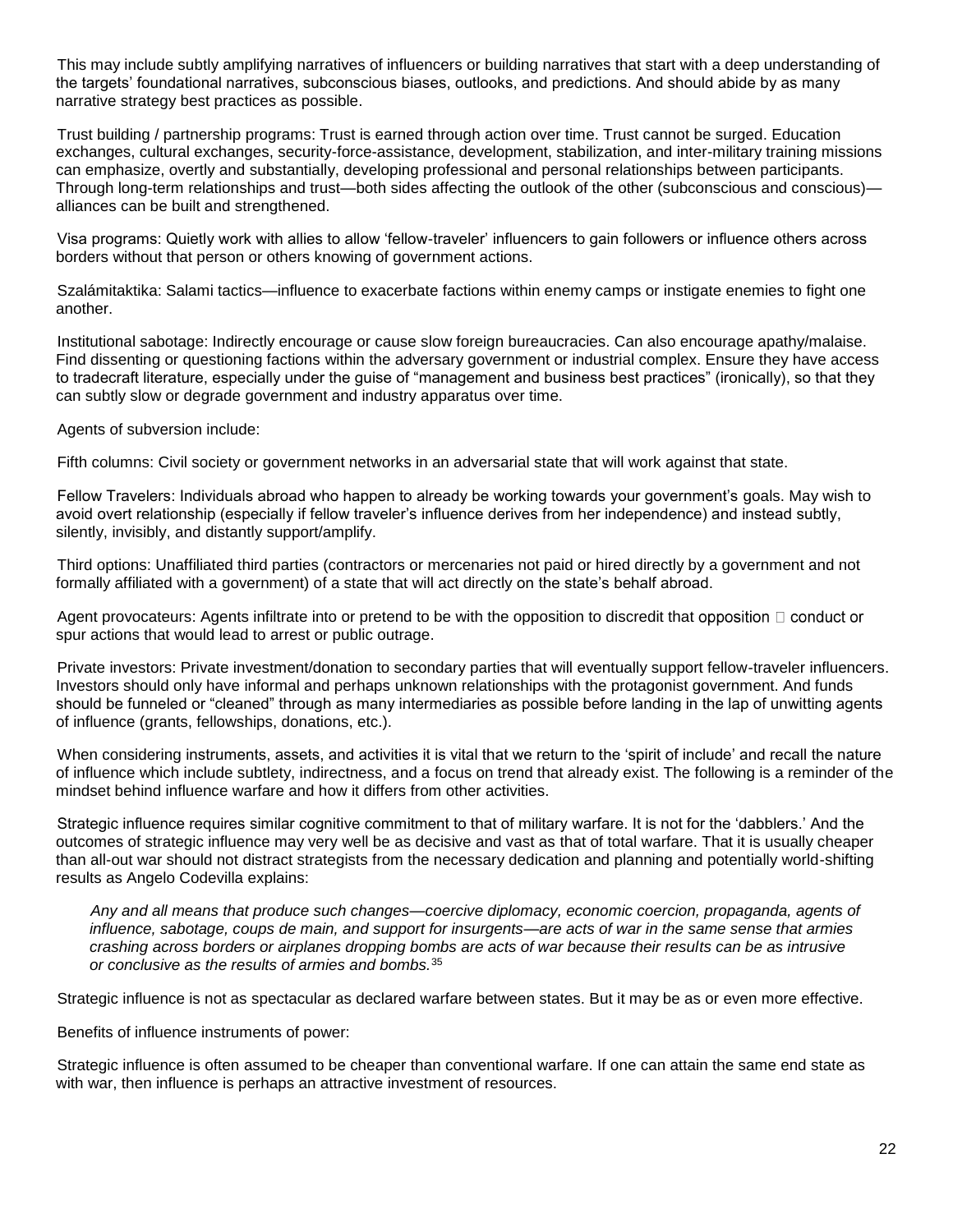Influence campaigns sometimes call for low-to-no overt physical presence. This may be beneficial in counterterrorism and stabilization missions when the very presence of foreign forces may fan the flames of instability, extremist mobilization, and radicalization. People may not despise what is not there—when influence and any indirect support for an entity is seemingly silent and invisible.

Lack of a large foreign physical presence may also be beneficial in the context of international security. It may placate competing and adversarial states so they elect not to increase defense spending as per a security dilemma-type ratcheting up of security expenditure—each side attempting to outdo its potential adversaries.

Strategic influence allows world powers, regional powers, aspiring powers, 'non-zero-sum' states, and non-state actors to 'punch above their weight class.' It allows one to do more with less.

While many analysts link asymmetric strategies on the cheap with weak states and non-state actors—as weak states are often unable to match stronger powers' military and economic might—regional and global powers still employ strategic influence. It may be a wise investment for strong powers to learn from non-state actors and weaker governments, who employ asymmetric approaches out of necessity to survive. A physically strong student of jiu-jitsu may be wise to learn from a small-framed instructor knowing that this weak-looking teacher must rely on perfect technique and unlikely 'cheats' proper style with brute strength.

To understand influence instrument, it is important to recall the definition of influence—as this will help you decide which instrument might be best for any given mission.

Influence, as a noun in both formal and legal usage is:

*The act or power of producing an effect without apparent exertion of force or direct exercise of command; the act or power of causing an effect or change without use of direct force or authority.*<sup>36</sup>

*The power or capacity of causing an effect in indirect or intangible ways: sway.*<sup>37</sup>

As a verb, influence, in high English and legalese, means "To affect or alter by indirect or intangible means,"<sup>38</sup> and "to have an effect on the condition or development of."<sup>39</sup> In statecraft, the emphasis is on the indirect and intangible-seeming means.

It is important for the strategist and security professional to understand what influence is not when considering which instruments to use:

In contrast to influence, to persuade refers to an action that is more overt, known, and direct. In formal usage, persuade means, "To move by argument, entreaty, or expostulation to a belief, position, or course of action,"<sup>40</sup> "to win over to a belief or way of acting: convince,"<sup>41</sup> and/or "to plead with: urge.<sup>42</sup>

By contrast, manipulation often has malevolent connotations—trying to bend people's actions against their will by unwanted subterfuge or lying, for example—and may denote more direct action with an audience than influence. To manipulate is "to control or play upon by artful, unfair, or insidious means especially to one's own advantage."<sup>43</sup>

Persuasion and/or manipulation may play a role in some information warfare campaigns. However persuasion and manipulation are distinctly different phenomena from influence. Influence assumes an unknown, unseen, or otherwise intangible force. Thus subtlety, deception, and security (of the protagonist's identity, intentions, and/or actions) will often play key roles in strategic influence. Best of all may be influence when the target audience is unaware it has ever been influenced today and well into the future. Even better may influence that goes unnoticed even in the eyes of future historians.

The term coerce is all together quite different. To coerce assumes direct force or threat of force: "To restrain or dominate by force,"44 "to compel to an act or choice,"45 and/or "to achieve by force or threat."46

Similarly, the word control assumes authority or force to perhaps, in some cases, preclude the necessity of indirect influence: "To exercise restraining or directing influence over: regulate,<sup>47"</sup> and/or "to have power over: rule."<sup>48</sup>

Some scholars and practitioners focus on attempts to change beliefs and behavior no matter the target audience. This approach includes, among others, the following processes:

Compliance forces audiences to change behaviors, perhaps through military interdiction, but not beliefs—these changed behaviors perhaps being short lived and perhaps requiring great expenditure and security force presence.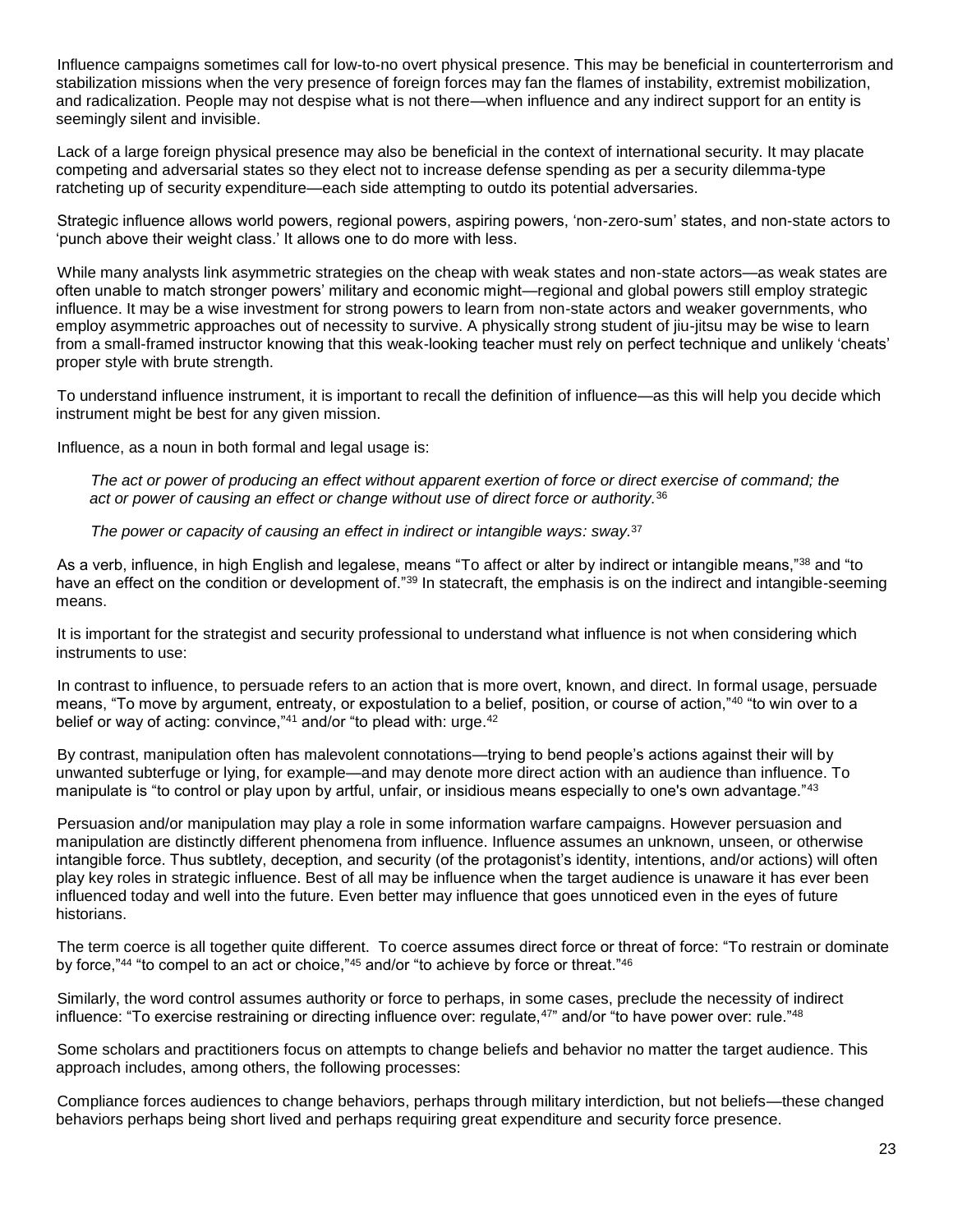Conversion attempts to change beliefs. Altering an audience's opinions and attitudes may be impossible and if possible likely requires control of an environment and total societal reeducation and restructuring—overseen enduringly.

Some scholars and strategic leaders dismiss attempts at compliance and conversion as ineffective and an unnecessary use of resources towards an unsure end state. Some strategists elect, instead, a minimalist approach to identify and then enable or empower civil-society systems whose goals are already in consonance with those of the influencer.

This minimalist, subtle tradecraft assumes that direct communications to influence hostile, inconvincible, or apathetic audiences either requires so much effort as to perhaps not be worth the cost or is outright folly.

It assumes the already willing may be the most effective agents to meet strategic influence goals. And actions to allow, enable, leverage, amplify, or empower such actors would be minimal and discrete in line with spirit of strategic influence that relies on indirect or seemingly intangible means.

#### **Learning Outcomes**

Students will be able to:

- 1. Analyze influence tactics, techniques, procedures, and options in the context of military and political fields.
- 2. Synthesize and evaluate threats and challenges to the United States and her allies in the realm of influence recognizing the potential effects of the execution of cogent influence plans.

#### **Issues for Consideration**

- 1. Why might some scholars claim limitless means versus finite means with regards to strategy?
- 2. Why do states limit themselves to 'normal' military, economic, and diplomatic functions?
- 3. What are the legal and ethical parameters for operating in influence warfare?

#### **Required Readings**

Beckerman, Gal, "How Soviet Dissidents Ended 70 Years of Fake News," The New York Times, 10 April 2017, [https://www.nytimes.com/2017/04/10/opinion/how-soviet-dissidents-ended-70-years-of-fake-news.html.](https://www.nytimes.com/2017/04/10/opinion/how-soviet-dissidents-ended-70-years-of-fake-news.html)

McKew, Molly K., "'They Will Die in Tallinn': Estonia Girds for War With Russia," Politico, 10 July 2018, [https://www.politico.com/magazine/story/2018/07/10/they-will-die-in-tallinn-estonia-girds-for-war-with-russia-218965.](https://www.politico.com/magazine/story/2018/07/10/they-will-die-in-tallinn-estonia-girds-for-war-with-russia-218965)

Saunders, J. J., *The History of the Mongol Conquests*, University of Pennsylvania Press, 1971, p. 111 – 112.

**Post-NDU Resources** (recommended for your professional development after the course—see professor to borrow readings)

Vice News, "The Russians Are Coming: Estonia's National Militia," 2 December 2015, [https://www.youtube.com/watch?v=nhQS48vUye0.](https://www.youtube.com/watch?v=nhQS48vUye0)

The Director of Strategic Services, *Simple Sabotage: Field Manual No. 3*, Office of Strategic Services (Provisional), 17 January 1944, [https://www.cia.gov/news-information/featured-story-archive/2012-featured-story](https://www.cia.gov/news-information/featured-story-archive/2012-featured-story-archive/CleanedUOSSSimpleSabotage_sm.pdf)[archive/CleanedUOSSSimpleSabotage\\_sm.pdf,](https://www.cia.gov/news-information/featured-story-archive/2012-featured-story-archive/CleanedUOSSSimpleSabotage_sm.pdf) p. 1 – 32.

Giap, General Vo Nguyen and General Van Tien Dun*, How We Won The War*, originally written/published 1975 in the Vietnam Courier of August/September 1975, RECOM Publications, Philadelphia, 1976, p. 54.

Stevenson, William, *A Man Called Intrepid: The Incredible True Story of the Master Spy Who Helped Win World War II*, Skyhorse Publishing, New York, 1976, chapters 4, 5, 11, 12.

Horvath, John, *Salami Tactics*, Telepolis, Heise.de online, 2000.

Haberman, Clyde, "Who's Fueling Conspiracy Whispers' Falsehoods?" The New York Times, 30 April 2017, https://nyti.ms/2pkZxwb.

Conners, Shawn (editor), *36 Stratagems*, found in Military Strategy Classics of Ancient China, translated by Chen Song, Special Edition Lessons, 2013.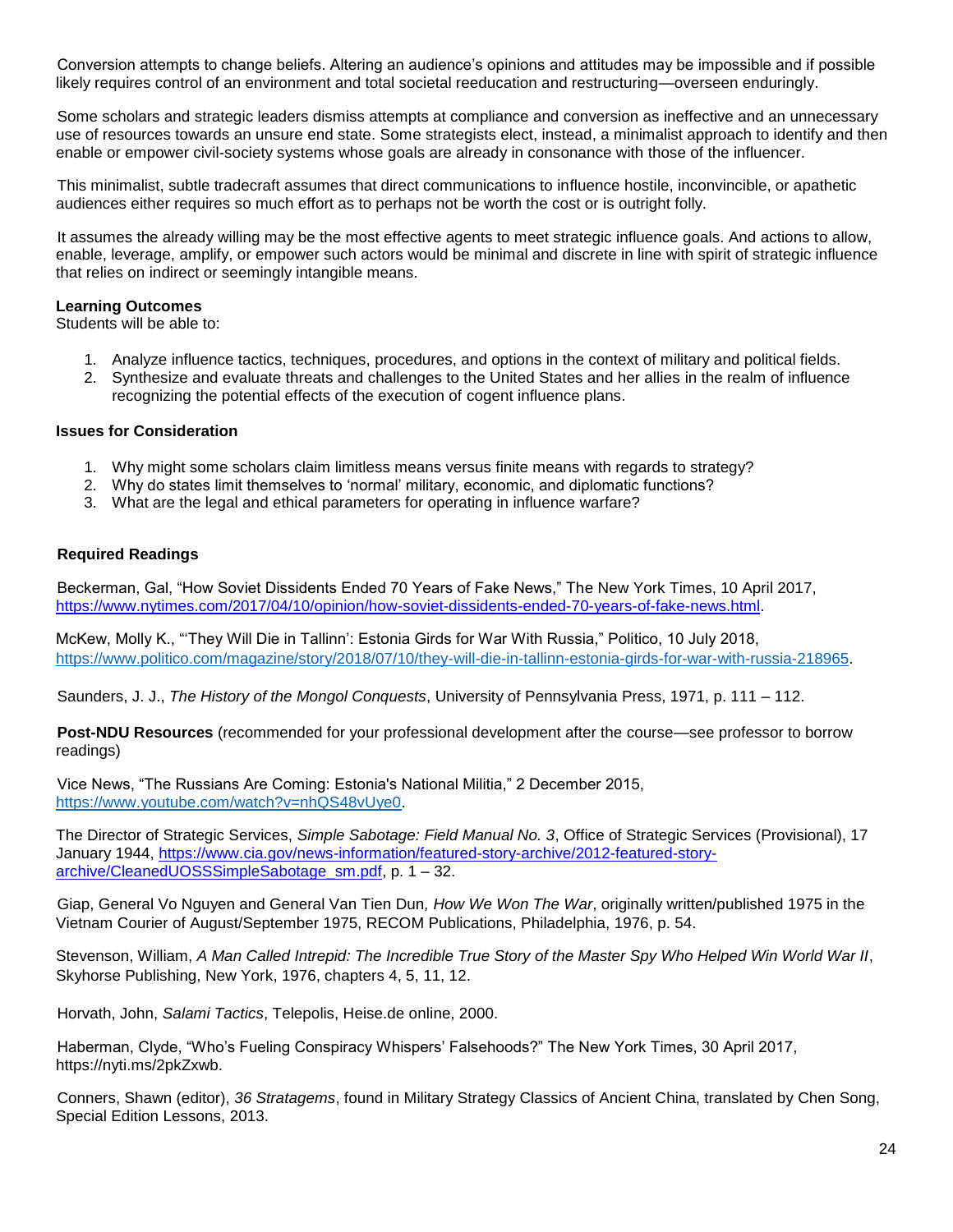U.S. Department of Defense, Joint Publication 3-13.4: Military Deception, 26 January 2012.

Broobbyer, Philip, "What Eastern Bloc Dissidents Can Teach Us About 'Living in Truth,'" Quillette, 4 May 2017.

Central Intelligence Agency, *Manual for Psychological Operations in Guerrilla Warfare*, edited by A.M. Nagy, undated, preface.

Ramsey, Edwin Price and Stephen J. Rivele, *Lieutenant Ramsey's War: From Horse Soldier to Guerrilla Commander*, Potomac Books, University of Nebraska Press, 1990, p. 160 – 161, 174 – 175, 254 – 255.

Eisner, Peter, *MacArthur's Spies: The Soldier, the Singer, and the Spymaster Who Defied the Japanese in World War II*, Penguin Books, 2017, PART I and II.

Hastings, Max, *Retribution: The Battle for Japan, 1944 -1945*, Alfred A Knopf, New York, 2008, Chapter One: Dilemmas and Decision, 1. War in the East.

Ramsey, Edwin Price and Stephen J. Rivele, *Lieutenant Ramsey's War: From Horse Soldier to Guerrilla Commander*, Potomac Books, University of Nebraska Press, 1990, p. 174, 223, 254, 255.

Cave, Damien, "Australia's China Challenge," The New York Times, 20 May 2019, <https://www.nytimes.com/2019/05/20/world/australia/australia-china.html>

Kurlantzick, Joshua, "Australia, New Zealand Face China's Influence," Council on Foreign Relations, 13 December 2017, <https://www.cfr.org/expert-brief/australia-new-zealand-face-chinas-influence>

Schmitz, Rob, "Australia And New Zealand Are Ground Zero For Chinese Influence," transcript, NPR, 2 October 2018, <https://www.npr.org/2018/10/02/627249909/australia-and-new-zealand-are-ground-zero-for-chinese-influence>

Office of the Secretary of Defense, Military and Security Developments Involving the People's Republic of China 2019, annual report to congress, Department of Defense, 2019, [https://media.defense.gov/2019/May/02/2002127082/-1/-](https://media.defense.gov/2019/May/02/2002127082/-1/-1/1/2019_CHINA_MILITARY_POWER_REPORT.pdf) [1/1/2019\\_CHINA\\_MILITARY\\_POWER\\_REPORT.pdf](https://media.defense.gov/2019/May/02/2002127082/-1/-1/1/2019_CHINA_MILITARY_POWER_REPORT.pdf)

Palmer, Alex W. "The Case of Hong Kong's Missing Booksellers," The New York Times, 3 April 2018, [https://www.nytimes.com/2018/04/03/magazine/the-case-of-hong-kongs-missing-booksellers.html.](https://www.nytimes.com/2018/04/03/magazine/the-case-of-hong-kongs-missing-booksellers.html)

The New York Times, "Operation InfeKtion, Episode 2," 20 November 2018, [www.nytimes.com/disinformation.](http://www.nytimes.com/disinformation) Published on Nov 20, 2018.

Gallagher, Sean, "Macron campaign team used honeypot accounts to fake out Fancy Bear: Digital team filled fake accounts with garbage data to slow information operation," Ars Technia, 10 May 2017, [https://arstechnica.com/security/2017/05/macron-campaign-team-used-honeypot-accounts-to-fake-out-fancy-bear/.](https://arstechnica.com/security/2017/05/macron-campaign-team-used-honeypot-accounts-to-fake-out-fancy-bear/)

Boehnert, U.S. Army Major John M., *Influencing Tomorrow: A Study of Emerging Techniques and Their Relevance to United States Information Operations*, Progressive Management, 2015, p. 41 – 42.

Branford, Becky, "Information warfare: Is Russia really interfering in European states?" BBC News, 31 March 2017.

Office of the Director of National Intelligence, "Assessing Russian Activities and Intentions in Recent US Elections," 2017.

Warrick, Joby and Anton Troianovski, "Agents of doubt: How a powerful Russian propaganda machine chips away at Western notions of truth," The Washington Post, 10 December 2018, [https://www.washingtonpost.com/graphics/2018/world/national-security/russian-propaganda-skripal-salisbury/.](https://www.washingtonpost.com/graphics/2018/world/national-security/russian-propaganda-skripal-salisbury/)

Lesson #7: Tribalism—Offline and Online

### **Scope**

Influence warfare does not only focus on states and civilians that firstly consider themselves citizen of states. It must also account for those that may not easily fall into the Westphalian mindset.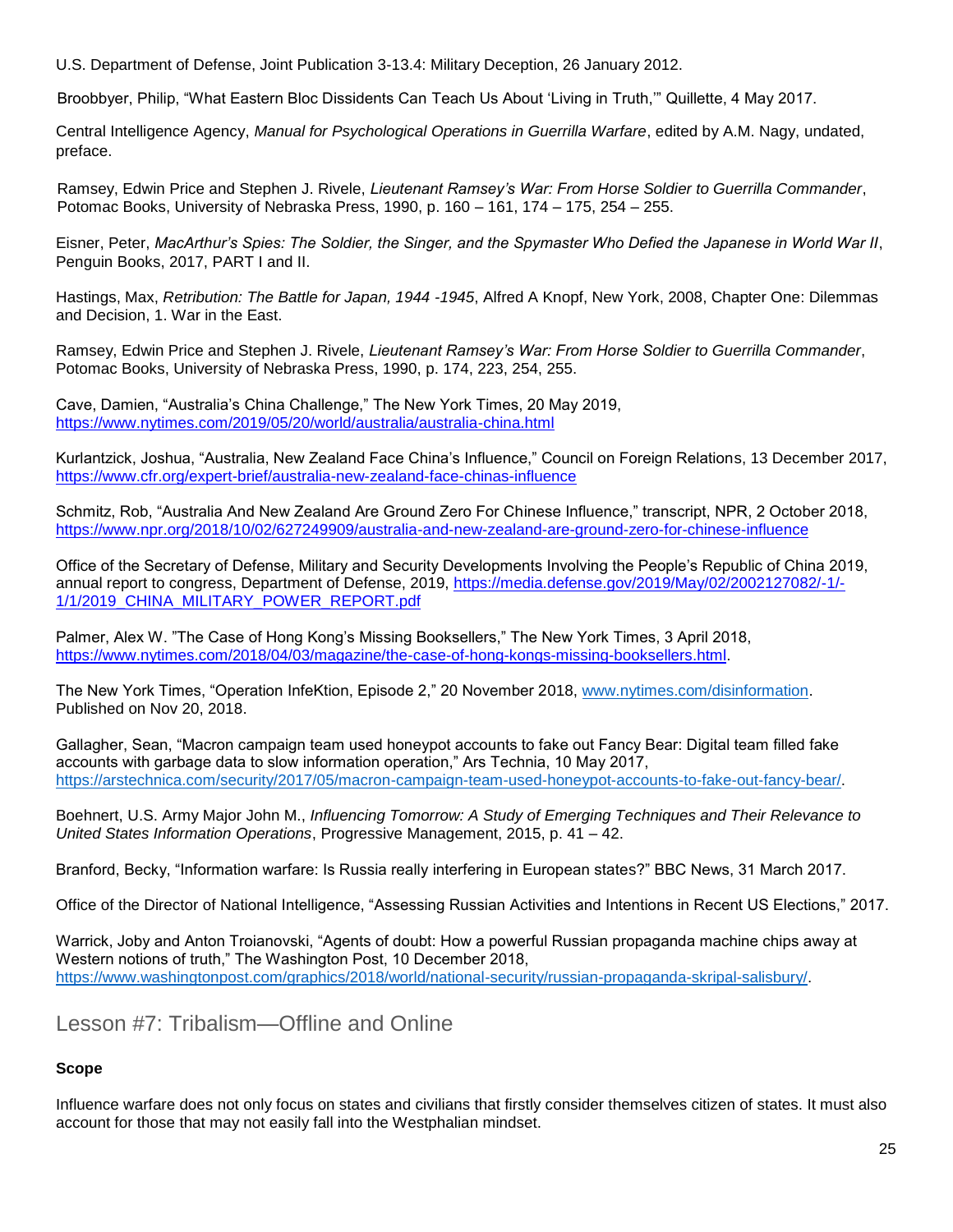Some perspectives of realist, liberal, and constructionist theories of the international state system—that may help some define and even perhaps to some degree help predict international politics—fail to account for important identities within and sometimes transcending borders.

Scholars and strategists have at times ignored these nuanced identities—such as tribes, geographic clans, cartels, syndicates, and various other groupings—only to uncover their centrality in warfare, failing and weak states, and violentextremist safe havens, sometimes crossing countries with legitimate strong governments. Even one leg of Carl von Clausewitz's central themes was civil society—perhaps understudied and often misunderstood in the modern world.

With international policies ranging from stability missions in Southwest Asia; humanitarian missions in the Sahel; and counterterrorism, support, intelligence, and full-spectrum strategies throughout North Africa and the Middle East, it may be wise to view true powerbrokers of regions in addition to the formal state systems that may retake areas in the future.

At the very least, understanding these systems that are sometimes more resilient than and outlast residing governments may inform military, economic, information, and diplomatic missions abroad.

What are the differences and similarities between a clan society and contract society ("rule of law" and "protection of the individual")? Clans, here, refer to subnational groups in the broadest sense: bloodline, geographic, and/or fictitious cohesion and may perhaps cover many various identities with ebbs and flows of strength.

'Clan-ism' defined much of mankind outside ancient empires—most of the world until modern history.

'Clan-ism' also may help describe underlying motivations and identities of individuals and communities throughout the world today below the level of and sometimes across formal states.

• Clans and informal groups may be important to the constituencies of political leaders from the Philippine islands to rural Afghanistan to western Iraq to mountainous and inner-city areas of the United States to the jungles of South America to the megacities of Western Africa.

It is also important to recognize hybrid states where there exists both clan society and emphasis on legal protection of the individual—sometimes both written directly into law.

• Clan identities become important in understanding weak central government institutions such as with Mexico and Guatemala's many drug trafficking organizations ("cartels") strongly governing swaths of territory and southern Somalia's many warring bloodline clans, extremists, and criminal organizations.

When states fail, the clan may become the most important governance, security, and development structure. Even in countries like Iraq and Afghanistan as the strength of clan-ism rises and falls throughout history, people tend to go back to their tribal composition during times of failed central government and crises.

• As both the British and Russians observed in their wars in Afghanistan, the complexity of clan systems—both the changing allegiances of tribal confederations and the starkly different fighting styles from village to village—defeated powerful militaries. The tactical level directly affected strategic outcomes.

• During regional and international negotiations it is important to understand human impulses (even those that are heads of states and multinational corporations) that may drive some people more towards a clan-society mentality such as holding honor as more important than some standard lawful diplomatic norm. "Grasping this impulse and appreciating the range of forms it takes are vital to solving a surprisingly long list of foreign-policy challenges," as acclaimed professor of law Mark S. Weiner notes.

• Clans may make up the composition of revolutions and anti-colonial resistance.

• Sometimes clan-society-type values at the national level will supersede the greater good just as financial institutions in the European Union have feuded, arguably, to the detriment of their own countrymen.

• Culturally, clans can be important within a state. Thus public diplomacy, information operations, and cultural exchanges may be informed by traditional/cultural clan systems.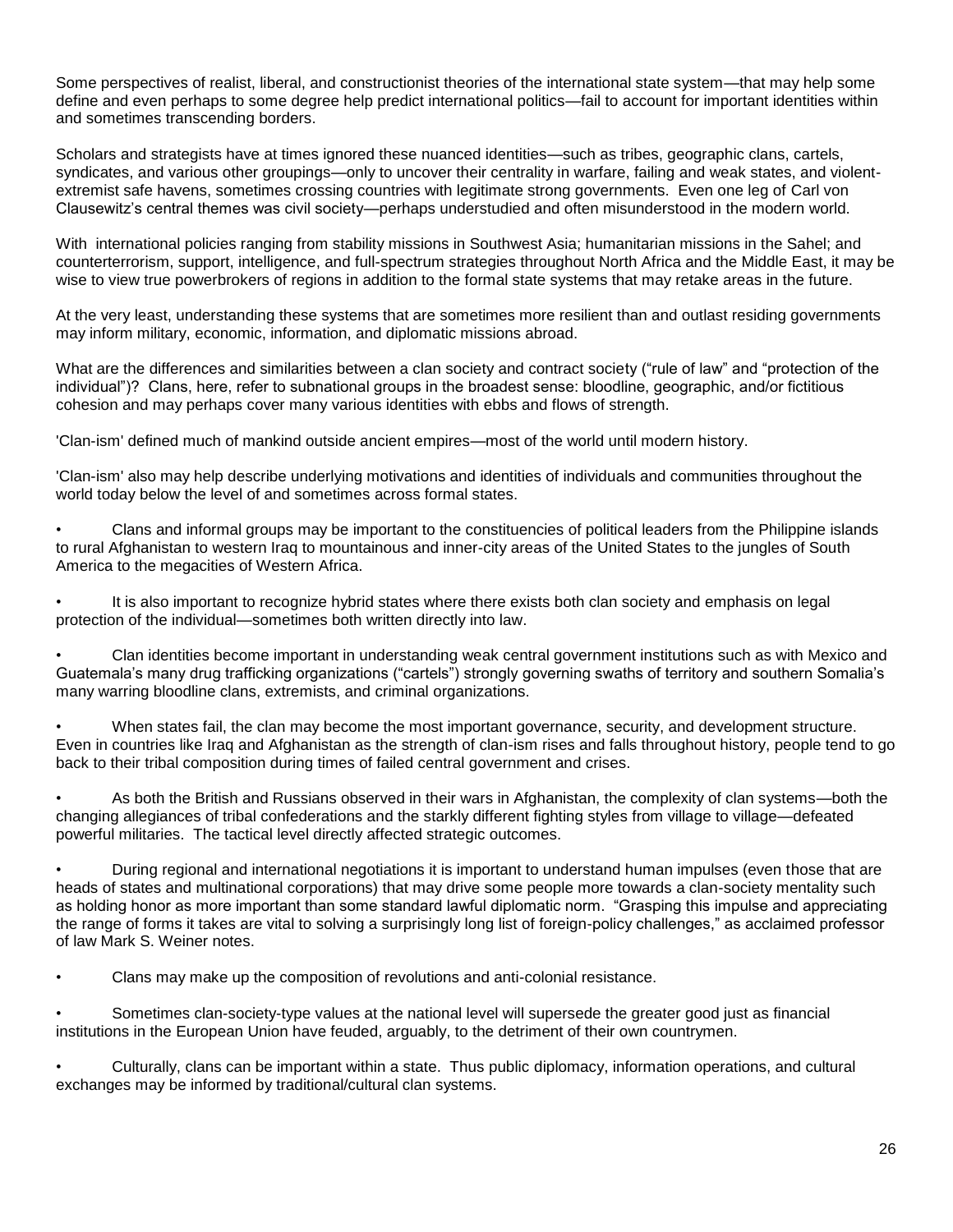• Allied governments often fail with "state-building" because they fail to incorporate clan systems or simply do not allow the clan systems to naturally accept a legitimate government. States often cannot be imposed. Will can never be imposed.

• Sometimes, even in the modern world, a central government can only rule, at this given time, with some patronage or at least an understanding of rural clans and inner-city informal groups. The current failure (arguable) of Kabul's government to rule or even understand the vast majority of its country is possibly one example.

#### **Learning Outcomes**

Students will be able to:

- 1. Evaluate the implications to the global security environment of the influence of those at the subnational governance level.
- 2. Analyze the efficacy, power, and influence of regional and subnational governance systems today and potentially in the near and long-term future.

#### **Issues for Consideration**

- 1. What is the role of civil society in global security?
- 2. What determines the effectiveness of a social contract?
- 3. How does the rule of the clan, its influence, and its narratives affect global geopolitics?

#### **Required Readings**

Weiner, Mark S., "The Call of the Clan: Why ancient kinship and tribal affiliation still matter in a world of global geopolitics," Foreign Policy, 15 May 2013, [http://foreignpolicy.com/2013/05/15/the-call-of-the-clan/.](http://foreignpolicy.com/2013/05/15/the-call-of-the-clan/)

Diamond, Jared, *The World Until Yesterday: What Can We Learn from Traditional Societies*?, Penguin Group, New York, 2012, p.  $6 - 28$ , 92  $- 104$ .

## Lesson #8: Violent Extremist and Drug Trafficking Organizations

#### **Scope**

Influence warfare not only targets governments and their civil societies. It also targets non-government entities that may have security and governance apparatus themselves.

A strategist may analytically divide up a population where violent extremists reside and elect to use difference information warfare techniques on each clique:

Government counter-violent-extremist initiatives may include the following:

Enable / Support / Amplify: Support movements and individuals already against violent extremism. Such individuals and movements use rhetoric, education, defensive vigilance (populations reporting violent extremist activities to authorities, for example), defensive violence, and offensive violence, for example.

Specific cases of those against violent extremism include some persuasive anti-extremist religious and community leaders, youth group organizers, education facilitators, and Pasthun *arabakai* (defensive temporary militias) and *lashkars*  (offensive militias that may be larger than *arbakai*).

Inoculate: Inoculate apathetic communities from violent extremist influences. This prevention approach may include education, community outreach, and narrative campaigns exposing violent extremism's ideological weaknesses and inhumanity as well as practical shortcomings.

- Activate: Motivate otherwise apathetic communities to counter or undermine violent extremists with words, programs, or weapons.

Apathetic communities may include majorities of some populations too focused on accessing potable water, food, and shelter for their families—obviating the luxury to join some transnational ideological revolt. Others may include those not focusing on violent extremist threats and intentions on seeking power until it is too late perhaps; those who do not feel violent extremists pose a threat; those who fear extremists; those who feel impotent against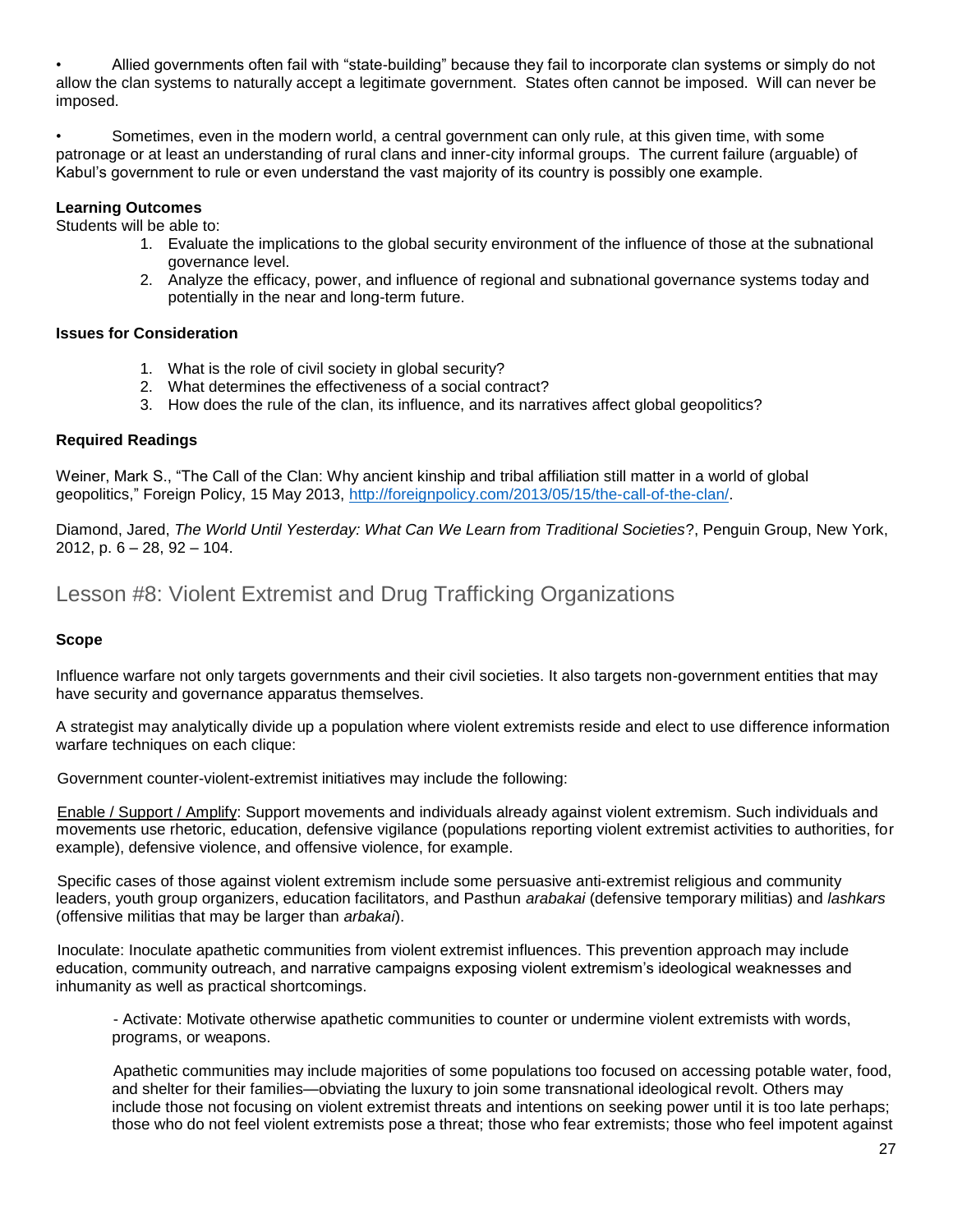violent extremist strength and influence; those that wish to take advantage of extremists' rise to power by, for example, selling goods to them; and those that feel vicariously vindicated in their otherwise repressed discontent with the status quo.<sup>49</sup>

- Dissuade: Identify and then stop those especially susceptible to violent extremism from joining a radical group.

It must be noted that there is no behavioral, psychological, familial, societal, economic, education, ideological, ethnic, cultural, criminal, religious, or political profile of someone susceptible to violent extremism. At least one common profile or set of profiles has not been uncovered yet.<sup>50</sup> However, some studies suggest violent extremists of some groups are overall better educated and wealthier than the majority in the communities from which they come.<sup>51</sup>

- Undermine: Force violent extremist leaders and ideologues on the rhetorical defensive. Approaches include employing revered critiques against violent extremist incompetence and ideological weaknesses to instigate an adversary's reaction that makes the enemy seem weak—perhaps forcing them to repeat weak justifications for violence.

- Demobilize: De-radicalize or disarm violent radicals to lessen or erase their threat to society.

- Kill / Capture: Directly dismantle malign groups and their networks until they can no longer function and/or people fear joining or supporting them. Governments often call this counterterrorism.

A strategist may instead simply wish to leverage anti-extremist movements to affect all the other audiences. This type of influence of a population writ large would thus be indirect.

Whether you choose one group to affect others or wish to affect all, strategic influence demands we must not be intellectually shackled by Westphalian borders and must not smear entire nations with a single brush. Even in the most seemingly unified populations we can find divisions and disparate motivations.

#### **Learning Outcomes**

Students will be able to:

- 1. Understand the strengths and weaknesses of attempted influence by contemporary violent extremist organizations.
- 2. Understand the different methods to study violent extremist groups in the realm of influence warfare: cognitive, behavioral, and holistic.
- 3. Assess the threat posed by violent extremist organizations' influence to global and regional security.

#### **Issues for Consideration**

- 1. What determines the effectiveness of violent extremist organizations' influence?
- 2. What are the main sources of potency of violent extremist organizations' influence campaigns?
- 3. How serious is the threat of violent extremist organizations' influence? Is the threat exaggerated or underappreciated?

#### **Required Readings**

Cronin, Audrey Kurth, "No Silver Bullets: Explaining Research on How Terrorism Ends," CTC Sentinel, April 2010, [https://ctc.usma.edu/no-silver-bullets-explaining-research-on-how-terrorism-ends/.](https://ctc.usma.edu/no-silver-bullets-explaining-research-on-how-terrorism-ends/)

Clark, Howard Gambrill, "Go Local," The American Interest, Vo 10 No 6, 20 June 2015, [https://www.the-american](https://www.the-american-interest.com/2015/06/10/go-local/)[interest.com/2015/06/10/go-local/.](https://www.the-american-interest.com/2015/06/10/go-local/)

Canales, Rodrigo "The Deadly Genius of Drug Cartels," Yale University, 4 November 2013, [http://youtu.be/VYU25aJpg5o.](http://youtu.be/VYU25aJpg5o)

**Post-NDU Resources** (recommended for your professional development after the course—see professor to borrow readings)

Neumann, Peter, "The trouble with radicalization," International Centre for the Study of Radicalization, 2014, [http://rudar.ruc.dk/bitstream/1800/17678/3/Appendix.pdf.](http://rudar.ruc.dk/bitstream/1800/17678/3/Appendix.pdf)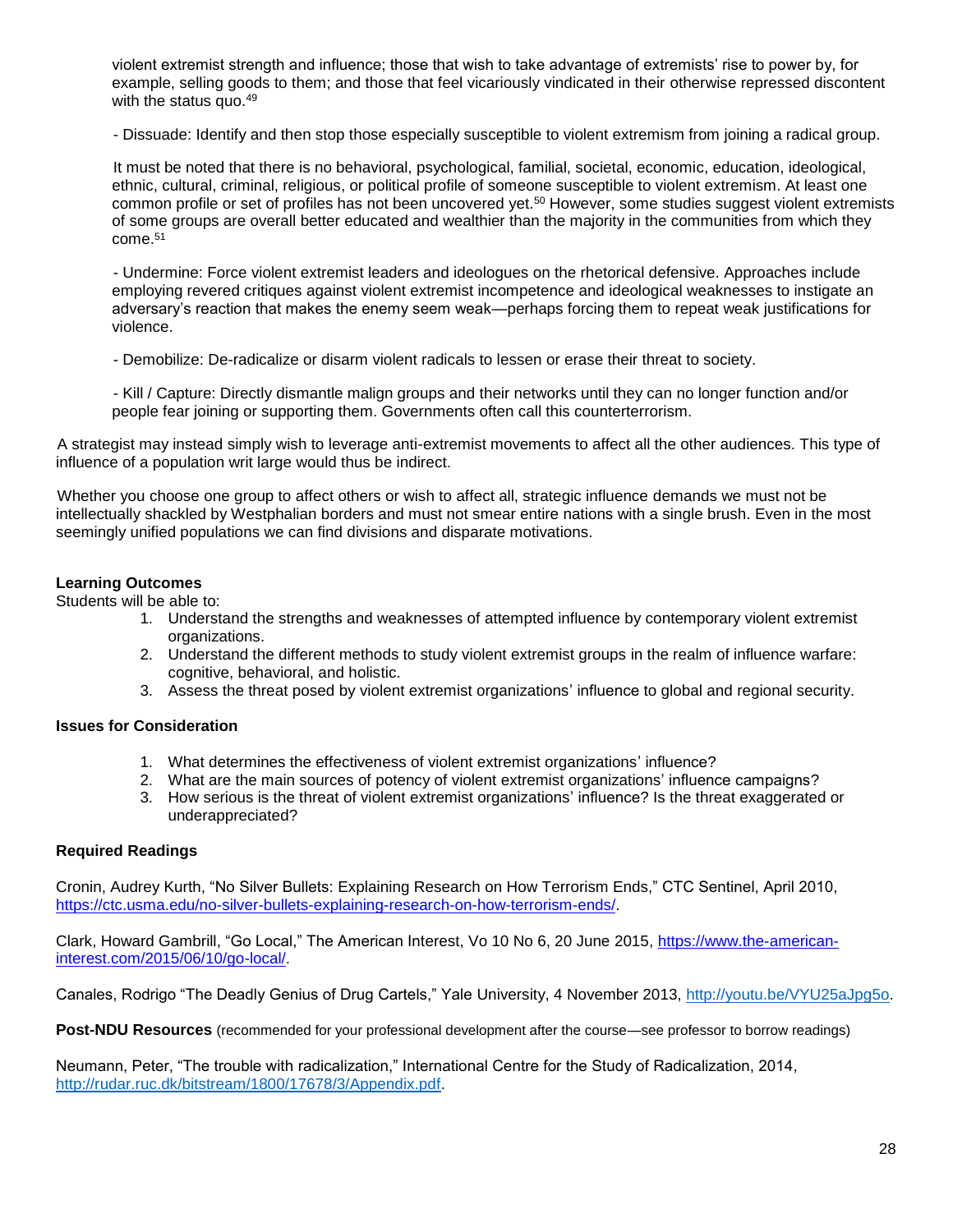#### **Scope**

Guerrilla Warfare is often a central discipline for unconventional warfare executed through foreign internal defense. It considers "[m]ilitary and paramilitary operations conducted in enemy-held or hostile territory by irregular, predominantly indigenous forces."<sup>52</sup> And it may be a means to counter other non-state actors and/or one or more states.

Some historians have argued that guerrilla warfare is as old as mankind. What is popularly considered 'conventional warfare' of army pitted against army is a relatively new concept. But even after armies of the first societies of Egypt and Mesopotamia stood up, militaries throughout history have had to contend with irregular warriors. And guerrillas have continued to fight one another to this day.

Even in 'conventional warfare,' guerrilla warfare may still play a vital role.

Even in absolute warfare, there may very well be a platform for guerrillas:

*If two enemies fight each other to the last—and this is always the case where an ideology is involved (religion is part of it) guerrilla warfare and civilian resistance will inevitably break out in the final phase.*<sup>53</sup>

*The military expert who undervalues or even disregards guerrilla warfare makes a mistake since he does not take into consideration the strength of the heart.*<sup>54</sup>

*The last, and admittedly, most cruel battle will be fought by civilians.*<sup>55</sup>

#### **Learning Outcomes**

Students will be able to:

- 1. Understand methods to leverage guerilla 'immune systems' that may be able to combat adversaries.
- 2. Understand the tenets, suggestions, and stages of influence in guerilla warfare.
- 3. Apply lessons learned to recommend influence strategies in both guerrilla warfare and the final stages of what some call total warfare.

#### **Issues for Consideration**

- 1. What is will to fight and how is it important in guerrilla warfare?
- 2. What is will to fight and why is it important in total warfare?
- 3. Why do some strategists and scholars have difficulty in analyzing, defining, and measuring the effects of will to fight?

#### **Required Readings**

Connable, Ben, Michael J. McNerney, William Marcellino, Aaron Frank, Henry Hargrove, Marek N. Posard, S. Rebecca Zimmerman, Natasha Lander, Jasen J. Castillo, and James Sladden, *Will to Fight: Analyzing, Modeling, and Simulating the Will to Fight of Military Units*, RAND Corporation, 2018,

[https://www.rand.org/content/dam/rand/pubs/research\\_reports/RR2300/RR2341/RAND\\_RR2341.pdf,](https://www.rand.org/content/dam/rand/pubs/research_reports/RR2300/RR2341/RAND_RR2341.pdf) p. xi – iv.

Dach, H. Von, *Total Resistance*, Snowball Publishing, Switzerland, 1957, Closing Remarks.

Gubbins, MG Colin, *The Art of Guerrilla Warfare*, U.K. Special Operations Executive, likely written between 1920 and 1940, p. 39 – 40.

Atran, Scott, "Episode 03: Scott Atran - Sacred values," Fuuse, 28 June 2018, [https://www.youtube.com/watch?v=hWLUbHPggKI&feature=youtu.be.](https://www.youtube.com/watch?v=hWLUbHPggKI&feature=youtu.be)

Atran, Scott, "Analysing the limits of rational choice in political and cultural conflict," World Economic Forum, 14 February 2017, [https://www.youtube.com/watch?v=SxDS2g4qSO8&feature=youtu.be.](https://www.youtube.com/watch?v=SxDS2g4qSO8&feature=youtu.be)

**Post-NDU Resources** (recommended for your professional development after the course—see professor to borrow readings)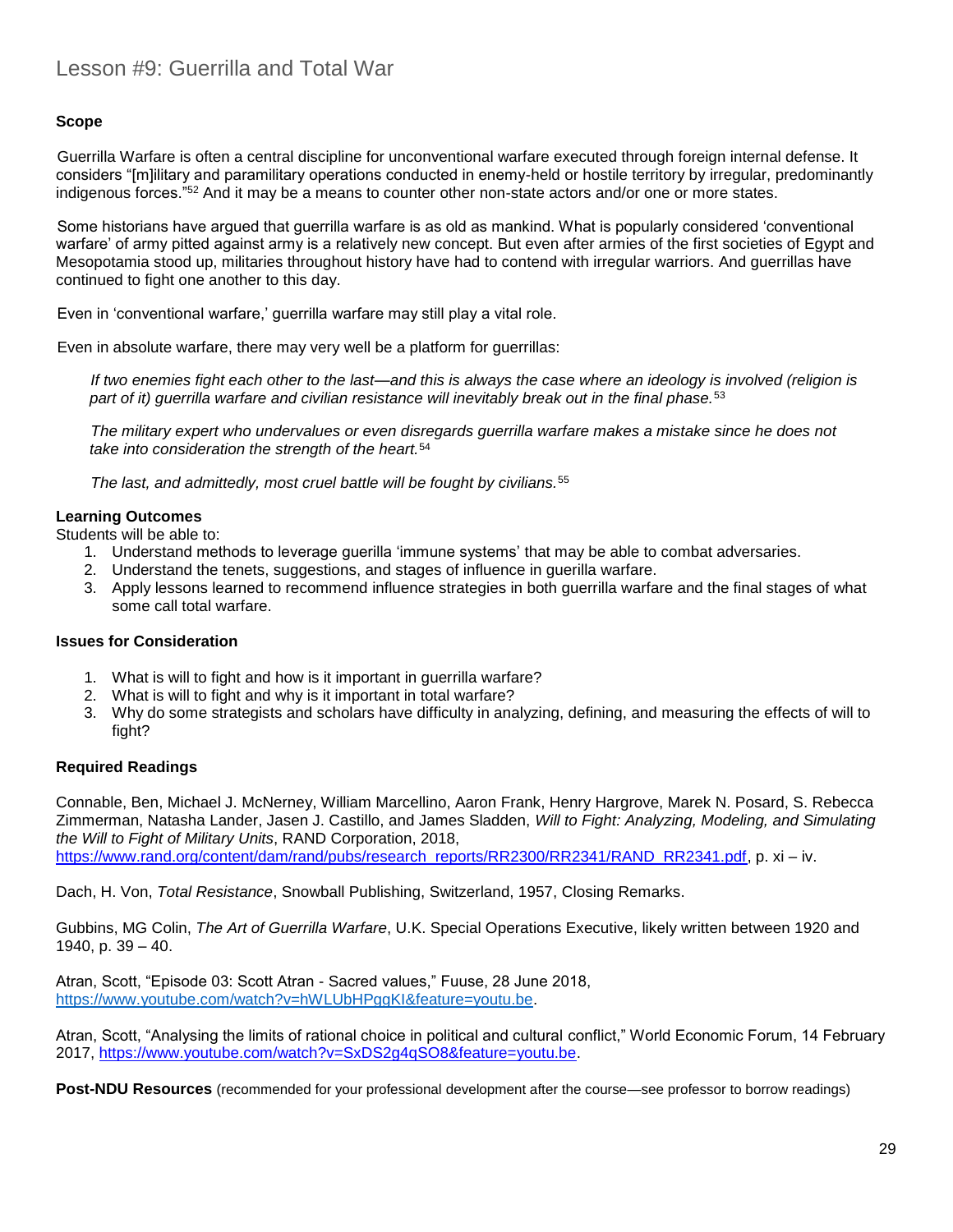Tse-tung, Mao, *On Guerilla Warfare*, Samuel B Griffith (Translator), Praeger Publishing 1961, BN Publishing 2007, USA, p.  $41 - 50$ .

Guevara, Ernesto Che*, Guerrilla Warfare*, written in 1961, printed from "Made in the USA," Middletown, DE, 25 June 2015, p.  $1 - 4$ ,  $37 - 38$ .

Tanham, George K., *Communist Revolutionary Warfare: From the Vietminh to the Viet Cong*, PSI Classics of the Counterinsurgency Era, Praeger Security International, Westport, Connecticut, 1961, p. xvii-xix, 4-13.

Hart, B. H. Liddell, *Strategy*, Faber & Faber Ltd, London, 1967, p. 361 – 370

## Lesson #10: Social Media and Human Terrain

#### **Scope**

One potential influence myth is that atmospherics and public opinions, on their own, should inform influence, are altered by influence, and are the key to measuring influence impact.

According to this widely accepted thinking haunting all levels of the military, development, and diplomatic ranks, people's professed opinions (from polls and social media analyses, for example) are the playing field on which we conduct influence.

The information environment writ large may also be considered part of the international, regional, and domestic context on par even with physical terrain and geography perhaps:

*Information is so prevalent, potent and unavoidable that it forms as much a part of the strategic environment as the terrain or weather.*<sup>56</sup>

*Two things must be kept in mind about soft power, just as they must be about the weather: By itself, it determines nothing. And it presents challenges and opportunities to all sides in the conflict.*<sup>57</sup>

*Just as sailors must take into account the strength and direction of the prevailing wind, warriors must deal with the disposition of the peoples involved in the conflict.*<sup>58</sup>

However, people's reported opinions may tell us little about the information environment.

Many studies and articles use surveys, polls, and social-media meta-data analyses to suggest conclusions. Studies often misuse or overemphasize the importance of surveys, polls, and data culling. It is thus important to understand the nuances and limitations of surveys, polls, and online data culling.

Even in safe and secure areas surveys and polls—supposedly societies free of intimidation—may be deeply flawed. It is folly to plan strategies or predict the future based solely off what populations claim to believe.

When considering answers to surveys or even looking to self-initiated opinions one might hear on the radio or read on social media, we must be cautious. What people self-report does not necessarily reflect their true beliefs. People exaggerate, lie to others, lie to themselves, ape common sentiments, and sound impassioned about things that have little bearing on their core values and actions:

*People are not cultural or linguistic catalogues, and most of what we see as their cultural and social behaviour is performed without reflecting on it and without an active awareness that this is actually something they do. Consequently, it is not a thing they have an opinion about, nor an issue that can be comfortably put in words when you ask about it. Ethnographic fieldwork is aimed at finding out things that are often not seen as important but belong to the implicit structures of people's life. Asking is indeed very often the worst possible way of trying to find out.<sup>59</sup>*

Importantly, it is also a fallacy to assume people have opinions on most things. The billion-dollar industries of surveys, polls, and data culling may compel some consumers to rely too much on claimed beliefs: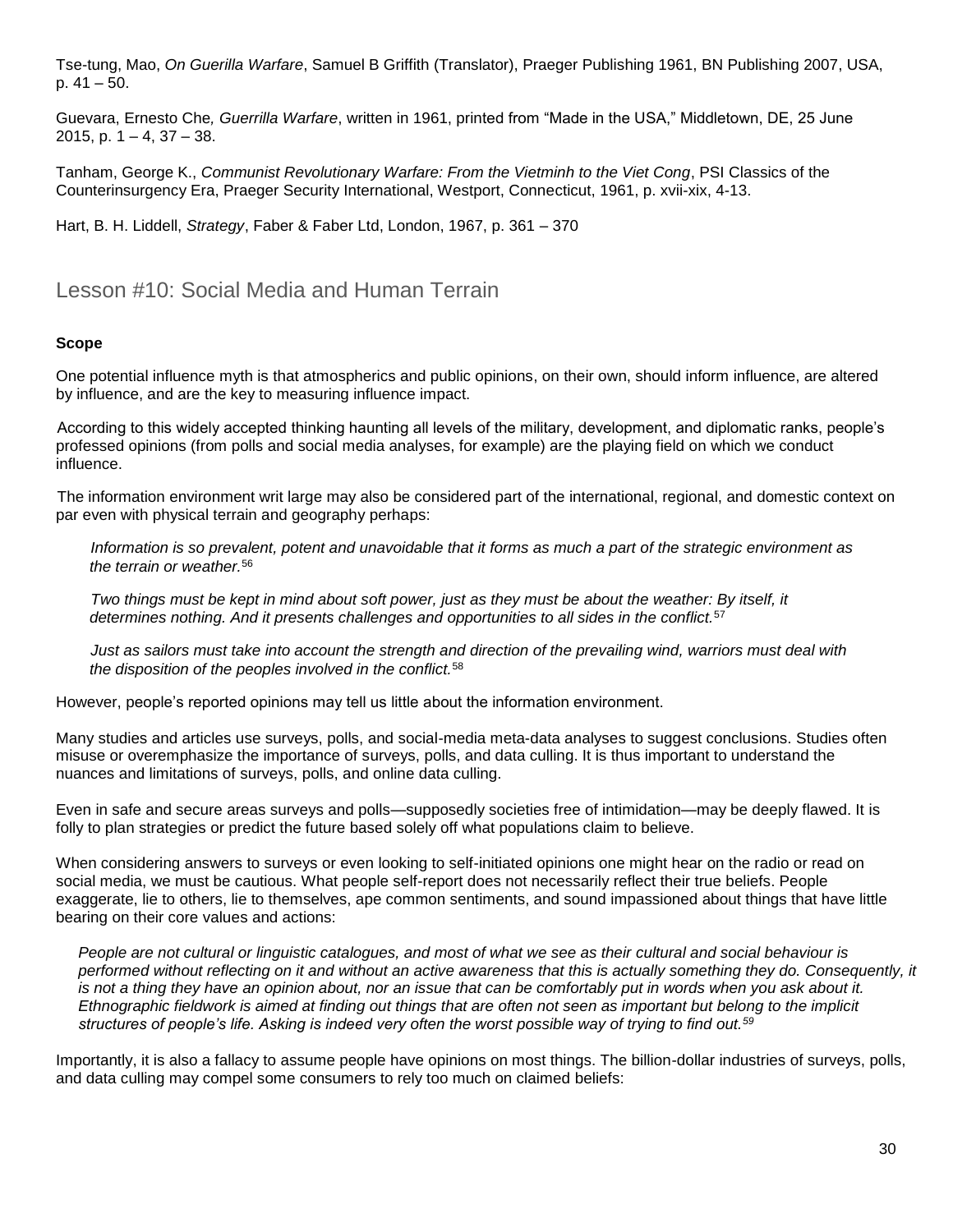*…people have no opinion about most of things that happen around them. And this is normal: there are very, very few issues in the world that are everybody's concern. Some forms of opinion research, and our media these days, have created an opposite image: that everyone has an opinion about everything, that we all should have opinions about everything, that we all have good and valid opinions about everything.<sup>60</sup>*

It seems like it could or should be an easy way to understand someone's beliefs...

*The simplest way to try to understand people's motives is just to ask them. Short of hiring a psychic, breaking out the tarot cards, or tracing the lines across someone's palm, the easiest way to know what's going on inside people's brains is to listen to what comes out of their mouths.<sup>61</sup>*

It also seems to satisfy those in social sciences providing unique quantified data of a phenomenon that is unquantifiable...

*This is how social scientists often get their information: by administering surveys and conducting interviews, then tallying the results. They love this approach, because it gives them new, exclusive, and empirical data, seemingly untainted by their own opinions. When these scholars see strong patterns among the data—when essentially "everyone" is telling them the same thing—they usually assume that their subjects' statements can be trusted. So they run with them.<sup>62</sup>*

There have been surveys that show strong trends towards a particular seeming shared viewpoint. But time and again, more careful ethnographic study have unearthed that publicly shared opinions may be misleading and even outright lies.

*But you can't believe everything you hear. Respondents may give consistently unreliable answers for many things. They may be influenced by social and cultural biases. They may be lying, with ulterior motives. They may be in psychological denial because admitting the truth, even to themselves, would be far too painful. Or they may simply lack the knowledge or information to provide accurate answers.<sup>63</sup>*

*Sometimes the truth does not simply jump from the tips of respondents' tongues…<sup>64</sup>*

Those gathering data on social media for atmospherics and opinions should also beware. Social media posts may be especially misleading as users often "present an ideal face to the world that might mask their true, and perhaps less ideal emotions."<sup>65</sup> Also any major data culling "can't always detect irony, sarcasm, and other subtle traits."<sup>66</sup>

In addition to ethnographic methodologies and warning of people's claims, we can also learn from challenges historians face. Historians, when diving into archival research must be skeptical of official journals, after-action reports, and logs: "Few official narratives in any language explicitly acknowledge disaster, panic or failure, or admit that people run away."<sup>67</sup> Similarly, historians when they interview folks that were in combat years or decades ago find that memories fade or events are crystalized through prisms of fiction over the years.

At a deeper level, hundreds of reproducible studies in neurobiology over the past 18 years suggest that our conscious mind may provide conclusions and opinions that belie our true beliefs. Such studies suggest that, "…when it comes to understanding our feelings, we humans have an odd mix of low ability and high confidence."*<sup>68</sup>* After all, as author Leonard Mladinow, summarizing decades of research on the subconscious, claims:

*…we are not like computers that crunch data in a relatively straightforward manner and calculate results. Instead, our brains are made up of a collection of many modules that work in parallel, with complex interactions, most of which operate outside of our consciousness. As a consequence, the real reasons behind our judgments, feelings, and behavior can surprise us.*<sup>69</sup>

Even if survey questions generated honest introspective answers and even if people only accurately posted honest opinions in clear language to social media (and everyone were to use social media), these 'atmospherics' of opinions may be unhelpful. People's spoken and written opinions may have very little to do with intensity and consistency of belief. More importantly opinions may never translate into action. Surveys in the fields of security should be tested elsewhere to see if they are generating false leads.

Words can be deceptive. Polls and surveys may be deceptive. There are no quantitative or technical panaceas to understand spheres of influence. There is no easy way. We must use surveys, polls, and data culling with great care and critical analysis of methodologies. We must also use an array of disciplines from neurobiology to regional studies to anthropology to sociology to history to the fine arts to cosmology. But in the end, we can sense spheres of influence through actions—means and end states. And in the end, we can observe the fruits of strategic influence through changed or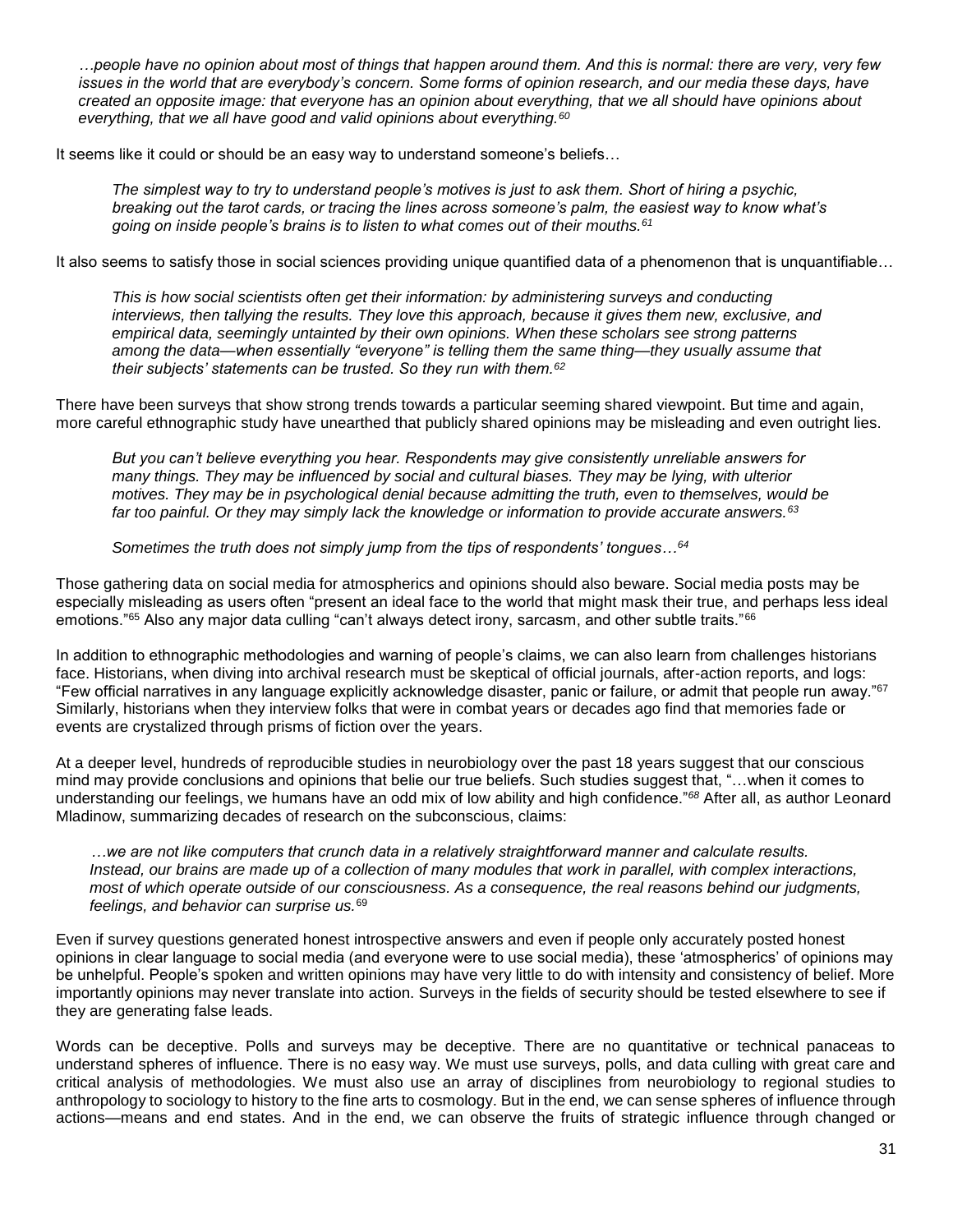maintained behavior over time with a cogent cocktail of qualitative and quantitative analyses. And we must use a scientific approach that generates reasonable hypotheses for the reasons of a change or reasons of actions and then goes on to find and deeply analyze those hypotheses with the least inconsistent evidence.

#### **Learning Outcomes**

Students will be able to:

- 1. Analyze resilient and stabilizing networks, systems, and leaders abroad in the context of influence warfare.
- 2. Understand biases and fallacies that lead to misinterpretations of human domain intelligence and spheres of influence analyses.

#### **Issues for Consideration**

- 1. How is intelligence on populations useful?
- 2. What are questions to ask intelligence professionals for accurate and precise analyses of populations and spheres of influence in civil society?

#### **Required Readings**

Blommaert, Jan and Dong Jie, *Ethnographic Fieldwork: A Beginner's Guide*, Multilinguual Matters, Bristol, UK, 2011, chapter 1.

Lankford, Adam, *The Myth of Martyrdom: What Really Drives Suicide Bombers*, Rampage Shooters, and Other Self-Destructive Killers, St. Martin's Press, New York, 2013, p. 21 – 30.

**Post-NDU Resources** (recommended for your professional development after the course—see professor to borrow readings)

McDowell, Don, *Strategic Intelligence: A Handbook for Practitioners, Mangers, and Users*, The Scarecrow Press Inc, Toronto, 2009, p. 3-19.

Morgan D. Jones, *The Thinker's Toolkit: 14 Powerful Techniques for Problem Solving* (New York: Three Rivers Press, 1998), Chapter 11: Hypothesis Testing, p. 178–216.

Anthony Weston, *Rules for Arguments*, 4th ed. (Indianapolis/Cambridge: Hackett, 2009), Chapters 1, 7, and 8 (pages 1–7, 49–65).

U.S. Marine Corps, Intelligence Operations, MCWP 2-1, 2013, [http://www.marines.mil/Portals/59/Publications/MCWP%202-1%20Intelligence%20Operations.pdf,](http://www.marines.mil/Portals/59/Publications/MCWP%202-1%20Intelligence%20Operations.pdf) sections 1-1 to 1-7.

## Lesson #11: Influence and Strategic Flexibility

#### **Scope**

If flexibility in strategy is vital, then communication of a well-defined, well-articulated, well-transmitted, and easily understandable national interest (or commander's intent within the security world or brand within the private sector) is fundamental. As U.S. Army War College Professor Richard A. Gabriel writes, taking lessons from one of Genghis Khan's famed generals, "Devise and utilize a strategic vision, for it is strategic vision that shapes goals, ways, and ends."[i] Only when an intelligence officer, senior policy analyst, logistics expert, and trigger puller understand and internalize a central deeply influential narrative may all work in concert with the ever-shifting tactical, operational, and strategic landscape. In warfare, when central command communications go silent and officers slain a communicable strategic vision allows frontline troops to proceed with confidence, impunity, and prejudice ensuring each action meets the national goal. Clear, simple, repeatable end states allow all elements of power at all levels to act with extreme flexibility to achieve a singular goal.

Also, when viewing strategy as a process, intelligence and information flow is especially vital. Planners must continuously receive intelligence and information in dynamic environments because an enemy, competitor, or ally's decisions will change because of or despite your initial strategic plan. As a process—versus a simple fixed strategic plan—we must ensure to continuously change in reaction to changing interests of partners and adversaries along with other internal and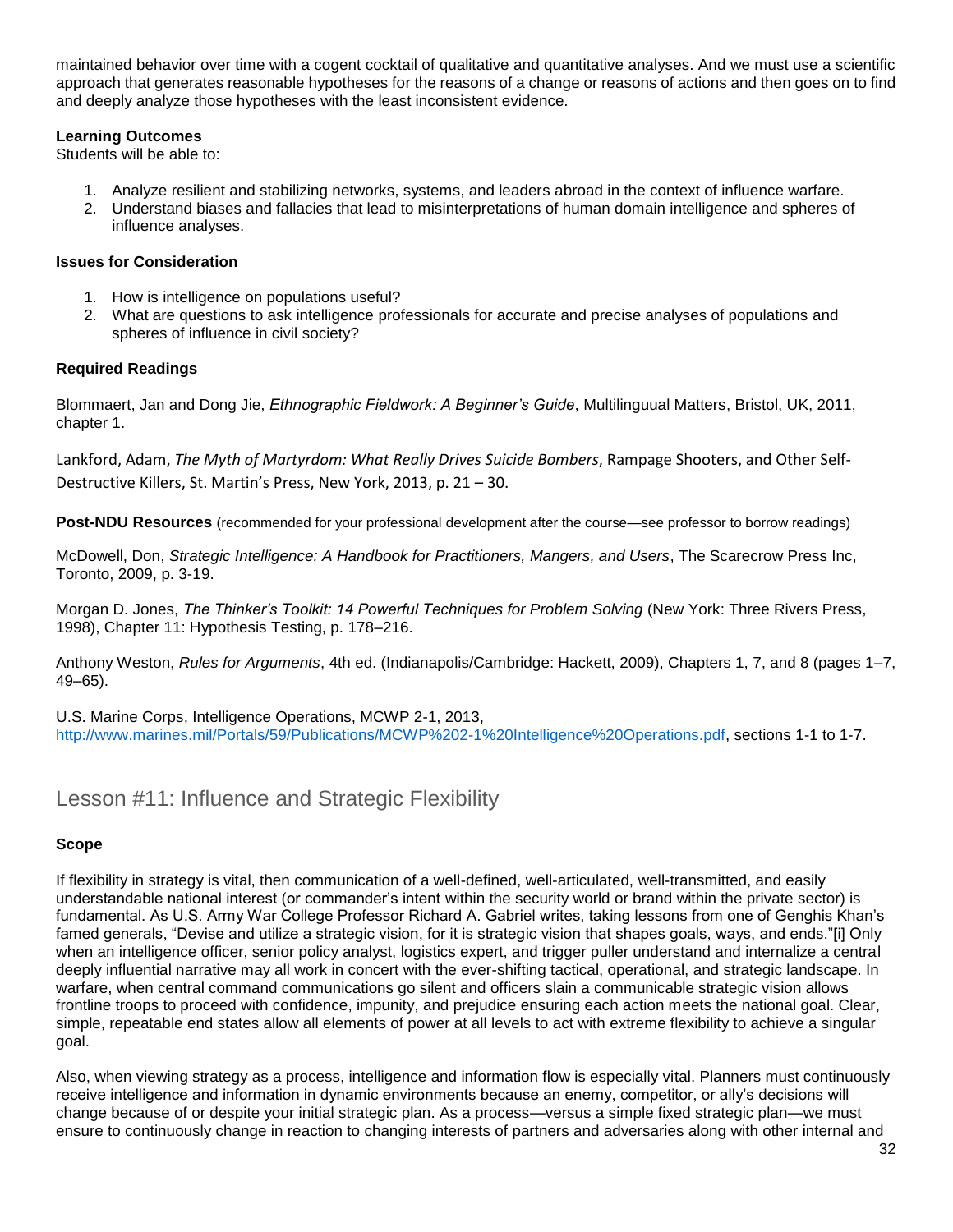external friction. It thus behooves one to update her analysis on allies, enemies, and state apparatus and civil society. It would be important to ensure capable communications and appropriate flow and control of information in all domains to inform the strategic planning processes.

#### **Learning Outcomes**

Students will be able to:

- 1. Understand the importance of an influential commander's intent, strategic vision, and brand to strategic flexibility and operational art.
- 2. Evaluate historical strategic flexibility with a focus on how strategy execution can influence new policy.
- 3. Apply lessons learned towards developing recommended approaches to ensure strategic flexibility.

#### **Issues for Consideration**

- 1. What communications and influence methods from strategic leaders allow operational leaders to succeed in warfare?
- 2. How does a state and military ensure that new or refocused intelligence drives, persuades, and/or influences updated strategic plans and policies?
- 3. Why have some states failed to change approaches to new or changing threats and challenges?

#### **Required Readings**

Roberts Ph.D., Wess, *Leadership Secrets of Attilla the Hun*, Warner Lessons, New York, 1985, p. 7 – 8, 90 – 94.

Rumelt, Richard P*., Good Strategy Bad Strategy: The Difference and Why it Matters*, Crown Business, New York, 2011, p. 77 – 87.

**Post-NDU Resources** (recommended for your professional development after the course—see professor to borrow readings)

Tuchman, Barbara W., *The Guns of August,* The Random House Publishing Group, New York, 1962, p. 73.

Sinek, Simon, "The Infinite Game: How to Lead in the 21st Century," How To: Academy, 13 May 2019, [https://youtu.be/3vX2iVIJMFQ.](https://youtu.be/3vX2iVIJMFQ) (especially, but not only, 26:04 – 34:17)

Augustus, Flavius Mauricius Tiberius*, Maurice's Strategikon: Handlesson of Byzantine Military Strategy*, translated by George T. Dennis, University of Pennsylvania Press, Philadelphia, 1984, p. 83 – 92.

Gabriel, Richard A., *Genghis Khan's Greatest General: Subotai the Valiant*, University of Oklahoma Press, 2004, p. 137 – 139.

## Lesson #12: Influence Strategy Presentations

## **Scope**

Students will prepare and then deliver a recommended national strategic plan for influence

The presentation may comprise three parts, but students should focus on one main point and be ready to answer questions:

- Diagnosis of Issue
	- o Defines & explains nature of issue
	- o Simplifies overwhelming complexity
	- o Identifies certain aspects as critical
- **•** Guiding Vision
	- $\circ$  Overall approach to cope with and overcome obstacles identified in diagnosis
- Set of Coherent Actions
	- $\circ$  Two or three courses of action that accomplish / carry out guiding vision
	- o Risks, costs, timeline, and measures of effect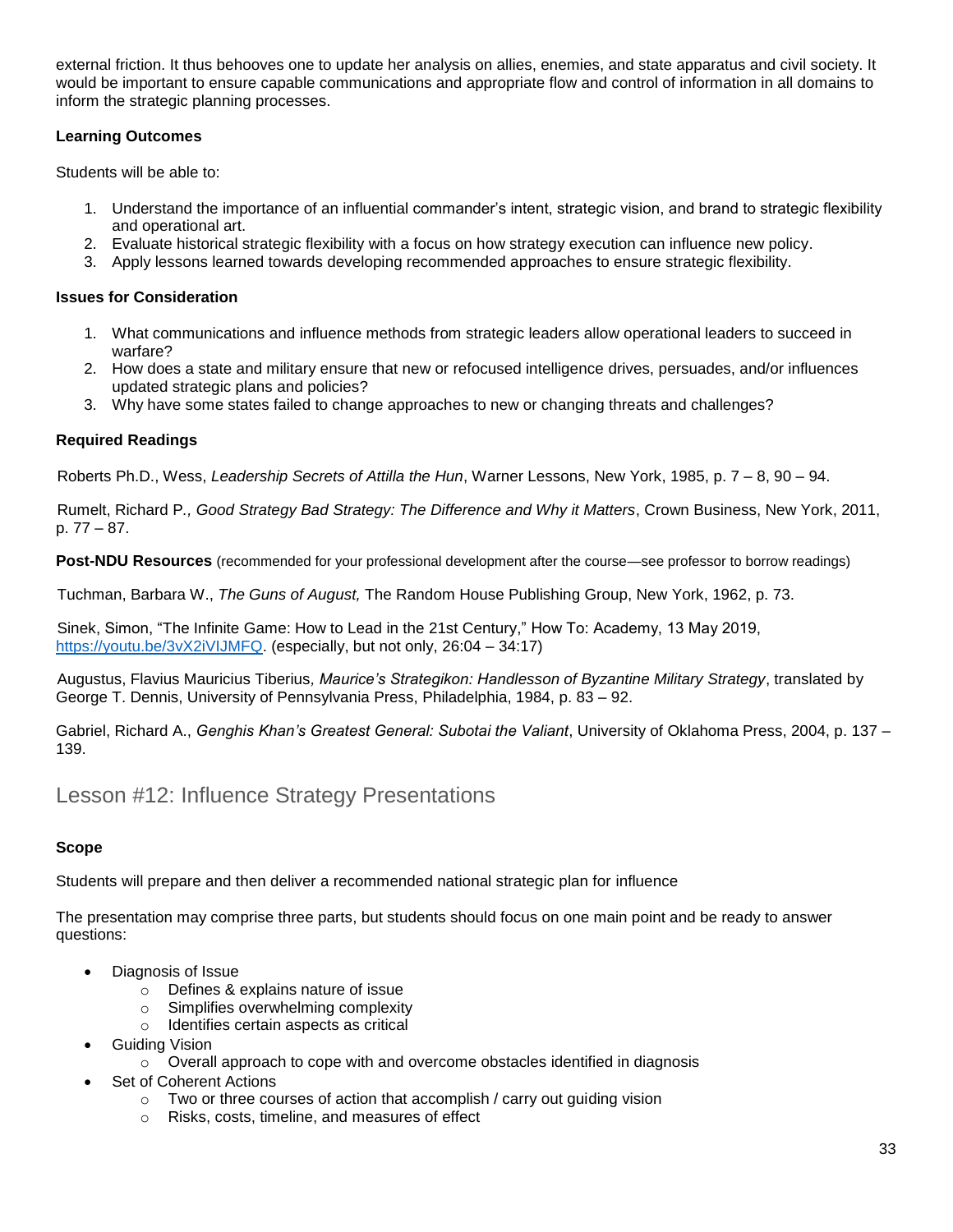The final presentation may be the same topic as that of the strategy memorandum or a different topic. If the same topic, students must focus on one main theme of the paper and prepare for questions (from the professor as well as class).

Presentations will be no longer than five minutes (cut-off point is five minutes and zero seconds) followed by ten minutes of questions and answers by the professor and class—as the professor directs.

Depending on the topic and approach chosen, along with the professor's feedback throughout the length of the course, a student may elect to focus more on the diagnosis of the issue, guiding vision, or one or two courses of action.

The format will be that of a briefing to the president and cabinet. The student will not be judged on style, may read from notes or a script, and may bring as many notes / aids as the students wishes.

#### **Learning Outcomes**

Students will be able to:

- 1. Synthesize influence best practices on multiple lines of effort for a notional national strategic narrative.
- 2. Create and then evaluate the execution plan for a notional national influence plans at the strategic level.
- 3. Critique and analyze—concisely and clearly—fully realized influence plan recommendations.

#### **Issues for Consideration**

- 1. How does one synthesize disparate influence concepts in a unified information strategic plan?
- 2. What execution plans can best support a holistic national influence strategy?
- 3. How can disparate elements of information and influence strategy—such as narrative, will to fight, and tribal influence—be synthesized to create a holistic approach that supports national interests?

# 7. Course Policies

All CIC students are expected to read and abide by the policies in the official SJSS Student Handlesson, including the non-attribution, academic integrity, and attendance policies.

## **Technology & Learning Materials**

NDU uses Blackboard as its Learning Management System. You will receive your Blackboard username and password from the registrar's office before your course begins.

Please visit<http://www.ndu.edu/Students/Incoming-Students/ITD/NDU-IT-Guide/> for details about campus technology requirements.

For technical help throughout the course, you may contact the NDU Information Technology Directorate at (202) 685- 3824.

#### *Disclaimer*

l

*The contents of this document are the property of the U.S. Government and are intended for the exclusive use of the faculty and students of the College of Information and Cyberspace (CIC) and National Defense University (NDU). No further dissemination is authorized without the express consent of the CIC Chancellor and the NDU President.*

<sup>2</sup> https://www.merriam-webster.com.

<sup>1</sup> Larson, Eric V., Richard E. Darilek, Daniel Gibran, Brian Nichiporuk, Amy Richardson, Lowell H. Schwartz,

Cathryn Quantic Thurston, *Foundations of Effective Influence Operations: A Framework for Enhancing Army Capabilities*, RAND, Prepared for the United States Army, 2009, https://www.rand.org/content/dam/rand/pubs/monographs/2009/RAND\_MG654.pdf.

<sup>3</sup> https://www.merriam-webster.com.

<sup>4</sup> http://www.oed.com.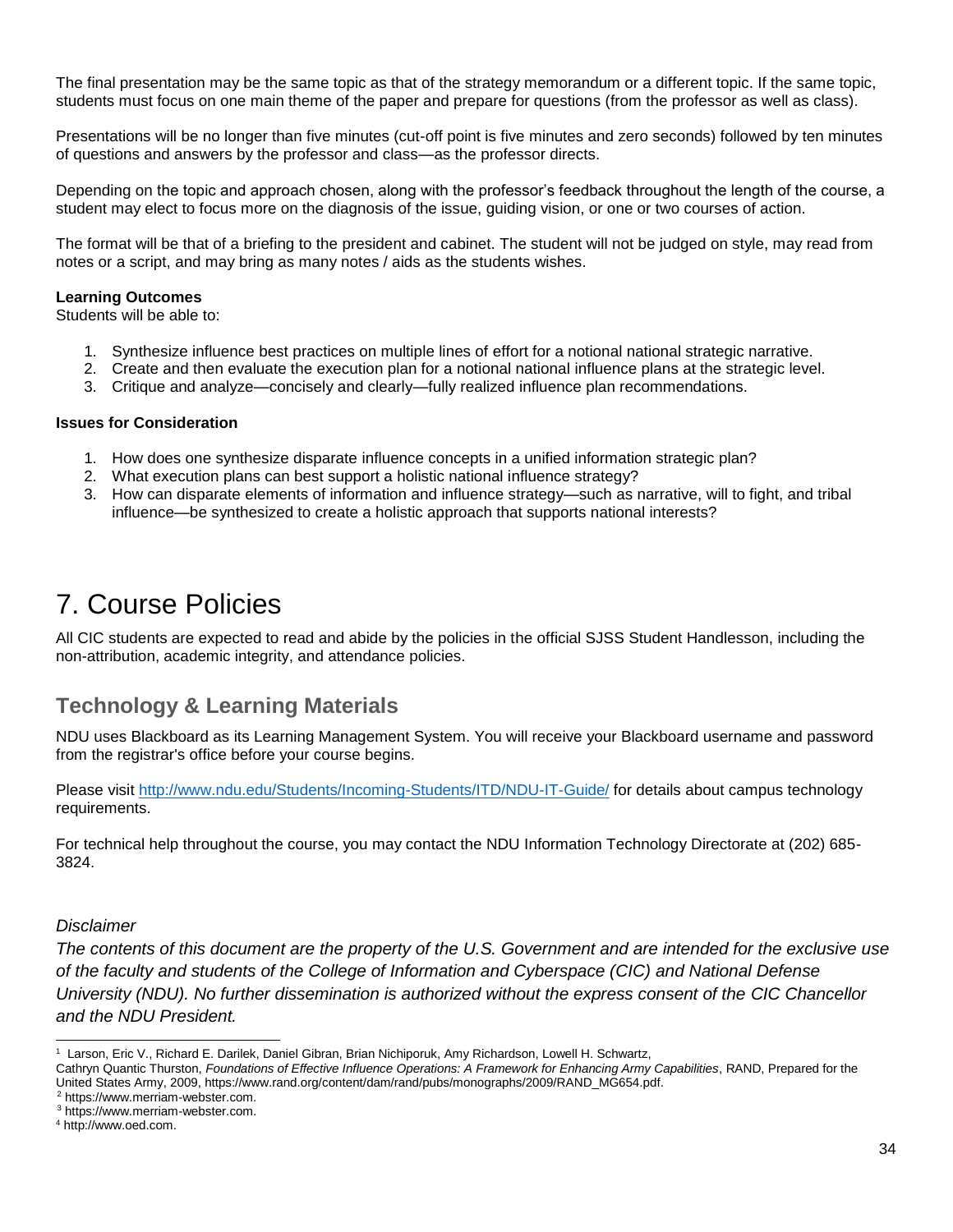<sup>5</sup> http://www.oed.com.

l

<sup>6</sup> http://www.oed.com.

<sup>7</sup> https://www.merriam-webster.com.

<sup>8</sup> Harari, Yuval Nohah, *Sapiens: A Brief History of Humankind*, Harper Collins Publishers, originally 2011 and translated into English 2014, p. 116-117. <sup>9</sup> Nicolelis, Miguel A. L., "The Human Brain, the True Creator of Everything, Cannot Be Simulated by Any Turing Machine," chapter in Think Tank: Forty Neuroscientists Explore the Biological Roots of Human Experience, edited by David J. Linden, Yale University Press, 2018.

 $^{\rm 10}$  Nicolelis, Miguel A. L., "The Human Brain, the True Creator of Everything, Cannot Be Simulated by Any Turing Machine," chapter in Think Tank: Forty Neuroscientists Explore the Biological Roots of Human Experience, edited by David J. Linden, Yale University Press, 2018.

<sup>11</sup> Nicolelis, Miguel A. L., "The Human Brain, the True Creator of Everything, Cannot Be Simulated by Any Turing Machine," chapter in Think Tank: Forty Neuroscientists Explore the Biological Roots of Human Experience, edited by David J. Linden, Yale University Press, 2018.

<sup>12</sup> Mlodinow, Leonard, Subliminal: How Your Unconscious Mind Rules Your Behavior, Pantheon Books, New York, 2012, Part I: The Two-Tiered Brain, Section 2: Senses Plus Mind Equals Reality.

<sup>13</sup> Mlodinow, Leonard, *Subliminal: How Your Unconscious Mind Rules Your Behavior*, Pantheon Books, New York, 2012, Part I: The Two-Tiered Brain, Section 1: The New Unconscious.

<sup>14</sup> Krasner, Stephen D., "Sovereignty: Think Again," Foreign Policy, January/February 2001, p. 21.

<sup>15</sup> Anderson, Benedict, *Imagined Communities: Reflections on the Origin and Spread of Nationalism*, Verso, New York (revised edition by Verso 2016, 2006), 1983, p. 12 – 13.

<sup>16</sup> Anderson, Benedict, Imagined Communities: Reflections on the Origin and Spread of Nationalism, Verso, New York (revised edition by Verso 2016, 2006), 1983, p. 13.

<sup>17</sup> Anderson, Benedict, Imagined Communities: Reflections on the Origin and Spread of Nationalism, Verso, New York (revised edition by Verso 2016, 2006), 1983, p. 13.

<sup>18</sup> Arendt, Hannah, *The Origins of Totalitarianism*, Harcourt, Brace, Jovanovich, 1973, Chapter Eleven: The Totalitarian Movement, Part One: Totalitarian Propaganda.

<sup>19</sup> Arendt, Hannah, *The Origins of Totalitarianism*, Harcourt, Brace, Jovanovich, 1973, Chapter Eleven: The Totalitarian Movement, Part One: Totalitarian Propaganda.

<sup>20</sup> Kagan, Robert, "The strongmen strike back," The Washington Post, 14 March 2019, https://wapo.st/strongmen.

<sup>21</sup> Harari, Yuval Nohah, *Sapiens: A Brief History of Humankind*, Harper Collins Publishers, originally 2011 and translated into English 2014, p. 124.

<sup>22</sup> Weatherford, Jack, *Genghis Khan and the Making of the Modern World*, Three Rivers Press, New York, 2004, p. 91 – 92.

<sup>23</sup> Weatherford, Jack, *Genghis Khan and the Making of the Modern World,* Three Rivers Press, New York, 2004, p. 91 – 92.

<sup>24</sup> CIA manual Psychological Operations in Guerrilla Warfare found in Influencing Tomorrow: Study of Emerging Influence Techniques and Their

Relevance to United States Information Operations, Progressive Management, collated by U.S. Army Major John M. Boehnert, 2016, p. 27-28.

<sup>25</sup> Codevilla, Angelo, "Political Warfare: A set of means for achieving political ends," chapter 10 in Michael Walter's *Strategic Influence: Public Diplomacy, Counterpropaganda, and Political Warfare,* Institute of World Politics Press, Washington, DC, 2008, p. 212.

<sup>26</sup> Codevilla, Angelo, "Political Warfare: A set of means for achieving political ends," chapter 10 in Michael Walter's *Strategic Influence: Public* 

*Diplomacy, Counterpropaganda, and Political Warfare,* Institute of World Politics Press, Washington, DC, 2008, p. 213.

<sup>27</sup> Codevilla, Angelo, "Political Warfare: A set of means for achieving political ends," chapter 10 in Michael Walter's *Strategic Influence: Public* 

*Diplomacy, Counterpropaganda, and Political Warfare,* Institute of World Politics Press, Washington, DC, 2008, p. 213.

<sup>28</sup> McLanachan, Di, *Persuasion and Influence: In A Week*, Hodder & Stoughton, 2013, p. 5.

<sup>29</sup> McLanachan, Di, *Persuasion and Influence: In A Week*, Hodder & Stoughton, 2013, p. 17.

<sup>30</sup> Codevilla, Angelo, "Political Warfare: A set of means for achieving political ends," chapter 10 in Michael Walter's *Strategic Influence: Public Diplomacy, Counterpropaganda, and Political Warfare,* Institute of World Politics Press, Washington, DC, 2008, p. 217.

<sup>31</sup> Sherman, William Tecumseh, *Memoirs of W. T. Sherman*, Edited by Michael Fellman, Penguin Lessons, New York, 2000, p. 741.

<sup>32</sup> Reed, John, *Insurgent Mexico*, D. Appleton and Company, New York and London, 1914, chapter VII: The Rules of War.

<sup>33</sup> Codevilla, Angelo, "Political Warfare: A set of means for achieving political ends," chapter 10 in Michael Walter's *Strategic Influence: Public Diplomacy, Counterpropaganda, and Political Warfare,* Institute of World Politics Press, Washington, DC, 2008, p. 217.

<sup>34</sup> Codevilla, Angelo, "Political Warfare: A set of means for achieving political ends," chapter 10 in Michael Walter's *Strategic Influence: Public Diplomacy, Counterpropaganda, and Political Warfare,* Institute of World Politics Press, Washington, DC, 2008, p. 209.

<sup>35</sup> Codevilla, Angelo, "Political Warfare: A set of means for achieving political ends," chapter 10 in Michael Walter's *Strategic Influence: Public Diplomacy, Counterpropaganda, and Political Warfare,* Institute of World Politics Press, Washington, DC, 2008, p. 206 – 207.

<sup>36</sup> https://www.merriam-webster.com.

<sup>37</sup> https://www.merriam-webster.com.

<sup>38</sup> https://www.merriam-webster.com.

<sup>39</sup> https://www.merriam-webster.com.

- <sup>40</sup> https://www.merriam-webster.com.
- <sup>41</sup> https://www.merriam-webster.com.
- <sup>42</sup> https://www.merriam-webster.com.
- <sup>43</sup> https://www.merriam-webster.com.
- <sup>44</sup> https://www.merriam-webster.com.
- <sup>45</sup> https://www.merriam-webster.com.
- <sup>46</sup> https://www.merriam-webster.com.
- <sup>47</sup> https://www.merriam-webster.com.
- <sup>48</sup> https://www.merriam-webster.com.

<sup>49</sup> Gleenblatt, Stephen, "Shakespeare Explains the 2016 Election," The New York Times, 8 October 2016, https://nyti.ms/2jHuisR.

<sup>50</sup> Jensen, Michael and Gary Lafree, *Final Report: Empirical Assessment of Domestic Radicalzation (EADR)*, Report to the National Institute of Justice, Office of Justice Programs, U.S. Department of Justice, December 2016, p.  $5 - 6$ . <sup>51</sup> See:

Marc Sageman, *Understanding Terror Networks*, Philadelphia: University of Pennsylvania Press, 2004.

Krueger, Alan B, *What Makes a Terrorist: Economics and the Roots of Terrorism*, Princeton University Press, 2008.

Robert A. Pape, *The Strategic Logic of Suicide Terrorism*, New York: Random House, 2005.

Anat Berko (translated by Elizabeth Yuval), *The Path to Paradise: The Inner World of Suicide Bombers and Their Dispatchers*, Praeger Security International, 2007.